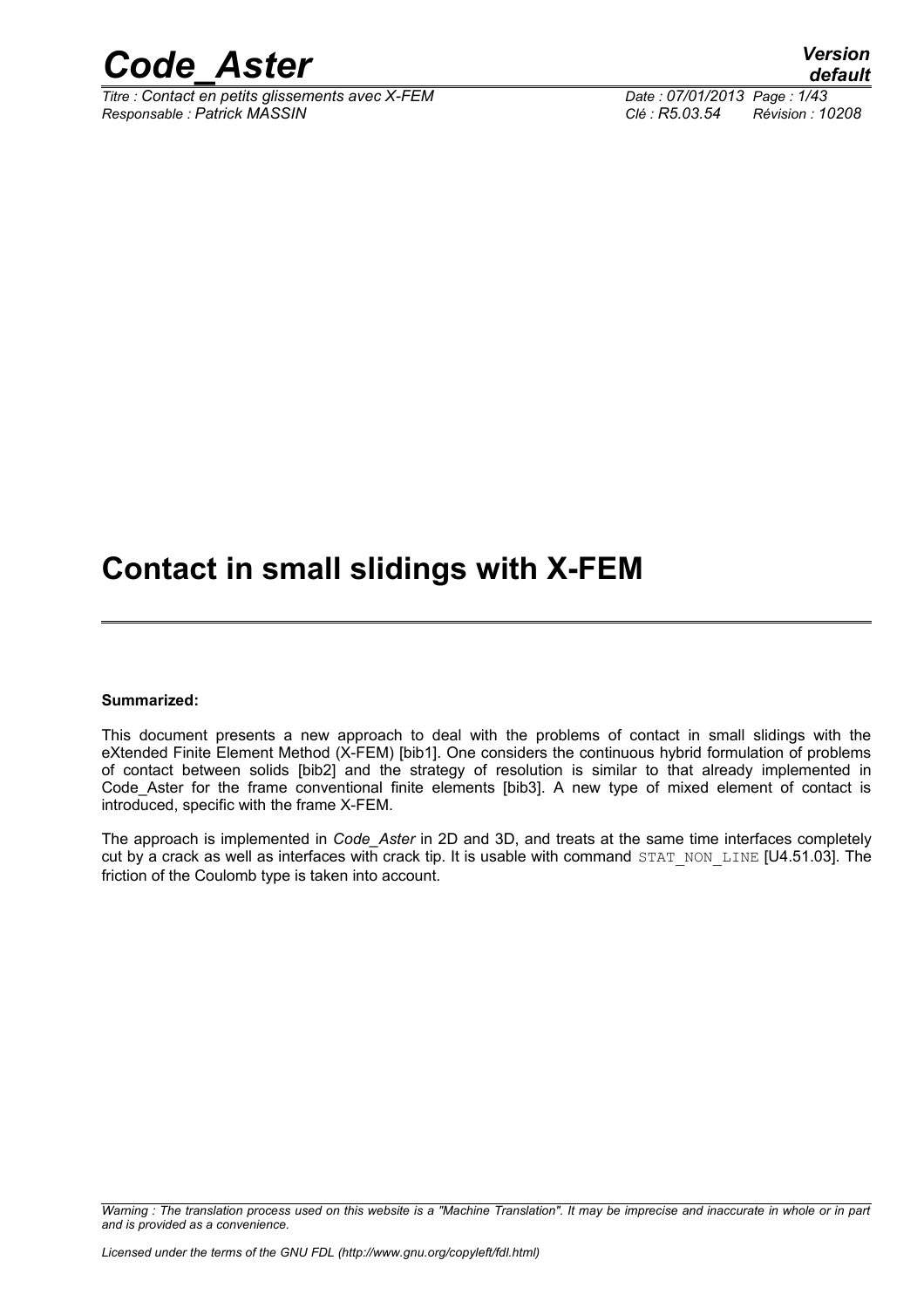$\overline{T}$ *Titre : Contact en petits glissements avec X-FEM Responsable : Patrick MASSIN Clé : R5.03.54 Révision : 10208*

*default*

## **Contents** 1Introduction3............................................................................................................................................ strong 2Formulation of the problem of contact frottant4............................................................................ 2.1Formulation of the equations of the problem général4...................................................................... 2.2Lois of the contact4........................................................................................................................... 2.3Lois of the frottement6...................................................................................................................... 2.4Modèle cohésif8................................................................................................................................ variational 3Formulation mixte10............................................................................................................... 3.1Méthode of Lagrangian the augmenté11.......................................................................................... 3.2Méthode pénalisée11........................................................................................................................ 3.3Méthode cohesive pure12................................................................................................................. 4Discrétisations EF12................................................................................................................................ 4.1Multiplicateurs of contact13............................................................................................................... 4.2Semi-multipliers of frottement13....................................................................................................... 4.3Élément finished contact14............................................................................................................... 4.4Mise to zero of the degrees of freedom inactifs19............................................................................ 4.5Calcul of the norm to the facet at the points of intégration21............................................................ 4.6Conditionnement for the method pénalisée21................................................................................... 5Stratégie of résolution21.......................................................................................................................... 5.1Algorithme of résolution21................................................................................................................ 5.2Critère of stop of the loop on the statutes of contact22..................................................................... 5.3Critère of stop of the loop on the thresholds of frottement22............................................................ 5.4Écriture of the formulation during an iteration of Newton23.............................................................. 5.5Linearization of the problème24........................................................................................................ 5.6Termes elementary of contact frottant27........................................................................................... 6LBB condition32...................................................................................................................................... 6.1Description of the algorithm of Moës (algo1)................................................................................ 33 6.2Description of the algorithm modified (algo2)............................................................................... 35 6.3Relations imposed between the 6.4Remarques semi-multipliers of.................................................. frottement37 on the relations imposed by algorithm 1 or 238................................................................ 7Bibliographie41........................................................................................................................................ 8Description of the versions41..................................................................................................................

*Warning : The translation process used on this website is a "Machine Translation". It may be imprecise and inaccurate in whole or in part and is provided as a convenience.*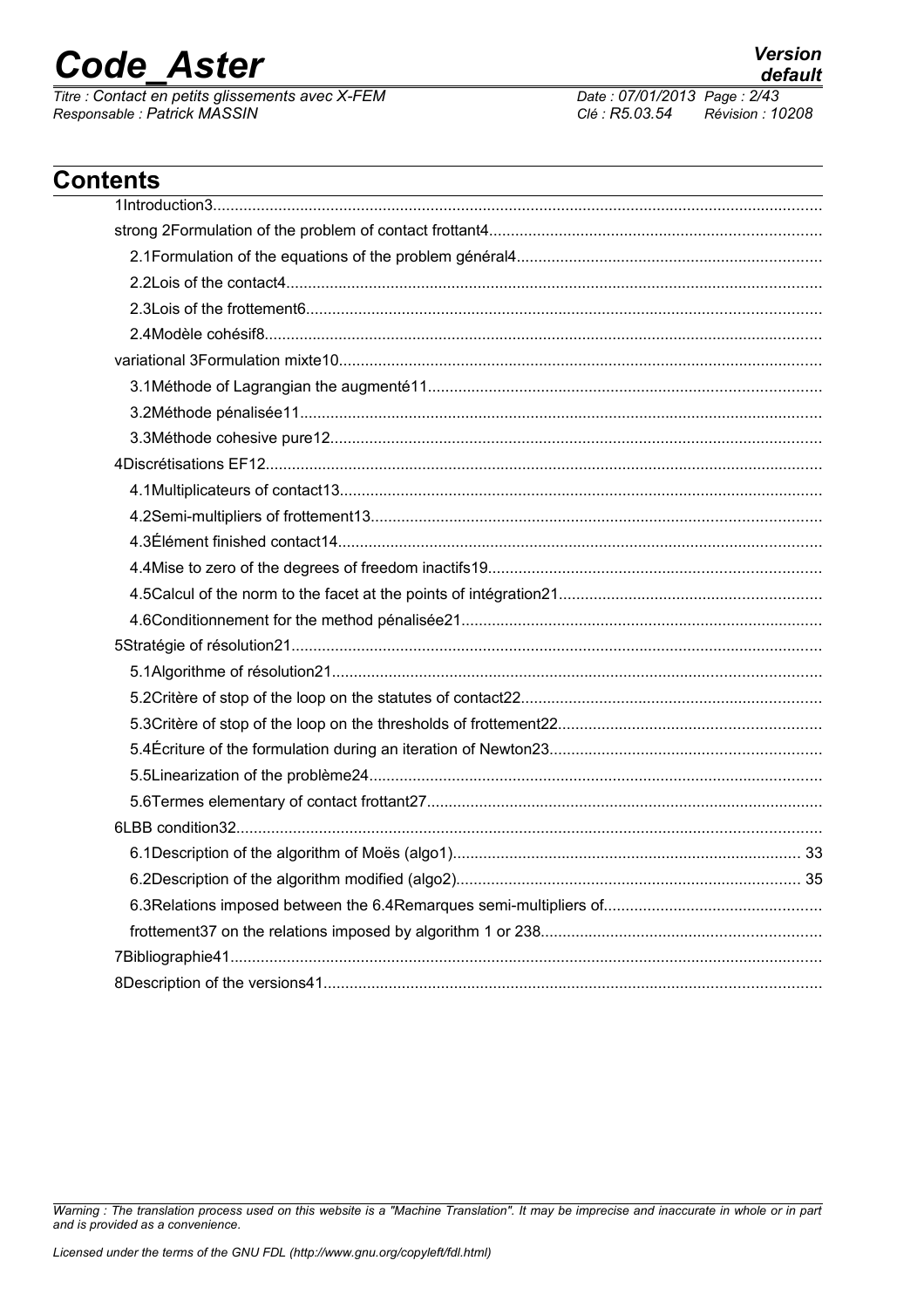*Titre : Contact en petits glissements avec X-FEM Date : 07/01/2013 Page : 3/43 Responsable : Patrick MASSIN Clé : R5.03.54 Révision : 10208*

## **1 Introduction**

To take into account the contact rubbing on the lips of crack with X-FEM, we chose the frame of the continuous method [biberon[142\]](#page-41-0), [biberon[242\]](#page-41-7).

Contrary to the discrete approaches where the problem of contact is taken into account by assembly of nodal forces, the equations are discretized here by the finite element method and the problem of contact is taken into account by an assembly of elementary contributions. This approach was developed by many authors, like Alart *and al.* [biberon[342\]](#page-41-6), Laursen *and al.* [biberon[842\]](#page-41-5), Wriggers [biberon[942\]](#page-41-4), Curnier *and al.* [biberon1[042\]](#page-41-3), Pietrzak [biberon1[142\]](#page-41-2).

In this "continuous" approach, the conditions of contact are seen like a model of interface and not like boundary conditions. With the notion of model of interface between deformable bodies, one can during associate the transition of the continuous formalism with the discrete model, the notion of element of contact. The resolution exact, and thus rigorous, of the models of contact (nondifferentiable) can be carried out via a hybrid element contact including the forces of contact in the unknowns of the problem. In this frame, the hybrid formulation led to an asymmetric matrix tangent, nondefinite positive, badly conditioned, with zeros on the diagonal. The difficulty of the problem lies in the non-differentiability of the system to solve [biberon1[242\]](#page-41-1).

The method suggested by Ben Dia is very similar, but one chooses of the contact to eliminate the nondifferentiability by an algorithm from active stresses, and that of friction by a fixed problem of point on friction so as to obtain a succession of regular problems having methods of resolution whose convergence is established. Many alternatives, according to the adopted algorithms and their fitting exist, but the total convergence of the diagram is not assured

One points out only one one starts from formal Lagrangian of the problem of contact between two deformable solids, which one introduces into the principle of the virtual wors. A variational formulation mixed displacement-pressure is deduced by incorporating weak formulations from the models from contact. The equations are discretized by the finite element method. The choice of spaces finite elements of discretization as well as the diagrams of integration (terms of contact) is clarified.

With X-FEM, the lips of crack are treated as only one geometrical surface of discontinuity which can be interior with the finite elements. The integration of the terms of contact on this surface (nonwith a grid) then called on the quantities carried by the nodes of the elements crossed by this one. In small displacements, no pairing is not necessary because the points of the surface of crack in opposite are intrinsically dependant (they correspond to the same geometrical entity). The jump of displacement is expressed according to the discontinuous degrees of freedom of enrichment introduced by X-FEM.

This document is articulated around 6 principal sections, of which this introduction which holds place of section 1. The problem of rubbing contact as well as the put equations concerned are introduced in the paragraph [§[22\]](#page-3-0). On the basis of a Lagrangian approach of the contact introduced into the principle of the virtual wors, the paragraph [§[33\]](#page-10-0) ends in a statement of the variational formulation mixed displacement-pressure. The paragraph [§[44\]](#page-14-0) evokes the choice of the discretizations finite elements of the sphere of activities of contact. One specifies the strategy of resolution in the paragraph [§[55\]](#page-21-0). The statements of the elementary terms of contact and friction resulting from the approach X-FEM are detailed in the paragraph [§5.[628\]](#page-27-0). The paragraph [§[66\]](#page-34-0) is interested in a particular condition of compatibility of the fields of displacements and pressure. An algorithm aiming at determining a space of the intensifiers of adequate contact (i.e. respecting the LBB condition) is clarified.

*Warning : The translation process used on this website is a "Machine Translation". It may be imprecise and inaccurate in whole or in part and is provided as a convenience.*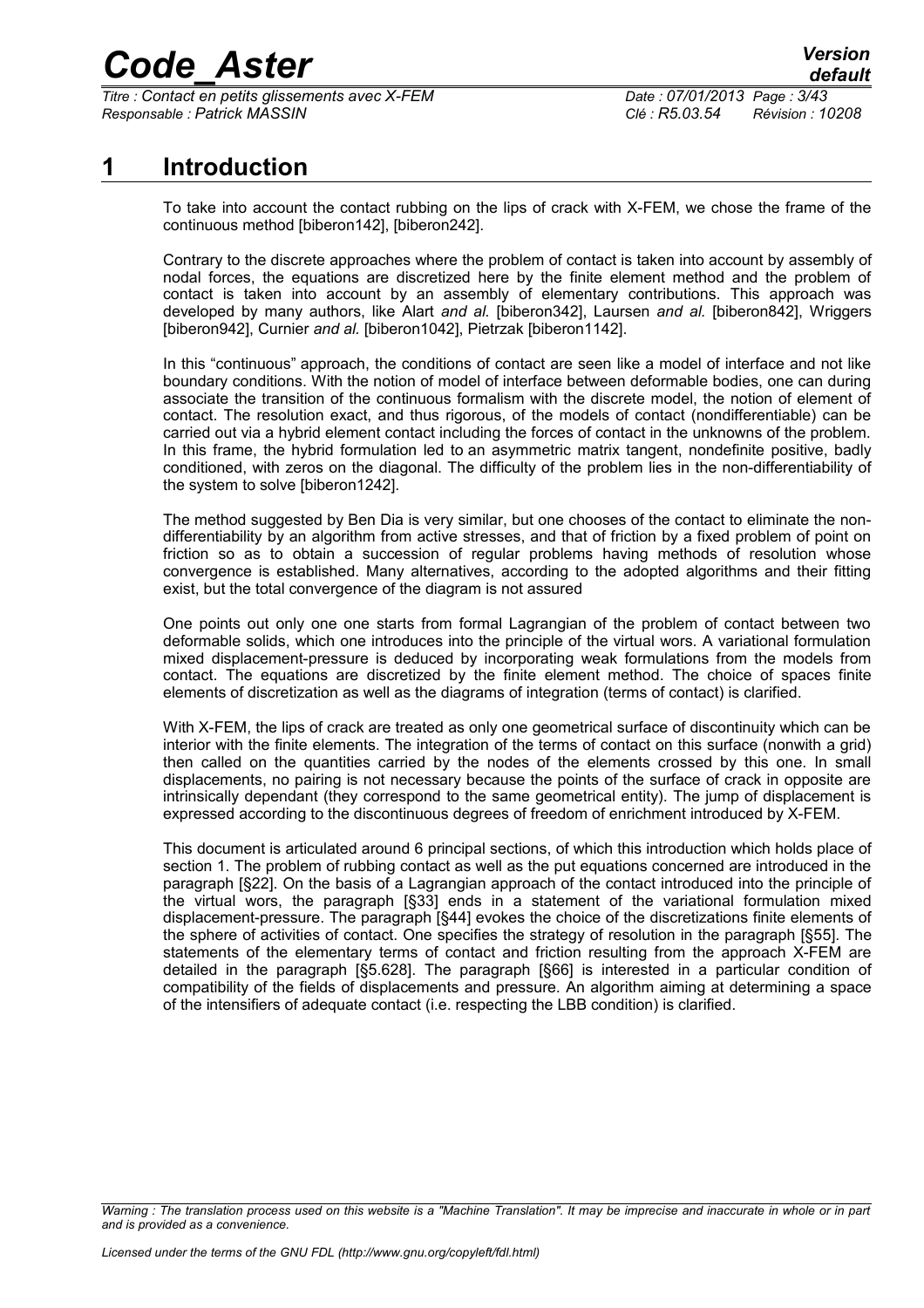*Titre : Contact en petits glissements avec X-FEM Date : 07/01/2013 Page : 4/43 Responsable : Patrick MASSIN Clé : R5.03.54 Révision : 10208*

## <span id="page-3-0"></span>**2 Strong formulation of the problem of contact rubbing**

## **2.1 Formulation of the equations of the general problem**

One will indicate by  $r^1$  and the  $r^2$  densities of the forces due to interactions of contact rubbing possible between two surfaces. One will indicate by  $t_c^1$  $t_c^1$  and the  $t_c^2$  forces1Force<sup>1</sup> due to the possible interactions of cohesion between two surfaces in the case of the opening of an interface.

| Constitutive law                  | $\sigma = C$ : $\varepsilon$ dans $\Omega$           |
|-----------------------------------|------------------------------------------------------|
| <b>Balances</b>                   | $\nabla \cdot \sigma = f$ dans $\Omega$              |
| imposed surface Forces            | $\sigma \cdot n_{ext} = t$ sur $\overline{\Gamma}_t$ |
| Density of the forces of contact  | $\sigma \cdot n^i = r^i$ sur $\Gamma^i$ $i=1,2$      |
| Density of the forces of cohesion | $\sigma \cdot n^i = t_c^i$ sur $\Gamma^i$ $i = 1,2$  |
| imposed Displacements             | $u=0$ sur $\Gamma_u$                                 |

**Table 2.1-1 : Equations of the general problem**

#### **Note:**

*In spite of appearances, the relations on the densities of force of contact and the densities of force of cohesion are not incompatible. Indeed, the first is valid only when the solids are in contact whereas the second is applicable only if the solids are separated.*

## **2.2 Models of the contact**

Is *P* a point of  $\Gamma_c$  . One notes  $P^1$  points  $P^2$  and the coinciding on  $\Gamma^1$  and  $\Gamma^2$  respectively. The condition of NON-interpenetration enters  $P^1$  and  $P^2$  is written in the direction  $n$  , the norm with  $\varGamma^1$  :

$$
d_n = \left(x\left(P^1\right) - x\left(P^2\right)\right) \cdot n \le 0
$$



<span id="page-3-2"></span>**Figure 2.2-1 : Definition of clearance**

One breaks up the density of force of contact  $r$  into a normal part  $\lambda$  which indicates the normal pressure of contact and another tangential *r*<sub>τ</sub>. Thus, the density of force of contact is written:

 $r = \lambda n + r_{\tau}$ 

<span id="page-3-1"></span>per unit of area, homogeneous with a stress

*Warning : The translation process used on this website is a "Machine Translation". It may be imprecise and inaccurate in whole or in part and is provided as a convenience.*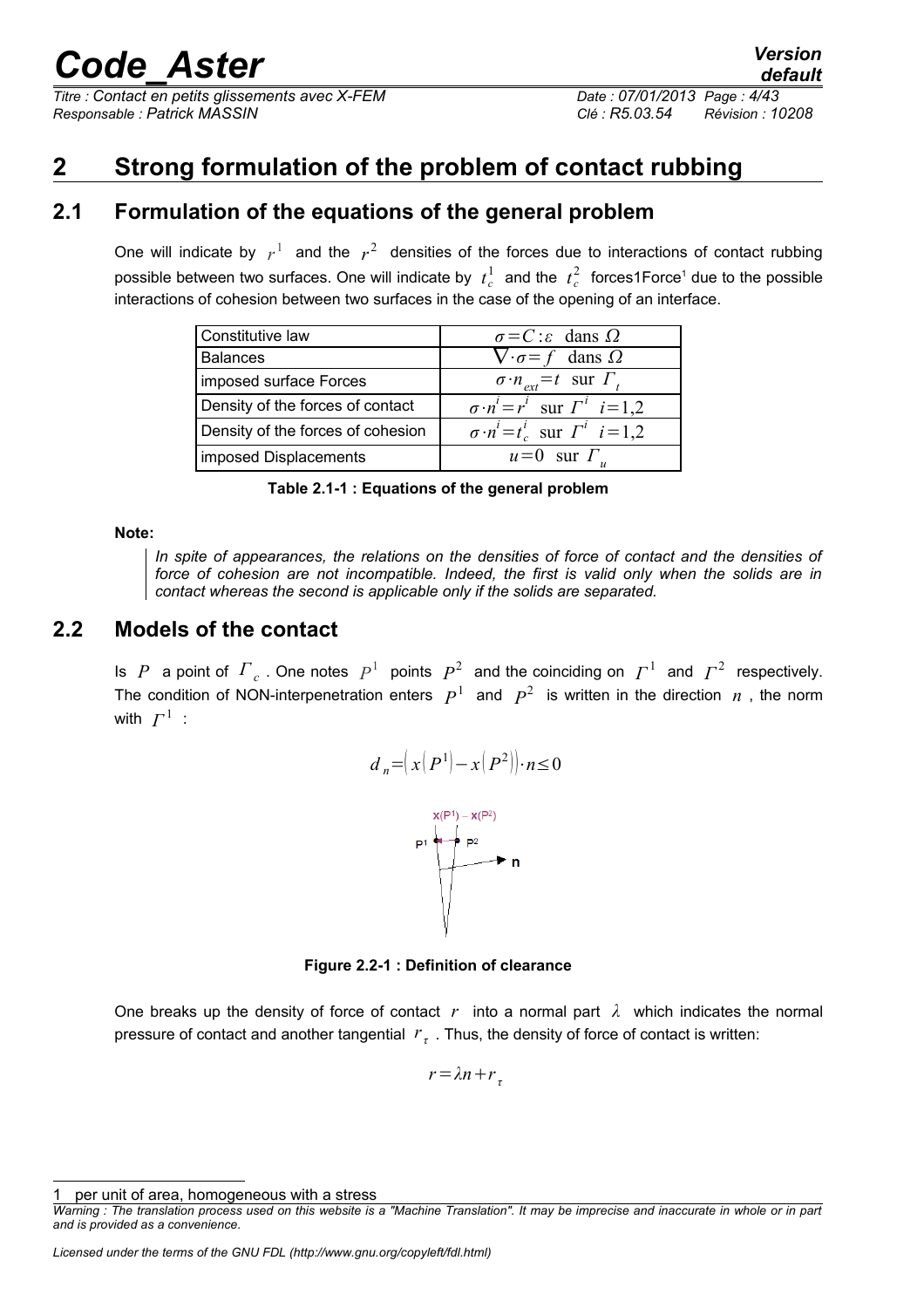*Titre : Contact en petits glissements avec X-FEM Date : 07/01/2013 Page : 5/43 Responsable : Patrick MASSIN Clé : R5.03.54 Révision : 10208*



**Figure 2.2-2 : Definition of the density of force of contact**

With these notations, the models of contact (models of Signorini) are written in the following form:

$$
d_n \le 0, \ \lambda \le 0, \ \lambda d_n = 0
$$

These models utilize inequations, but those do not lend themselves easily to a weak formulation. For that, one rewrites these models in another form, by transforming them into only one equivalent equation biberon[142](#page-41-0) :

$$
\lambda - \chi(g_n)g_n = 0
$$

In this statement,  $|X|$  is the indicating function of  $|{\mathfrak{R}}^+|$  defined by



Figure 2.2-3 : Definition of the indicating function of  $\,\mathfrak{R}^-$ 

and *g <sup>n</sup>* the multiplier (known as of contact increased biberon[342\)](#page-41-6) defined by:

$$
g_n = \lambda - \rho_n d_n
$$

where  $\rho_n^{\parallel}$  is a strictly positive reality.

The problem of contact posed by the models of Signorini introduces a NON-univocal relation ( $\lambda$  is not a function of  $d_n$  ), semi-definite positive and nondifferentiable in  $\lambda \!=\! d_n \!=\! 0$  like illustrates it [\[Figure](#page-5-0) [2.2-4\]](#page-5-0).

*Warning : The translation process used on this website is a "Machine Translation". It may be imprecise and inaccurate in whole or in part and is provided as a convenience.*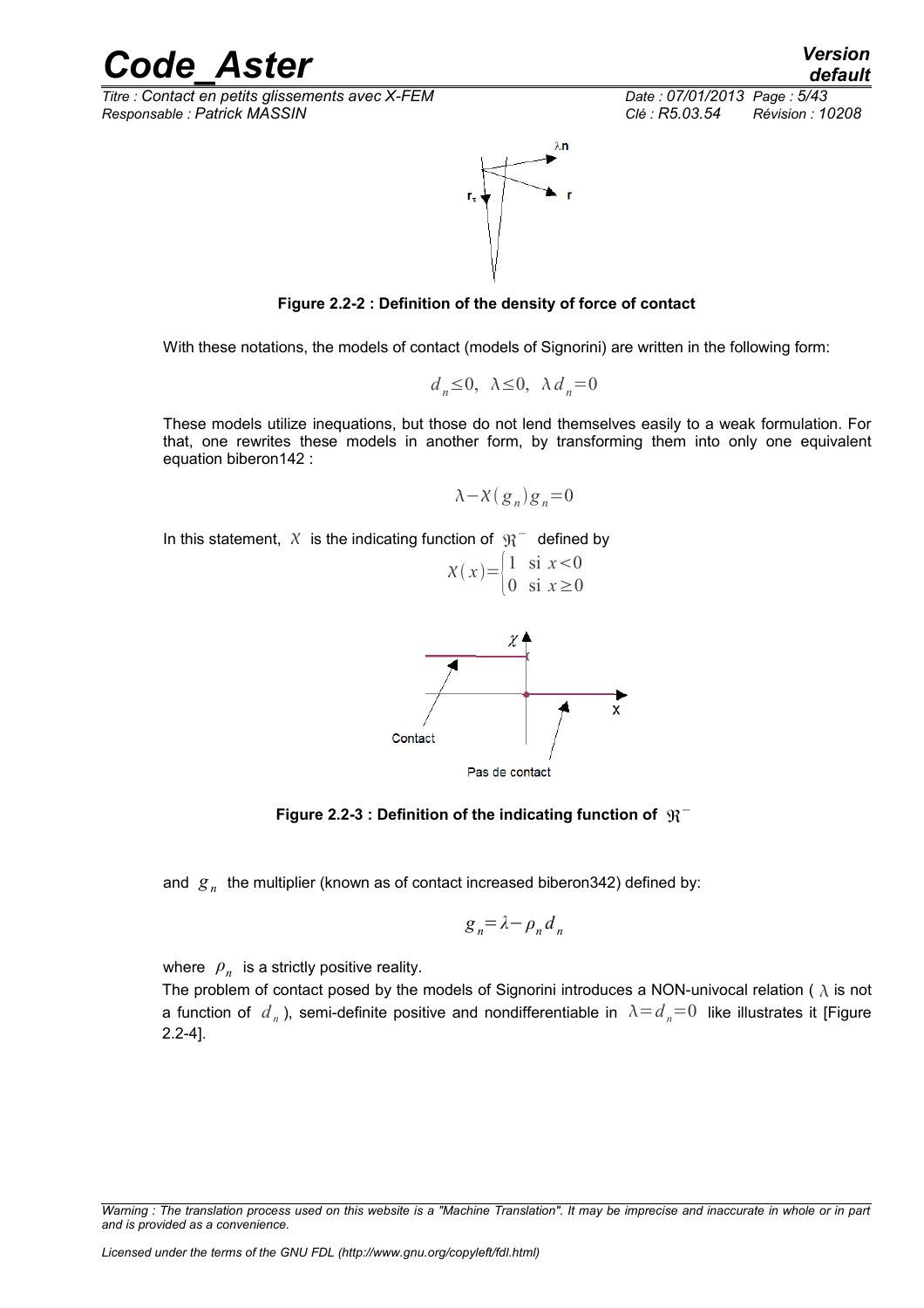*Titre : Contact en petits glissements avec X-FEM Date : 07/01/2013 Page : 6/43 Responsable : Patrick MASSIN Clé : R5.03.54 Révision : 10208* λ D N

<span id="page-5-0"></span>**Figure 2.2-4 : Graph of the model of unilateral contact of Signorini**

a regularization by penalization of the interpenetration makes it possible to make this relation univocal, to see [\[Figure 2.2-5\]](#page-5-1).



<span id="page-5-1"></span>**Figure 2.2-5 : Graph of the model of contact regularized**

Physically, one authorizes solids to be interpenetrated at the cost of a very  $K_n$  high stiffness. The contact pressure is then given by  $\,\lambda \!=\! -\kappa_{_n}d_{_n}\,$  and becomes equal to the multiplier of contact  $\,\mathcal{g}_{_n}$  . It is noted that the more the coefficient of penalization is increased  $\kappa_n$ , the more one approaches the classical model of contact.

## **2.3 Models of friction**

<span id="page-5-2"></span>For the phenomena of friction, one uses the models of Coulomb which are written as follows:

$$
||r_{\tau}|| \leq \mu |\lambda|
$$
  
\nSi  $||r_{\tau}|| < \mu |\lambda|$  alors  $v_{\tau} = 0$   
\nSi  $||r_{\tau}|| = \mu |\lambda|$  alors  $\exists \alpha \geq 0$ ;  $v_{\tau} = -\alpha r_{\tau}$ 

where  $|\mu|$  is the coefficient of kinetic friction of Coulomb and  $|v_\tau|$  the tangent relative velocity.

*Warning : The translation process used on this website is a "Machine Translation". It may be imprecise and inaccurate in whole or in part and is provided as a convenience.*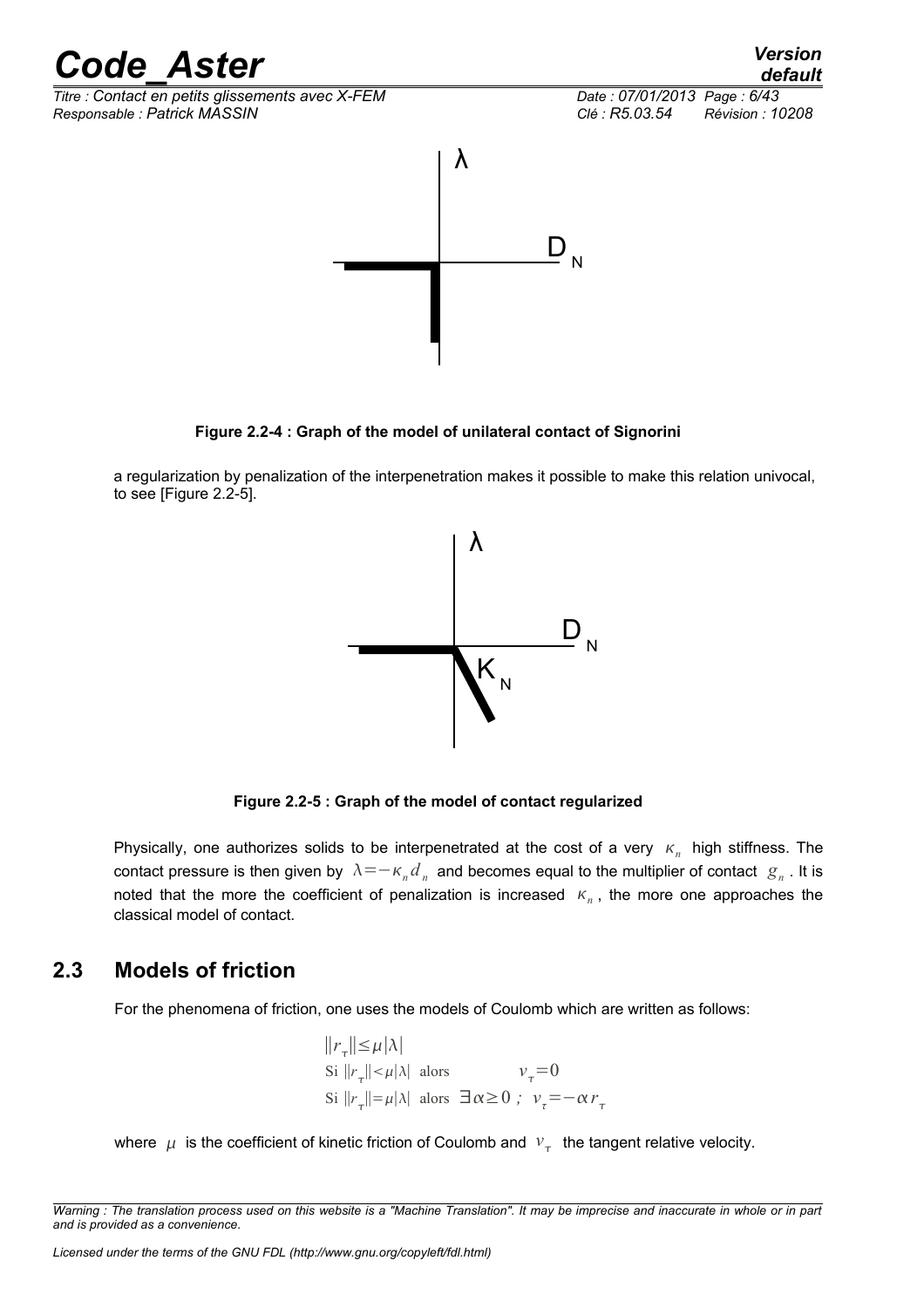*Titre : Contact en petits glissements avec X-FEM Date : 07/01/2013 Page : 7/43 Responsable : Patrick MASSIN Clé : R5.03.54 Révision : 10208*

*default*

One notes thereafter  $x_{\tau}$  the projection of  $x$  on the tangent level at the contact surface, defined by  $x = (\text{Id} - n \otimes n)x$ , where the symbol ⊗ indicates the tensor product.

Just as for the models of contact, one can write the friction laws as follows in an equivalent way:

$$
r_{\tau} = \mu \lambda \Lambda
$$
  
 
$$
\Lambda - P_{B(0,1)}(g_{\tau}) = 0
$$
  
 
$$
g_{\tau} = \Lambda + \rho_{\tau} v_{\tau}
$$

In these statements,  $|\bar{A}|$  is a semi-multiplier (vectorial) of friction,  $|\bar{g}_{\tau}|$  is the semi-multiplier (vectorial) of increased friction,  $\left. P_{\ B[0,1]} \right.$  is projection on the ball unit and  $\,\rho_{\tau}\,$  a strictly positive parameter. The semi-multiplier of friction  $\Lambda$ , whose modulus is always lower or equal to 1, corresponds to the direction of sliding when its modulus is worth 1, and corresponds to the direction of dependancy when its modulus is strictly lower than 1. [[Figure 2.3-1\]](#page-6-1) presents in 3D a case of sliding and a case of dependancy.



<span id="page-6-1"></span>

the friction laws are supplemented by the equation (of standard exclusion) following: *d*<sub>*n*</sub></sub> $\Lambda = 0$  ou  $(1 - \chi(g_n))\Lambda = 0$ 

The problem of friction expressed via the models of Coulomb introduces a NON-univocal relation ( $R_{\tau}$ is not a function of  $v_{\tau}$ , and nondifferentiable (see [\[Figure 2.3-2\]](#page-6-0)).



<span id="page-6-0"></span>**Figure 2.3-2 : Graph of the friction law of Coulomb**

the penalized method makes it possible to make this relation univocal (see [\[Figure 2.3-3\]](#page-7-0)).

*Warning : The translation process used on this website is a "Machine Translation". It may be imprecise and inaccurate in whole or in part and is provided as a convenience.*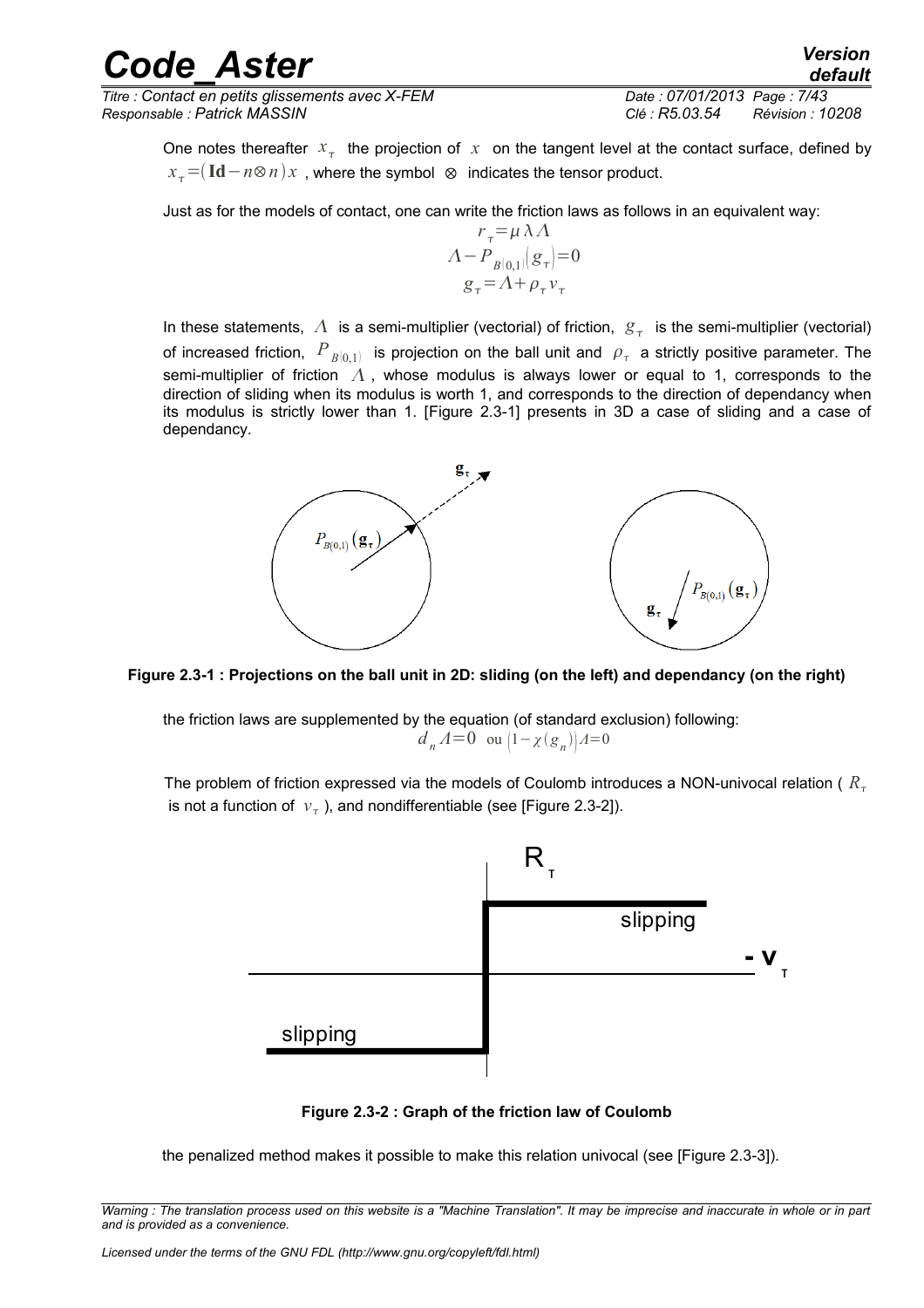

<span id="page-7-0"></span>**Figure 2.3-3 : Graph of the regularized friction law**

the semi-multiplier of vectorial friction is then given by the relation  $|A\! =\! P_{\overline{B(0,1)}}(\kappa_{\tau} \nu_{\tau})$  . It is noted that the more the coefficient of penalization is increased  $\kappa_{\tau}$  , the more one approaches the classical model of contact.

## **2.4 Cohesive models**

### <span id="page-7-1"></span>**2.4.1 regularized cohesive Models**

the first type of models which we can consider is a model in which the initial dependancy is not perfect: the initial slope is finished. Two cohesive models of this kind are available in Code\_Aster, models CZM\_EXP\_REG and CZM\_LIN\_REG whose characteristics are detailed in [R7.02.11]. We detail here the extension to XFEM for model CZM EXP REG, while basing ourselves on the standard commodity [biberon1[742\]](#page-41-8). The extension to model  $CZ\overline{M}$  LIN REG is made while following the same paradigm exactly.

We write the jump of displacement such as definite for the contact algorithm, with the notation defined by figure [2.2-1:](#page-3-2)

$$
\llbracket \boldsymbol{u} \rrbracket \big( P^1 \big) = \boldsymbol{u} \big( P^1 \big) - \boldsymbol{u} \big( P^2 \big)
$$

We have then  $\llbracket u_n \rrbracket \!=\! \llbracket \bm{u} \rrbracket \!\cdot\! \bm{n}$  negative in opening and positive in interpenetration. The notations of [R7.02.11] pose a jump of displacement  $\delta$  such as  $\delta \cdot n$  is positive in opening and negative in interpenetration. To bring back to us to our notations, we re-use the results of [R7.02.11] while posing =−〚*u*〛 . We are satisfied here to recall the principal points of them. The reader can refer to it for a thorough comprehension.

The opening of a crack in mixed mode is characterized by a criterion of damage defined by means of the jump of equivalent displacement and local variable  $\alpha$ . The material remains in the elastic domain as long as the inequality is checked:

$$
f([u]_{eq}, \alpha) = [u]_{eq} - \alpha \leq 0
$$

- $\llbracket u \rrbracket_{eq} = \sqrt{\langle \llbracket u_n \rrbracket \rangle^2 + \llbracket u_{\tau} \rrbracket^2}$  is the jump of displacement are equivalent,
- 〚*u* 〛=〚*u*〛−〚*u<sup>n</sup>* 〛*n* is the jump of tangent displacement,
- $\alpha(t) = max\{\alpha_0, max\}$  $\max\limits_{v \in [0,t]}\llbracket u(v) \rrbracket_{eq}$  is the local variable of the cohesive model,

*Warning : The translation process used on this website is a "Machine Translation". It may be imprecise and inaccurate in whole or in part and is provided as a convenience.*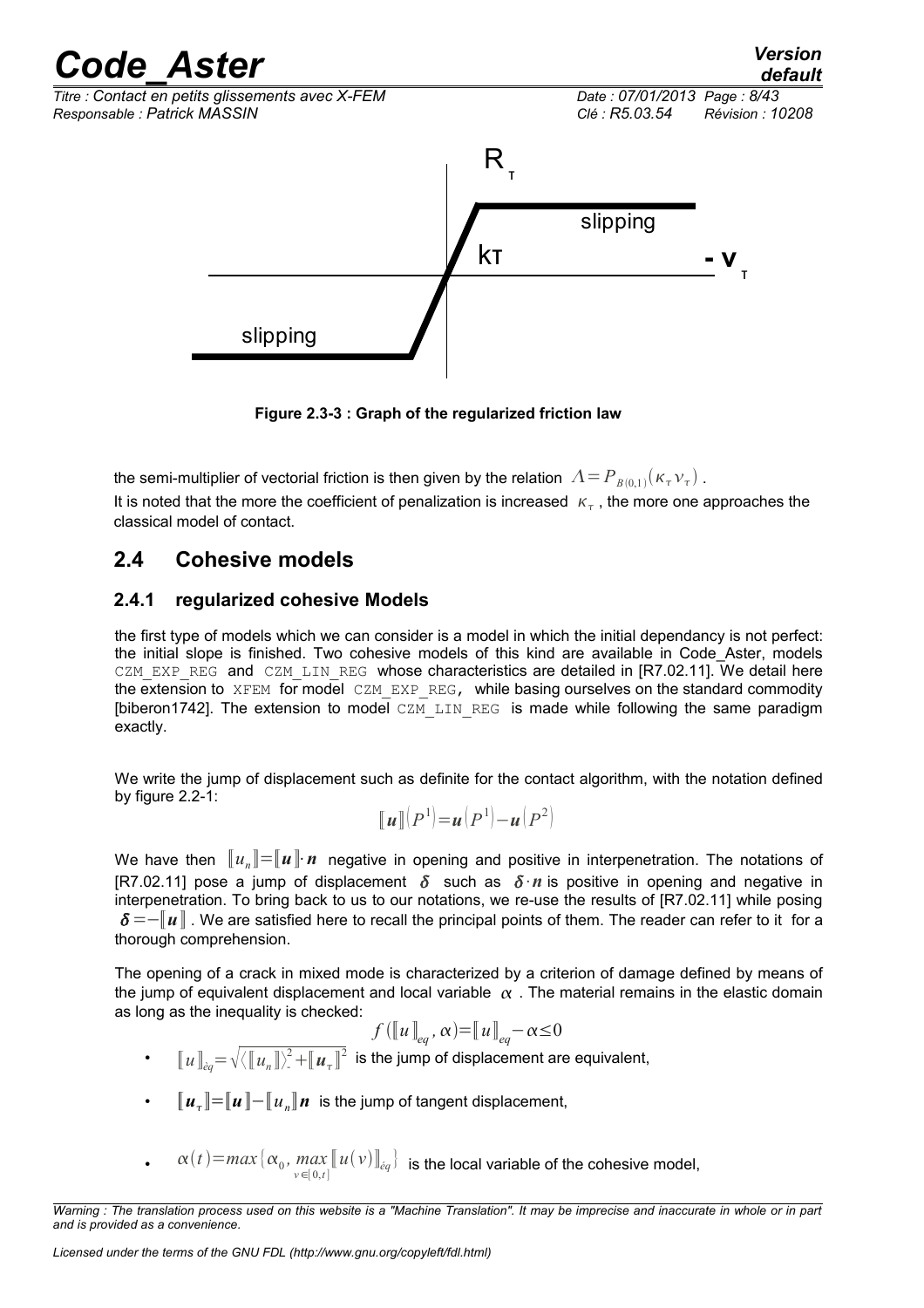*Titre : Contact en petits glissements avec X-FEM Date : 07/01/2013 Page : 9/43 Responsable : Patrick MASSIN Clé : R5.03.54 Révision : 10208*

•  $\alpha_0$  is the initial value of  $\alpha$  . This value is given by the user via material parameter PENA\_ADHERENCE **so that**  $\alpha_0$  = *Gc*  $\frac{c}{\sigma_c}$  PENA\_ADHERENCE .

The cohesive stress is written then like adds of an elastic stress, a dissipative stress and a stress of penalization which gives an account of the contact:

$$
t_c = H\left(\left[\!\left[ u \right]\!\right]_{\text{eq}} - \alpha\right) \sigma_{\text{lin}} + \left(\frac{1 - H\left(\left[\!\left[ u \right]\!\right]_{\text{eq}} - \alpha\right)}{\sigma_{\text{dis}}} + \sigma_{\text{pen}}
$$

where  $\,H\,$  is the indicating function of  $\,\mathfrak{R}^{\,+}$ 

• *pen*=−*C* 〈〚*u<sup>n</sup>* 〛〉 <sup>+</sup> *n* is the stress of penalization.

where *C* Is a coefficient of penalization clarified in [R7.02.11] given starting from material parameter PENA\_CONTACT.

• *lin*=*dis*=−  $\sigma_c^{\prime}$  $\frac{\sigma_c}{\alpha}$ exp $\left(-\frac{\sigma_c}{G}\right)$ *Gc*  $\alpha$ ) $\llbracket u \rrbracket$  is the statement common to the linear stresses and dissipative, with  $\alpha = [u]_{\dot{e}_q}$  for  $\sigma_{\text{dis}}$ .

where  $\sigma_c$  is the critical stress with the fracture

and *G<sup>c</sup>* is the energy tenacity of the material. It corresponds indeed to energy necessary to the complete opening of the interface over a unit length. A fast computation with the preceding statements makes it possible to confirm:

$$
\int_{-\infty}^{0} \boldsymbol{t}_{c,\tau} \cdot d\lbrack\!\lbrack \boldsymbol{u}_{\tau}\rbrack\!\rbrack + \int_{-\infty}^{0} \left(\boldsymbol{t}_{c,n} \cdot \boldsymbol{n}\right) d\lbrack\!\lbrack u_{n}\rbrack\!\rbrack = G_{c}
$$

One represents on figure [2.4.1-1](#page-8-0) the cohesive stress for a loading in pure *I* mode according to the jump of normal displacement.



<span id="page-8-0"></span>*Warning : The translation process used on this website is a "Machine Translation". It may be imprecise and inaccurate in whole or in part and is provided as a convenience.*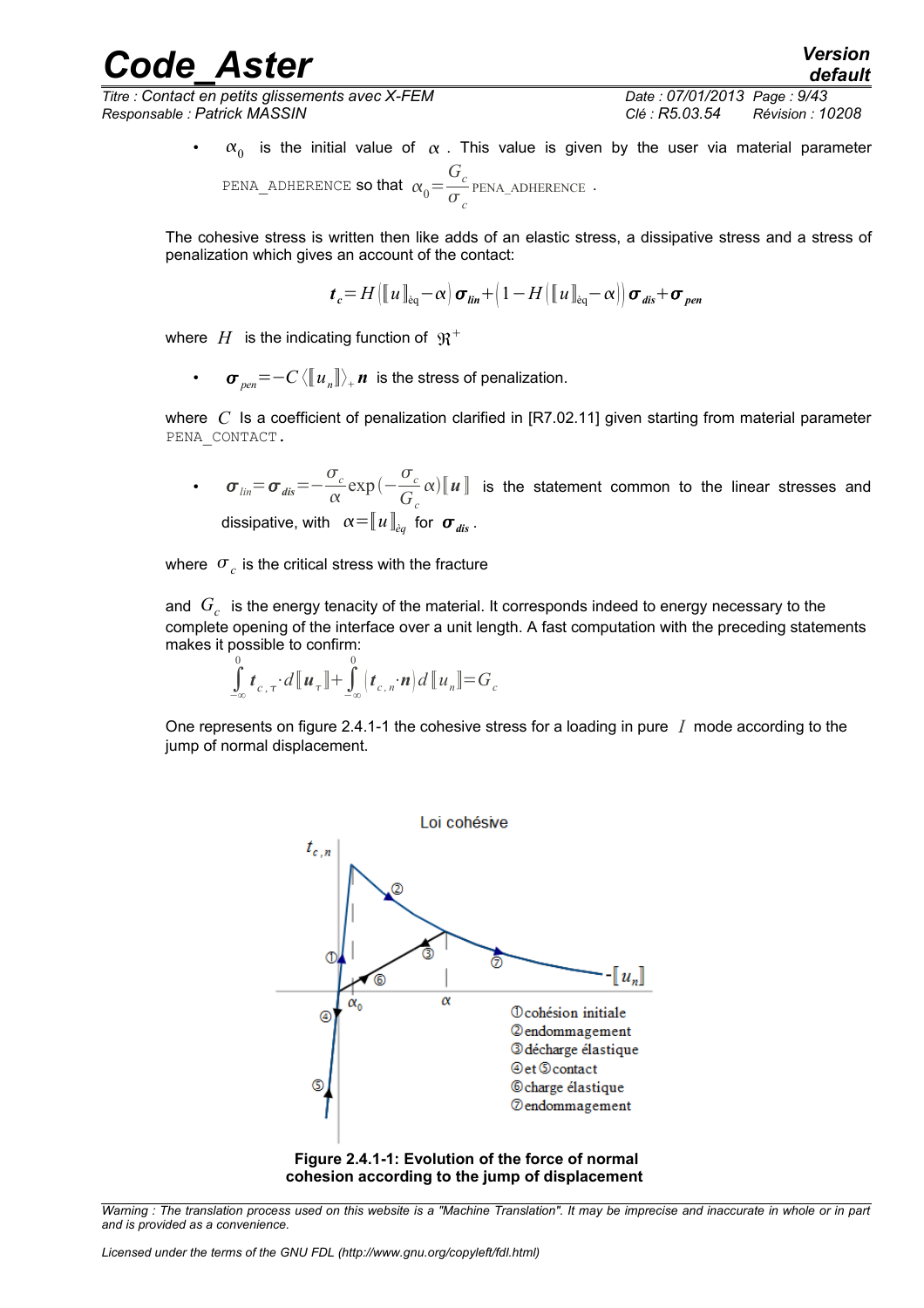*Titre : Contact en petits glissements avec X-FEM Date : 07/01/2013 Page : 10/43 Responsable : Patrick MASSIN Clé : R5.03.54 Révision : 10208*

*default*

For  $\llbracket u_n \rrbracket {<} 0$  , it is also usual to define a force of equivalent cohesion  $\,t_{c,\,eq}\,$  thanks to the energy condition of equivalence:

$$
t_{c,eq}[[u]]_{eq} = t_{c,n} \cdot n[[u_n]] + t_{c,\tau} \cdot [[u_\tau]]
$$

To find his value, one derives  $\llbracket u \rrbracket_{\dot{e}q}$  compared to time.

$$
\llbracket u \rrbracket_{\stackrel{\partial q}{=}} = \frac{\llbracket u_n \rrbracket \llbracket u_n \rrbracket + \llbracket u_r \rrbracket \cdot \llbracket u_r \rrbracket}{\llbracket u \rrbracket_{\stackrel{\partial q}{=}}
$$

From where one identifies:  $t_{c,eq} = t_{c,n} \cdot n$  $[\![u]\!]_{\grave{e}q}$  $\llbracket u_{\scriptscriptstyle n} \rrbracket$  $=$   $||t_{c,\tau}||$  $[\![u]\!]_{\grave{e}q}$  $\|$ <sup>*u*</sup> $\mathrm{u}$ <sub>τ</sub> $\|$ |  $=-\frac{\sigma_c}{\sigma_c}$  $\frac{\sigma_c}{\alpha}$ exp $\left(-\frac{\sigma_c}{G}\right)$  $\left. \frac{\partial}{\partial c} c \right| \llbracket u \rrbracket_{eq}$ 

Figure [2.4.1-2](#page-9-0) represents the evolution of the force of cohesion equivalent according to the jump of equivalent displacement according to this constitutive law.



<span id="page-9-0"></span>**Figure 2.4.1-2: Evolution of the force of cohesion equivalent according to the jump of equivalent displacement**

#### **Note:**

One defines sometimes a jump of equivalent displacement  $\; \; \; [\![u]\!]_{eq} = \sqrt{\bra{\llbracket u_n \rrbracket}^2 + \beta^2} \llbracket u_\tau \rrbracket^2 \;$  where  *is an experimental coefficient which represents the ratio of intensity of the forces of opening in mode I and mode II . By taking again the preceding reasoning then with:* 

$$
t_{c,\dot{e}q} = -\frac{\sigma_c}{\alpha} \exp\left(-\frac{\sigma_c}{G_c}\alpha\right) \llbracket u \rrbracket_{\dot{e}q}
$$

*One deduces the statements of the components:*

$$
\boldsymbol{t}_{c,n} = \frac{t_{c,eq}[\![u_n]\!]}{[\![u]\!]_{eq}} \boldsymbol{n} = -\frac{\sigma_c}{\alpha} \exp\left(-\frac{\sigma_c}{G_c}\alpha\right) [\![u_n]\!] \boldsymbol{n} \; , \; \boldsymbol{t}_{c,\tau} = \beta^2 \frac{t_{c,eq}[\![u_\tau]\!]}{[\![u]\!]_{eq}} = -\beta^2 \frac{\sigma_c}{\alpha} \exp\left(-\frac{\sigma_c}{G_c}\alpha\right) [\![u_\tau]\!]
$$

### **2.4.2 Mixed cohesive Models**

the second type of models which we can consider is, contrary, a model in which the initial dependancy is perfect: the initial slope is infinite. Two cohesive models of this kind are available with XFEM in

*Warning : The translation process used on this website is a "Machine Translation". It may be imprecise and inaccurate in whole or in part and is provided as a convenience.*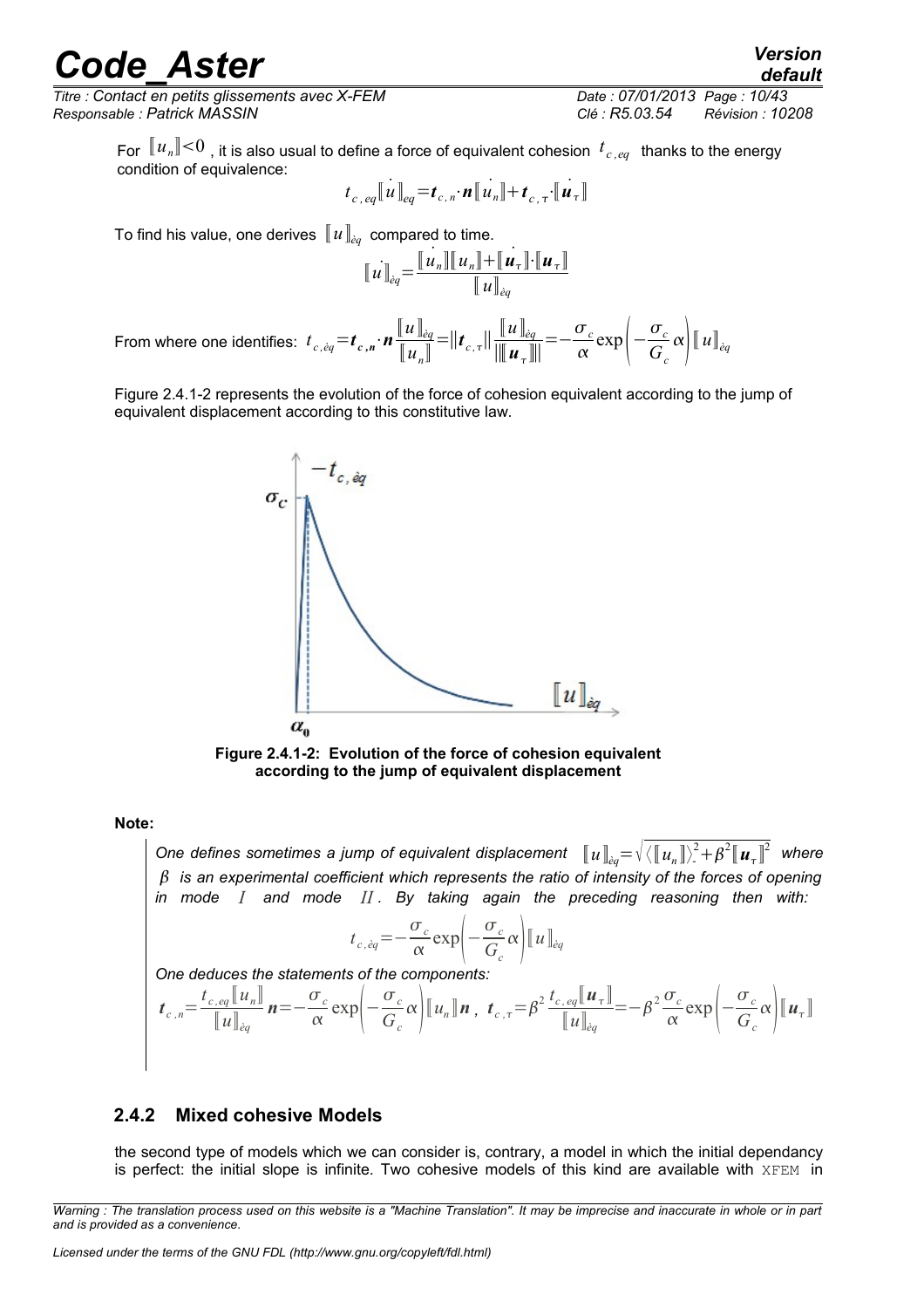*Titre : Contact en petits glissements avec X-FEM Date : 07/01/2013 Page : 11/43 Responsable : Patrick MASSIN Clé : R5.03.54 Révision : 10208*

*default*

Code\_Aster, models CZM OUV MIX and CZM TAC MIX whose characteristics are detailed in [R7.02.11]. We point out model CZM\_OUV\_MIX  $he^{\text{tree}}$ , represented on figure [2.4.2-1.](#page-10-1)

As partly [8,](#page-7-1) we introduce the jump of displacement  $~\llbracket u \rrbracket~$  such as  $~\llbracket u_n \rrbracket~$  is negative in interpenetration and positive in opening, and we are reduced to the notations [R7.02.11] by posing  $\delta = -\llbracket u \rrbracket$  : one returns to this documentation for the form of the model and his derivative. Let us note that in the same way that for the regularized models, the material remains in the elastic domain as long as:  $f([u]_n, \alpha) = -[u]_n - \alpha \leq 0$ 

On the other hand, this time, the local variable has an initial value rigorously null, so that the stress is not explicit any more according to displacement, as shown in the figure [2.4.2-1.](#page-10-1)



<span id="page-10-1"></span>**Figure 2.4.2-1: Normal component of the vector forced according to the normal jump for model** CZM OUV MIX (threshold  $\alpha$  no one on the left and positive on the right).

## **3 Mixed variational formulation**

<span id="page-10-0"></span>Let us transform the strong form of the problem into a weak formulation, adapted better to the finite elements. The field  $\;u\;$  must belong to all  $\;V_{\,0}\;$  the kinematically admissible fields of displacements:

 $V_0 = \left[ v \in H^1, v \text{ discontinu } \hat{a} \text{ travers } \Gamma_c, v = 0 \text{ sur } \Gamma_u \right]$ 

Let us start then by giving a unified formulation common to the cases of contact-friction and the regularized cohesive **models**. The mixed cohesive models obey when them with an energy formulation according to a different logic, explained partly [13.](#page-12-0)

## **3.1 Formalism common to cohesive regularized and contact-friction**

With this intention we will note  $\bm{r} \!=\! \bm{t}_c^{\phantom{c}}$  in the case as of regularized models. We note  $\phantom{0} H \!=\! H^{-1/2}(\Gamma)$ for the cohesive models, and we in the case of indicate  $|H|$  formula the subspace  $|H^{-1/2}|\varGamma|$  formula of the sphere of activities of contact contact-friction. The weak formulation of the problem of rubbing contact is written as follows:

To find  $\left|u,r^{1},r^{2}\right\rvert \in \, V_{0}\times H\times H\,$  such as:

$$
\int_{\Omega} \sigma(u) : \varepsilon(u^*) d\Omega = \int_{\Omega} f \cdot u^* d\Omega + \int_{\Gamma_t} t \cdot u^* d\Gamma + \int_{\Gamma^1} r^1 \cdot u^* d\Gamma + \int_{\Gamma^2} r^2 \cdot u^* d\Gamma^2 \quad \forall u^* \in V_0
$$

By writing the jump with the following notation

*Warning : The translation process used on this website is a "Machine Translation". It may be imprecise and inaccurate in whole or in part and is provided as a convenience.*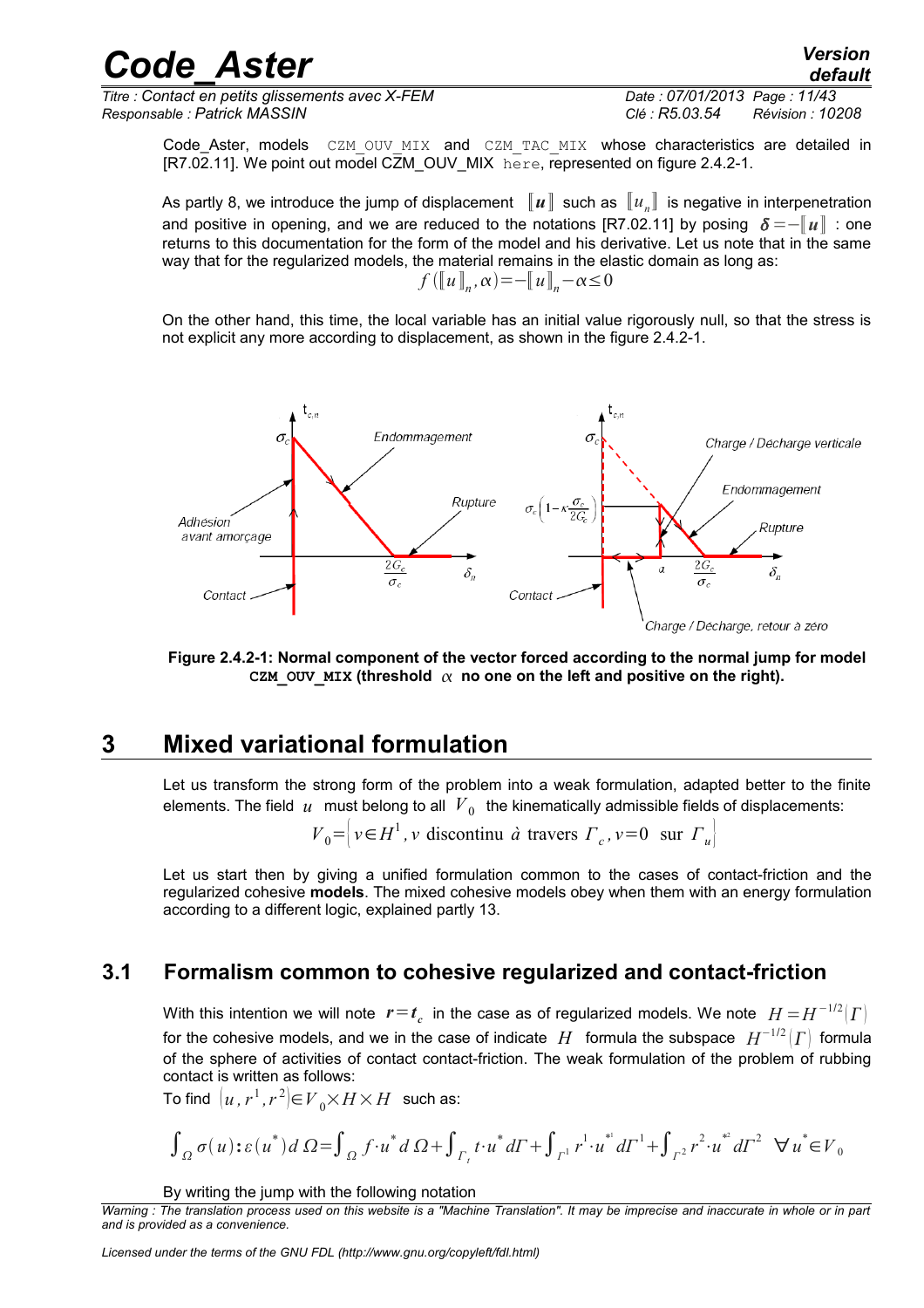*Titre : Contact en petits glissements avec X-FEM Date : 07/01/2013 Page : 12/43 Responsable : Patrick MASSIN Clé : R5.03.54 Révision : 10208*

$$
[[x]](P^{1})=x(P^{1})-x(P^{2}),
$$

and while noting  $r = r^1$  and thereafter, the weak formulation of the problem of rubbing contact is written in an equivalent way as follows:

$$
\int_{\Omega} \sigma(u) : \varepsilon(u^*) d\Omega = \int_{\Omega} f \cdot u^* d\Omega + \int_{\Gamma_t} t \cdot u^* d\Gamma + \int_{\Gamma_c} r \cdot [[u^*]] d\Gamma_c \quad \forall u^* \in V_0
$$

Spaces of the unknowns of contact are the following:

$$
H = \left[ \lambda \in H^{-1/2}(\Gamma_c), \lambda \le 0 \text{ sur } \Gamma_c \right]
$$
  

$$
H = \left[ r_\tau \in H^{-1/2}(\Gamma_c), ||r_\tau|| \le \mu \lambda \text{ sur } \Gamma_c \right]
$$

## **3.2 Method of Augmented Lagrangian**

the weak formulation at three fields is written finally, in the case of an Augmented Lagrangian training: To find  $\{u, \lambda, \Lambda\} \in V_0 \times H \times H$ 

 $\forall (u^*, \lambda^*, \Lambda^*) \in V_0 \times H \times H$ 

Balance equation

**Model of contact** 

Friction law

$$
\int_{\Omega} \sigma(u) : \varepsilon(u^*) d \Omega - \int_{\Omega} f \cdot u^* d \Omega - \int_{\Gamma_t} t \cdot u^* d\Gamma
$$
  
\n
$$
- \int_{\Gamma_c} \chi(g_n) g_n n \cdot [[u^*]] d\Gamma_c - \int_{\Gamma_c} \chi(g_n) \mu \lambda_s P_{B[0,1]}[g_\tau] \cdot [[u^*]] d\Gamma_c = 0
$$
  
\n
$$
\int_{\Gamma_c} \frac{-1}{\rho_n} \left( \lambda - \chi(g_n) g_n \right) \lambda^* d\Gamma_c = 0
$$
  
\n
$$
\int_{\Gamma_c} \frac{\mu \chi(g_n) \lambda_s dt}{\rho_\tau} \left( \Lambda - P_{B[0,1]}[g_\tau] \right) \Lambda^* d\Gamma_c
$$
  
\n
$$
+ \int_{\Gamma_c} \left( 1 - \chi(g_n) \right) \Lambda \Lambda^* d\Gamma_c = 0
$$

### **3.3 penalized Method**

<span id="page-11-0"></span>the weak formulation at three fields is finally written, in the case of a purely penalized training: To find  $[u, \lambda, \Lambda] \in V_0 \times H \times H$ 

$$
\forall (u^*, \lambda^*, \Lambda^*) \in V_0 \times H \times H
$$
  
\nBalance equation  
\n
$$
\int_{\Omega} \sigma(u) : \varepsilon(u^*) d \Omega - \int_{\Omega} f \cdot u^* d \Omega - \int_{\Gamma_t} t \cdot u^* d\Gamma
$$
\n
$$
- \int_{\Gamma_c} \chi(g_n) \lambda \cdot [[u^*]] \cdot n d\Gamma_c
$$
\n
$$
- \int_{\Gamma_c} \chi(g_n) \mu \lambda_s P_{B[0,1]}(\kappa_\tau \nu_\tau) \cdot [[u^*]] d\Gamma_c = 0
$$
  
\nModel of contact  
\n
$$
\int_{\Gamma_c} \frac{-1}{\kappa_n} (\lambda + \chi(g_n) \kappa_n d_n) \lambda^* d\Gamma_c = 0
$$
  
\nFriction law  
\n
$$
\int_{\Gamma_c} \frac{\mu \chi(g_n) \lambda_s}{\kappa_\tau} (A - P_{B[0,1]}(\kappa_\tau \nu_\tau)) \Lambda^* d\Gamma_c
$$
\n
$$
+ \int_{\Gamma_c} (1 - \chi(g_n)) \Lambda \Lambda^* d\Gamma_c = 0
$$

One will notice that the value of *λ* obtained by the model of contact is an average when the state is contacting forces of interpenetration for the penalized model. The use of the statements *λ* or −*<sup>n</sup> d n* in the balance equation should thus lead to same result if it is not that condition LBB applies only to *λ* . To have equivalence, it would thus be necessary to defer the processing of the LBB on the

*default*

*Warning : The translation process used on this website is a "Machine Translation". It may be imprecise and inaccurate in whole or in part and is provided as a convenience.*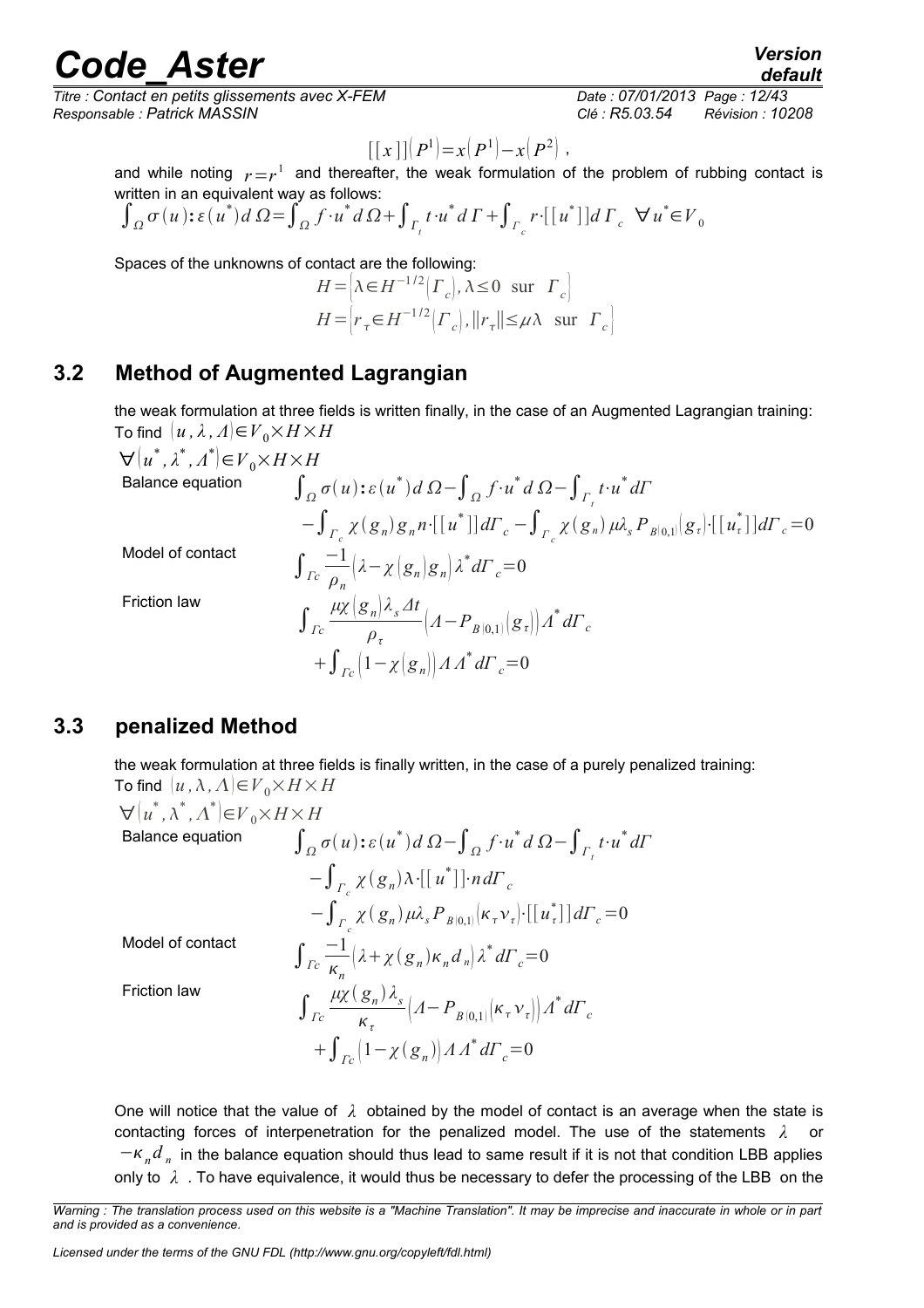*Titre : Contact en petits glissements avec X-FEM Date : 07/01/2013 Page : 13/43 Responsable : Patrick MASSIN Clé : R5.03.54 Révision : 10208*

fields of displacement for the penalized method. As that is not done here, one uses the term *λ* for which processing LBB is made and one reinjects it in the balance equation which thus takes into account this processing. One could try the same processing for the friction law but  $\Lambda$  is obtained like an average for slipping or adherent situations. To reinject this state realised on the level of the balance equation involves nona convergence of the algorithm of Newton. The difference in behavior for *λ* and  $\Lambda$  comes owing to the fact that one or not integrates discontinuous quantities according to the state contacting contacting for  $\lambda$  and following the state slipping or adherent for  $\Lambda$ , but that for the state not contacting the contributions on *λ* are null in the model of contact. One can deduce from it that if there exists a formulation penalized satisfying fully conditions LBB for the contact, there does not exist for the moment not formulation penalized satisfying fully conditions LBB for friction. The choice of coeffcient  $\kappa_{\tau}$  in will be all the more important as a result (of strong values being likely to display blockings for the adherent part).

## **3.4 Formulation for a regularized cohesive model**

<span id="page-12-1"></span>When a cohesive model is used , the contact is managed by the coefficient of penalization defined in the cohesive model. Knowing the form of the cohesive model according to  $\|u\|$ , the formulation is written:

To find  $(u, \lambda, \Lambda) \in V_0 \times H \times H$  such as:  $\forall$   $(u^*, \lambda^*, \Lambda^* \in V_0 \times H \times H$ Normal  $\int_{\Omega} \sigma(u)$ **:** ε(*u*<sup>\*</sup>)*d* Ω −  $\int_{\Omega} f \cdot u^* d$  Ω −  $\int_{\Gamma_t} t \cdot u^* d$ Γ  $-\int_{\Gamma_c} t_{c,n} \cdot [u^*]_n d\Gamma_c - \int_{\Gamma_c} t_{c,\tau} \cdot [u^*]_n d\Gamma_c = 0$ balance equation **Postprocessing left**<br> **Postprocessing** left  $\int_{c}^{b}$  *n*  $\int_{c}^{b}$  *d*  $\int_{c}^{b}$  *d*  $\int_{c}^{c}$  = 0 Postprocessing  $\int_{Ic} \left( A - t_{c, \tau} \right) A^* d\varGamma_c \!=\! 0$ <br>tangential

One notices that the multipliers  $\lambda$  and  $\Lambda$  do not intervene in the resolution. They are only used to store the cohesive stresses in an explicit way.

## **3.5 Formulation for a mixed cohesive model**

<span id="page-12-0"></span>P rear opposition to the preceding formulation, the processing of such a model will require a true formulation at several fields, in the meaning where a vectorial dual field  $\lambda$  indeed will enter the formulation, instead of being an artifice of postprocessing as into [13](#page-12-1) . This formulation follows an energy reasoning, explained in detail in documentation [R3.06.13]. Let us summarize in the principal points:

It is written that the opening of crack costs an energy proportional to surface to be opened, that is to say :

$$
E_{\text{fr}}(\boldsymbol{\delta}) = \int\limits_{\Gamma} \Pi(\boldsymbol{\delta}) \, dS
$$

where  $\Pi(\delta)$  is the density of cohesive energy. For model CZM OUV MIX, we have for example  $\Pi(\boldsymbol{\delta}) = \int_0^{\delta_n} t_{c,n}(\boldsymbol{\delta}^*) d \boldsymbol{\delta}^*$ .

The field of discontinuity  $\delta$  appearing in the preceding statements is then defined like a field except for whole, integrated in the formulation as a new unknown . Total energy is written then:

$$
E(\boldsymbol{u},\boldsymbol{\delta})=\int_{\Omega\setminus\Gamma}\boldsymbol{\Phi}(\boldsymbol{\varepsilon}(\boldsymbol{u}))\,d\,\Omega-W_{ext}(\boldsymbol{u})+\int_{\Gamma}\Pi(\boldsymbol{\delta})d\Gamma
$$

*Licensed under the terms of the GNU FDL (http://www.gnu.org/copyleft/fdl.html)*

*Warning : The translation process used on this website is a "Machine Translation". It may be imprecise and inaccurate in whole or in part and is provided as a convenience.*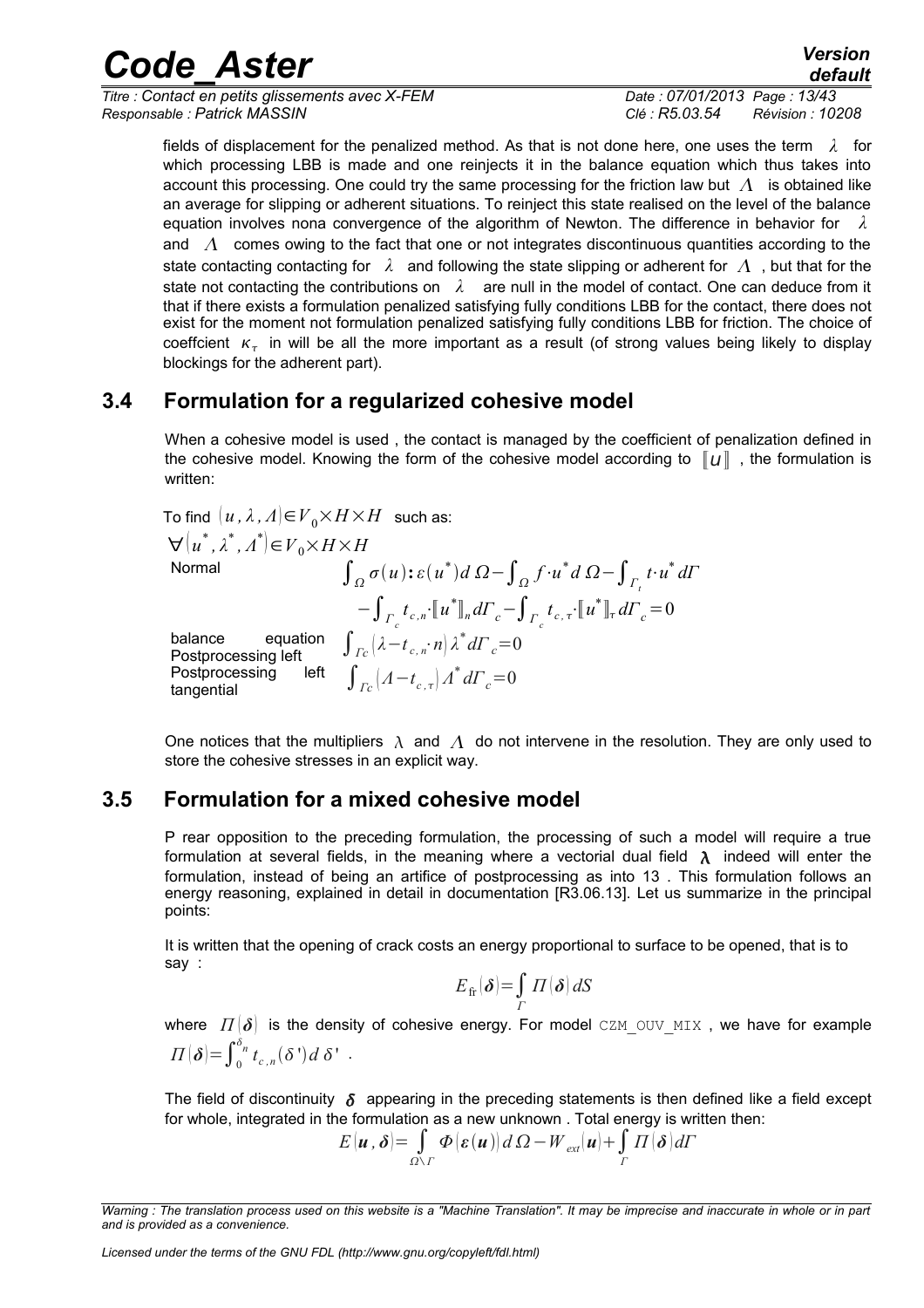## reade Aster *Version*

*Titre : Contact en petits glissements avec X-FEM Date : 07/01/2013 Page : 14/43 Responsable : Patrick MASSIN Clé : R5.03.54 Révision : 10208*

*default*

the solution of the problem consists then of the minimization of this total energy under the stress which  $\delta$  corresponds, with our sign conventions, contrary to the jump of displacement. One seeks:

$$
\min_{\substack{u,\,\delta\\ ||u||=-\delta}} E(u,\,\boldsymbol{\delta})
$$

In order to solve this one, we introduce the Lagrangian associated one with the problem, to which we add a term of increase whose utility will appear thereafter:

$$
L_r(\boldsymbol{u},\boldsymbol{\delta},\boldsymbol{\lambda}) = E(\boldsymbol{u},\boldsymbol{\delta}) + \int_T \boldsymbol{\lambda} \cdot \left(-\|\boldsymbol{u}\| - \boldsymbol{\delta}\right) dT + \int_T \frac{r}{2} \left(\|\boldsymbol{u}\| + \boldsymbol{\delta}\right)^2 dT
$$

We can then write the first condition of optimality of this Lagrangian:

$$
\forall \delta^* \int\limits_{\Gamma} [t - \lambda + r \left( [ \! [ u \! ] \! ] + \delta \right) ] \cdot \delta^* = 0 \quad \text{avec} \quad t \in \partial \Pi(\delta)
$$

This equation utilized the cohesive stress  $~t_{_C}^{}$  . However we have like statement of  $~t_{_C}^{}$  only one local constitutive law. This first equation thus must, to have meaning, to be discretized in a way which allows s.e to bring back to a local statement. This is possible if  $\delta$  is discretized by collocation with Gauss points interface, coordinates  $X_g$ .

Indeed, has vec such a discretization , the resolution of the first conditions of optimality amounts satisfying the cohesive model in each collocation point:

$$
t_c(\delta_g, \alpha_g) = \lambda_g - r(\llbracket u_g \rrbracket + \delta_g)
$$

where we noted  $\lambda_g = \lambda \left| X_g \right|$ , for example, the values of a field to Gauss points, and where  $t_c[\delta_{_S},\alpha_{_S}]$  follows model [2.4.2-1](#page-10-1) . The graphic translation of this constitutive law is the following one: the solution corresponds to the intersection of the linear function  $\delta \to \lambda_g-r[\![u_g]\!]-r\;\delta$  (with a negative slope given by the coefficient of penalty  $\,r\,$  ) with the graph  $\,t_c^{}[\delta\,,\alpha]\,$  . We see whereas for  $r$  rather large, the solution is single, from where the interest to have increased the Lagrangian one.



**Appear 3.5-a : Solution of the integration of the behavior.**

The field  $\delta$  is thus written locally like a function of  $\lambda - r \llbracket u \rrbracket$ , which we will call increased multiplier and will note  $p$ . Consequently, it disappears from the unknown fields of the problem. The formulation is then given by the two conditions of optimality of Lagrangian remaining:

To find  $(u, \lambda) \in V_0 \times H$  such as:  $\forall (u^*, \lambda^*) \in V_0 \times H$ 

*Warning : The translation process used on this website is a "Machine Translation". It may be imprecise and inaccurate in whole or in part and is provided as a convenience.*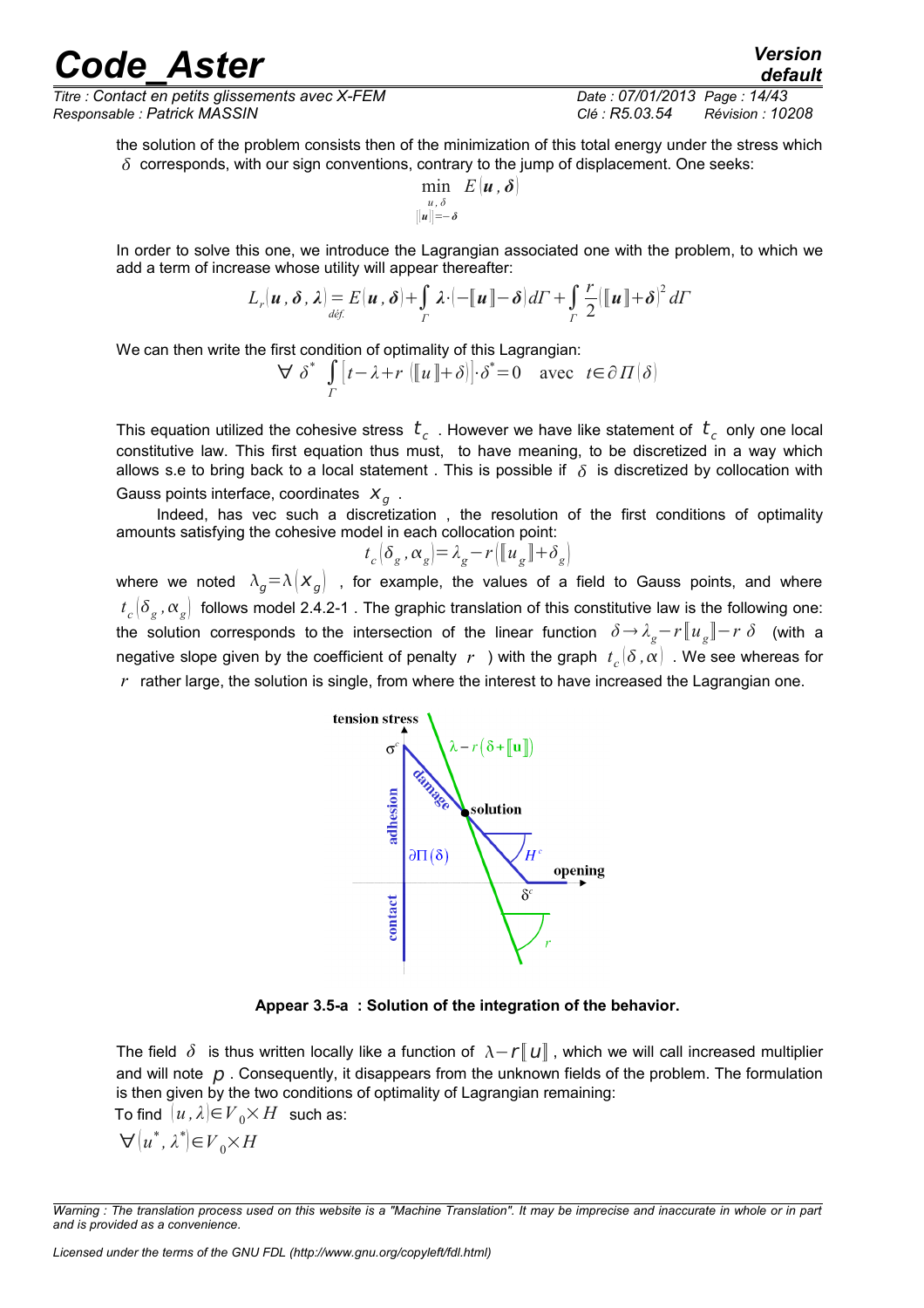*Titre : Contact en petits glissements avec X-FEM Date : 07/01/2013 Page : 15/43 Responsable : Patrick MASSIN Clé : R5.03.54 Révision : 10208*

*default*

Balance equation

Model of interface <sup>−</sup>∫*<sup>Γ</sup><sup>c</sup>*

*σ*(*u*):  $\varepsilon$  (*u*<sup>\*</sup>)  $d\Omega$  -  $\int_{\Omega} f \cdot u^* d\Omega$  -  $\int_{\Gamma_t} t \cdot u^* d\Gamma$  $+ \int_{r_c} \left[ -\lambda + r \left( \left[ \left[ u \right] \right] + \delta \left( p \right) \right) \right] \cdot \left[ \left[ u^* \right] \right] d \Gamma = 0$  avec  $p = \lambda - r \left[ \left[ u \right] \right]$  $[[u] + \delta(p)] \cdot \lambda^* dI = 0$ 

With regard to the discretization of these two fields of unknowns , a simple observing stability condition inf-sup, and consistent discretization with the discretization of  $\delta$  per collocation, consists in discretizing displacement with elements P2 and the multiplier in a way P1 adapted to X-FEM, of which we give the detail in part [15](#page-14-1) to follow .

## **4 Discretizations EF**

<span id="page-14-0"></span>One details in this part the discretization of the unknowns of contact-friction, which is done with the nodes tops of the element relative.

## **4.1 Multipliers of contact**

<span id="page-14-1"></span>the unknowns for the contact pressure  $\lambda$  and the semi-multiplier of friction  $\Lambda$  are carried to the nodes tops of the element relative. The approximation of the contact pressure utilizes them  $\ket{\phi_i}$  , shape function of the linear element relative and is written:

$$
\lambda^h(x) = \sum_{i=1}^{mno} \lambda_i \phi_i(x)
$$

where *nno* is the number of nodes of the linear element relative. The pressure is then defined as the trace on the approximated interface of this field  $\ \lambda^h$  .

To clarify this notion of approximated interface, let us suppose that one cuts out, if need, the element relative in simpliciaux subelements (i.e. triangles in 2D, tetrahedrons in 3D). By approximated interface, we understand in 2D broken line connecting between them the points of intersection of the edges of such subelements with line of crack. In 3D, the points of intersection of the edges of such subelements with the surface of crack define a polygon, not necessarily plane within this subelement: there can for example be 4 points of intersection, not inevitably coplanar. The adopted method was that which consists in cutting out this polygon in triangular facets whose tops are these points of intersection ([fig. [4.3.3-1\]](#page-19-0)). The group of the process describes in this paragraph is partly detailed [16.](#page-15-0)

## **4.2 Semi-multipliers of friction**

Just as for the multipliers of contact, the semi-multipliers of friction are interpolated with  $\ket{\phi_i}$  the shape function of the element relative. In 3D, *Λ* is a vector of the tangent plane on the surface of crack. The gradients of the level sets make it possible to define a base covariante in the surface of the crack, in which *Λ* will be expressed. One defines the 2 vectors of the base covariante by:

$$
(n^{ls}, \tau^1, \tau^2) = (\nabla \, \text{lsn }, \nabla \, \text{lst }, \nabla \, \text{lsn} \times \nabla \, \text{lst})
$$

where  $n^{ls}$  is the local norm resulting from the gradient of the level set norm. The vectors  $\tau^1$ ,  $\tau^2$ resulting from the gradients (nodal) of the level sets, they can be interpolated within the elements so as to obtain vectors at the tops  $\vec{i}$  of the facets of contacts, that is to say  $\tau_i^1$  and  $\tau_i^2$   $i = 1,3$ . The approximation of the semi-multipliers of friction on a facet of contact is written then:

$$
A^{h}(x) = \sum_{i=1}^{nno} \left( A_{i}^{1} \tau_{i}^{1} + A_{i}^{2} \tau_{i}^{2} \right) \phi_{i}(x) ,
$$

where the vectors  $\tau^1_i$ ,  $\tau^2_i$  for a node I correspond to those of the point of intersection of the interface with the edge of the element associated with node I. The associated point of intersection is this node (if it is about a node by where the interface of contact passes), that is to say the intersected edge

*Warning : The translation process used on this website is a "Machine Translation". It may be imprecise and inaccurate in whole or in part and is provided as a convenience.*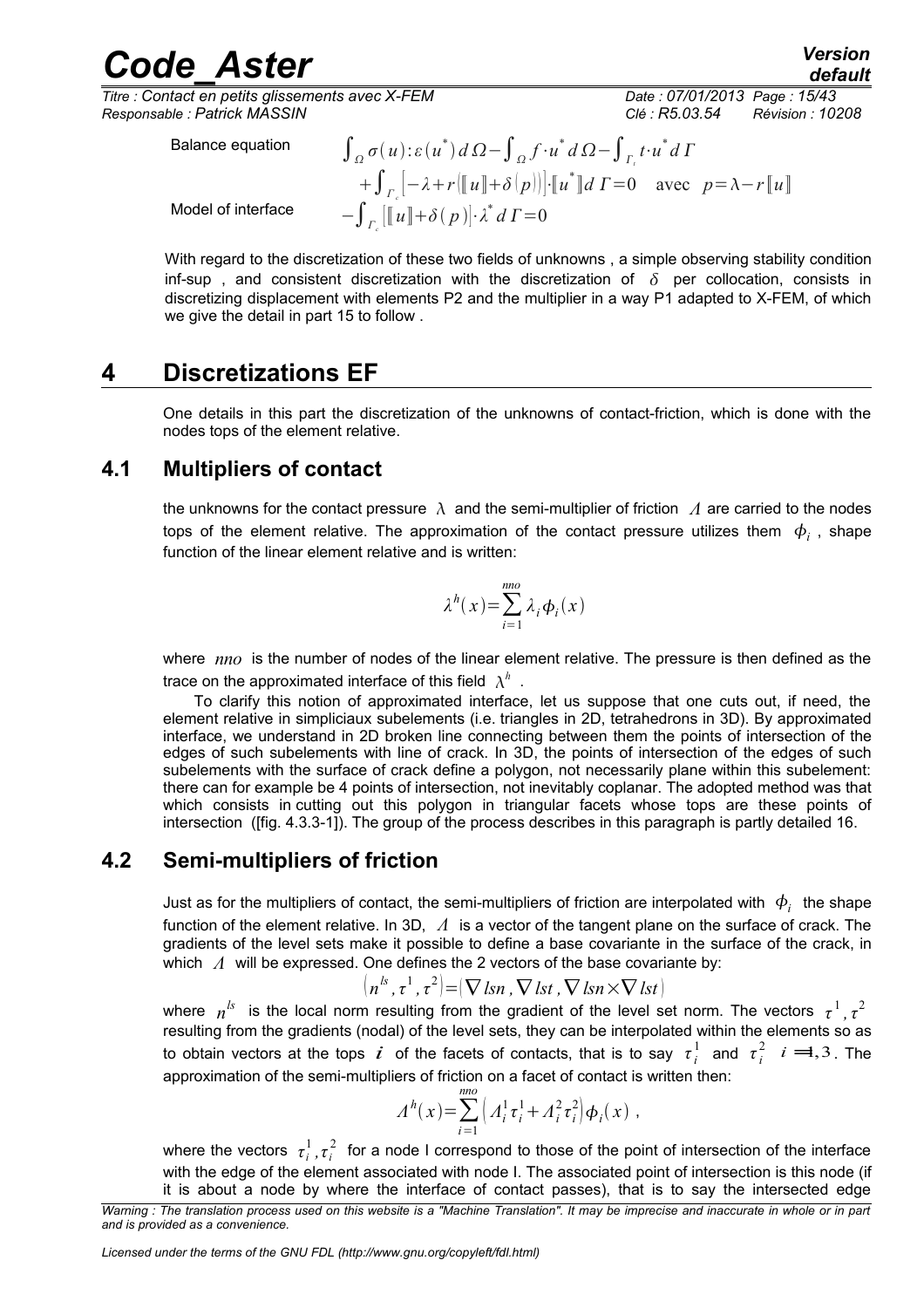*Titre : Contact en petits glissements avec X-FEM Date : 07/01/2013 Page : 16/43 Responsable : Patrick MASSIN Clé : R5.03.54 Révision : 10208*

*default*

<span id="page-15-0"></span>containing this node (if it is about a cut edge). If the node belongs to several intersected edges, one associates it with the point of intersection of the vital edge.

### **4.3 Finite element of contact**

### **4.3.1 general Case**

the degrees of freedom of contact are carried exclusively by the nodes tops.

By way of an example, figure [4.3.1](#page-15-1) shows the bearing nodes the degrees of freedom of contact. It is noticed that one distinguishes on the one hand the elements X-FEM crossed by crack which will carry degrees of freedom of contact and on the other hand the elements X-FEM not crossed which do not need degrees of freedom of contact. One introduces degrees of freedom of contact only on the nodes tops is on the whole 4 degrees of freedom. Two relations of equalities connect respectively nodes 1 and 3 as well as nodes 2 and 4 in order to satisfy condition LBB (see [§6[6\]](#page-34-0)). That makes a total of 6 introduced variables.



<span id="page-15-1"></span>**Figure 4.3.1-1 : Nodes carrying the d.o.f. of contact.** 

#### FACET CONTACT

contact surface is used only with ends as integration but it requires the installation of algorithm of search of the points of intersection and the points mediums if the element is quadratic.

The algorithm of search of the points of intersection is presented in the following way: On an element:

•buckle on the edges of the element

are  $|E^1|$  and the  $|E^2|$  two ends of the edge

however  $\textit{lsn}\!\left( E^{1} \right) \!\textit{lsn}\!\left( E^{2} \right) \!\leq\! 0$  then

•buckles on the two ends

if  $\textit{lsn}(E^j)$ =0 and  $\textit{lst}(E^j)$ ≤0 then

one adds the point  $|E^j|$  to the list of  $|P^j|$  (with checking of duplicates)

fine if

quadratic element 2D:  $\text{Im}(E^3) = 0$  and  $\text{Im}(E^3) \leq 0$  then

one adds the point  $|E^3|$  to the list of  $|P^j|$  (with checking of duplicates)

*Warning : The translation process used on this website is a "Machine Translation". It may be imprecise and inaccurate in whole or in part and is provided as a convenience.*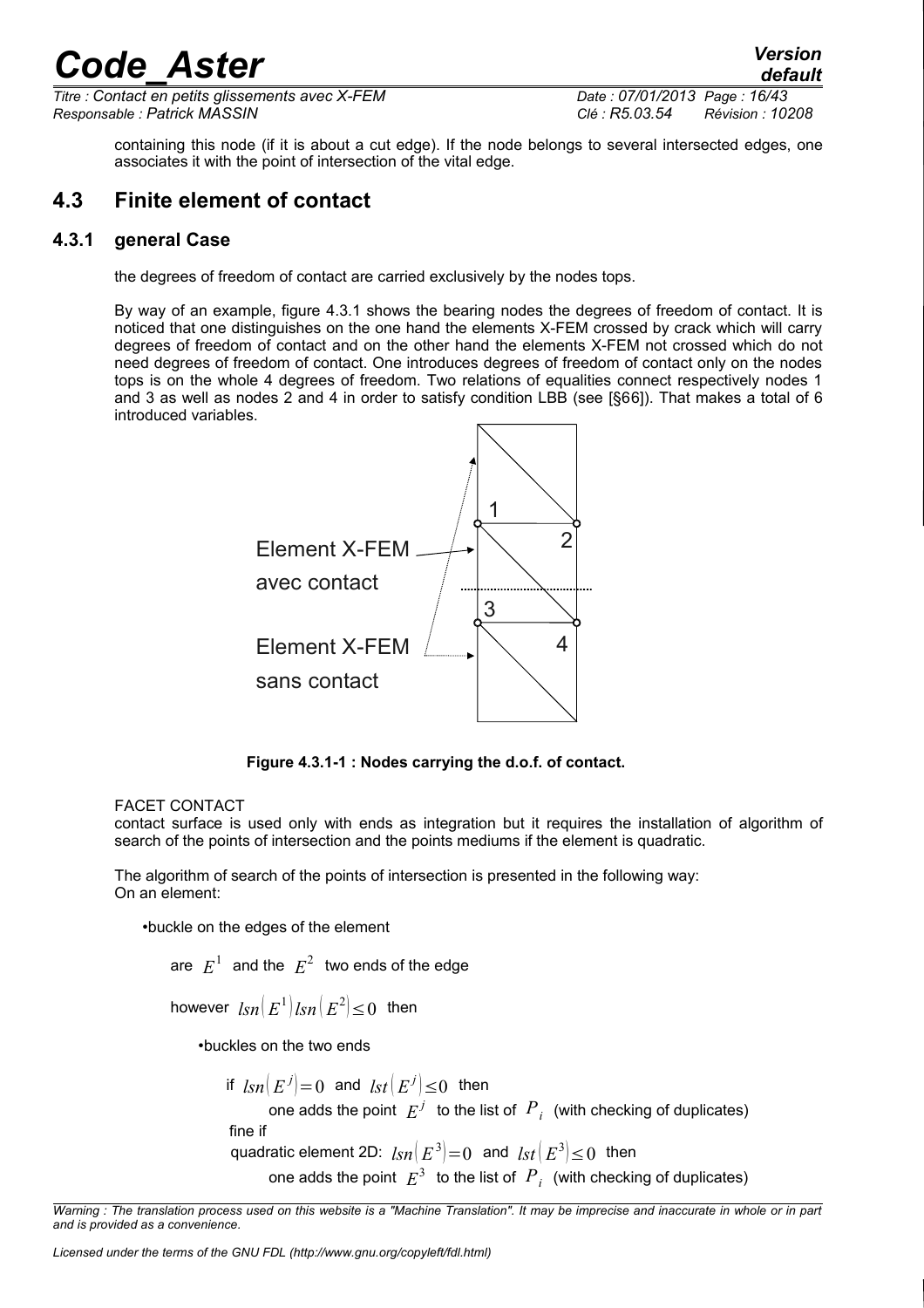*Titre : Contact en petits glissements avec X-FEM Date : 07/01/2013 Page : 17/43 Responsable : Patrick MASSIN Clé : R5.03.54 Révision : 10208*

fine so

•fine buckles

if  $\; \textit{lsn} \big( E^{k} \big) \! \neq \! 0 \; \forall \, k \! \in \,$  many nodes of the edge, then interpolation of the coordinates of C so  $\text{lst}(C) \leq 0$  then one adds the point  $|C|$  to the list of  $|P^+_i|$  (with checking of duplicates) fine so

fine so

fine so

•fine C

buckle Details of the interpolation of the coordinates of the point:

If the element is linear:  
\n
$$
s = \frac{lsn(E^{1})}{lsn(E^{1}) - lsn(E^{2})}
$$
\n
$$
C = E^{1} - s(E^{2} - E^{1})
$$
\n
$$
lst(C) = lst(E^{1}) - s(lst(E^{2}) - lst(E^{1})
$$

If the element is quadratic 2D:

The position of the point on the edge informs about the value of one of its coordinates of reference  $\xi$  or  $\eta$ , it is then enough to solve the polynomial equation *i*=1 *nno*  $\Phi_i(\xi, \eta)$  *lsn*<sub>*i*</sub>=0 to find the value of the second coordinates of reference. By transition in the real element, one determines his real coordinates  $(x, y)$ . end if

11.

If the element is quadratic, it is necessary, besides the points of intersection to interpolate the coordinates of the nodes mediums of the facet of contact. In 2D, the facet of contact is connected with an arc of circle where one knows only the coordinates of his ends following the preceding algorithm. To determine his point medium, one uses the method of Newton which evaluates the point of intersection between the mediator of the segment connecting the two ends and the izo- zero of the level set norm.

### **4.3.2 Case of the elements in crack tip**

<span id="page-16-0"></span>For an element containing the crack tip, one needs a particular processing to determine the points of contact. Indeed, such elements are not entirely cut by crack. The points of contact are then of two types:

- either of the intersections between the surface of crack and the edges of the element (general case evoked in the preceding paragraph),
- or of the intersections between the crack tip and the sides of the element (case specific to the elements containing the crack tip).

The points of the 1st type are determined by the preceding algorithm, and the points of the standard 2nd by the algorithm of search of the points of the crack tip (see the paragraph [§2.4] in [R7.02.12]).

The points of contact of the standard 2nd are associated with no node nor edge, and are thus carried natively by no d.o.f. They thus do not intervene in the writing of the approximation. This situation

*Warning : The translation process used on this website is a "Machine Translation". It may be imprecise and inaccurate in whole or in part and is provided as a convenience.*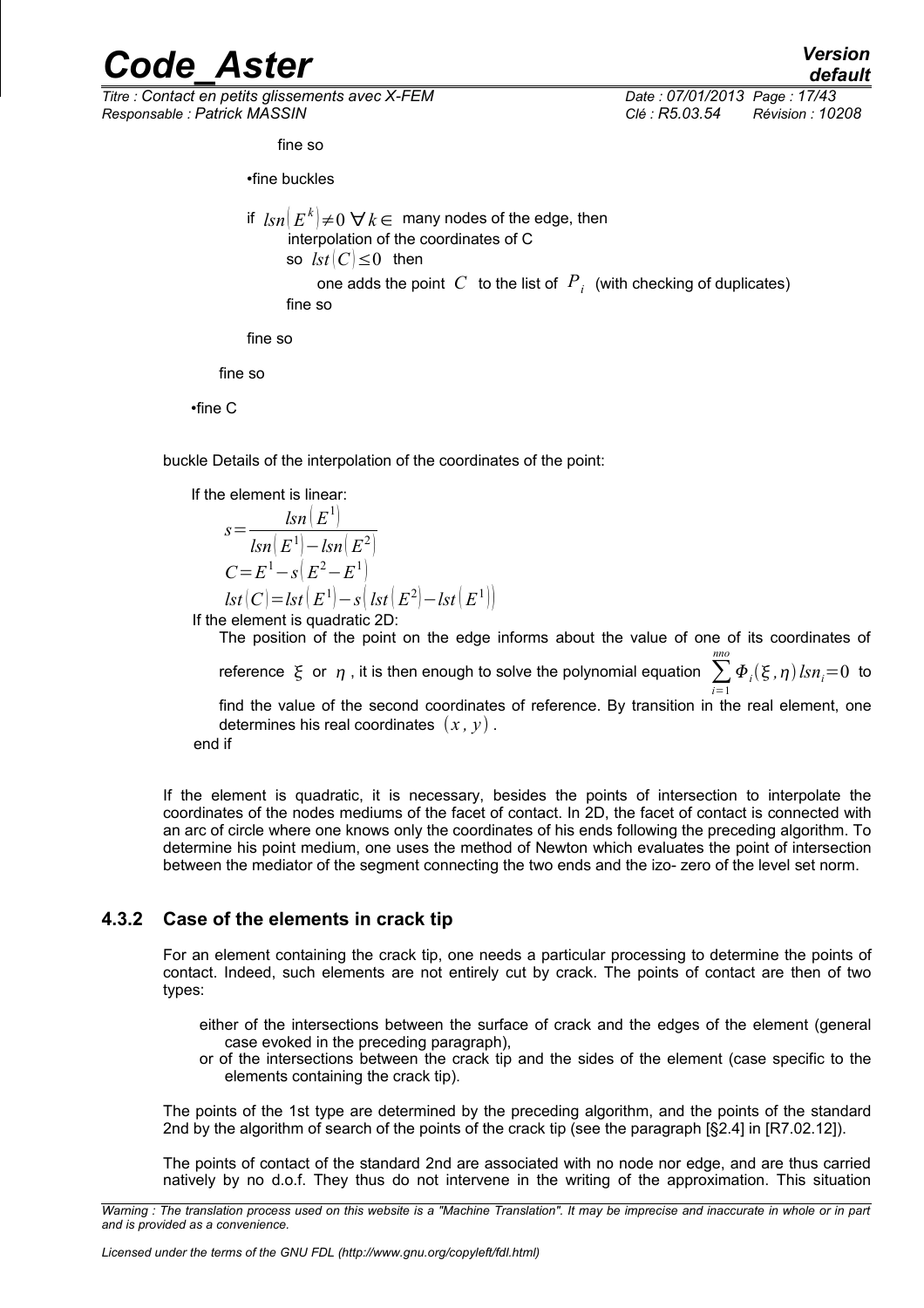*Titre : Contact en petits glissements avec X-FEM Date : 07/01/2013 Page : 18/43 Responsable : Patrick MASSIN Clé : R5.03.54 Révision : 10208*

*default*

corresponds to an approximation P1 of the unknowns of contact on the facet of contact out of bottom, having a value zero in crack tip (see diagram from the top of [Figure 4.3.2-1\)](#page-17-1). Another solution is to consider a constant connection. In this case, the pressure in crack tip is considered equal to the pressure of the point of contact on an edge nearest. It is this solution which was adopted. In the example of [Figure 4.3.2-1,](#page-17-1) the diagram of bottom illustrates the approximation of the contact pressure on the facet *ABC* :

$$
\lambda(x) = \lambda_A \psi_A + \lambda_B \psi_B + \lambda_C \psi_C
$$
  
=  $\lambda_D \psi_A + \lambda_C \psi_B + \lambda_C \psi_C$ 

Since  $BC < BD$  and  $AD < AC$ , the unknown of pressure B is carried from there by the point C and the unknown of pressure *A* is carried from there by the point *D* , it thus does not have there an additional d.o.f. on the sides. This approach could be qualified "P0-P1", because the approximation is a mixture of P0 and P1. The contact pressure is P1 along the crack tip, and P0 along the others with dimensions of the facet.



<span id="page-17-1"></span>**Figure 4.3.2-1 : Various approximations of the contact on the facet in crack tip**

Another alternative would be to consider a true approximation P1 on the facets of contact in crack tip. For that, it would be necessary that the degrees of freedom of contact on the points of the bottom are true independent degrees of freedom. They could be for example carried by the nodes tops of the opposite edges. On the example of [Figure 4.3.2-2,](#page-17-0) the contact pressure *B* would be carried from there by the node  $F$  and the contact pressure in  $A$  by the node  $E$ . This case is generalizable with any type of configuration. The interest is to have degrees of freedom of independent contact. Such an approximation P1 would improve the accuracy compared to a constant approximation.



<span id="page-17-0"></span>**Figure 4.3.2-2 : Approximation P1 on the facet of contact in crack tip**

### **4.3.3 Under-cutting in triangular facets of contact**

*Warning : The translation process used on this website is a "Machine Translation". It may be imprecise and inaccurate in whole or in part and is provided as a convenience.*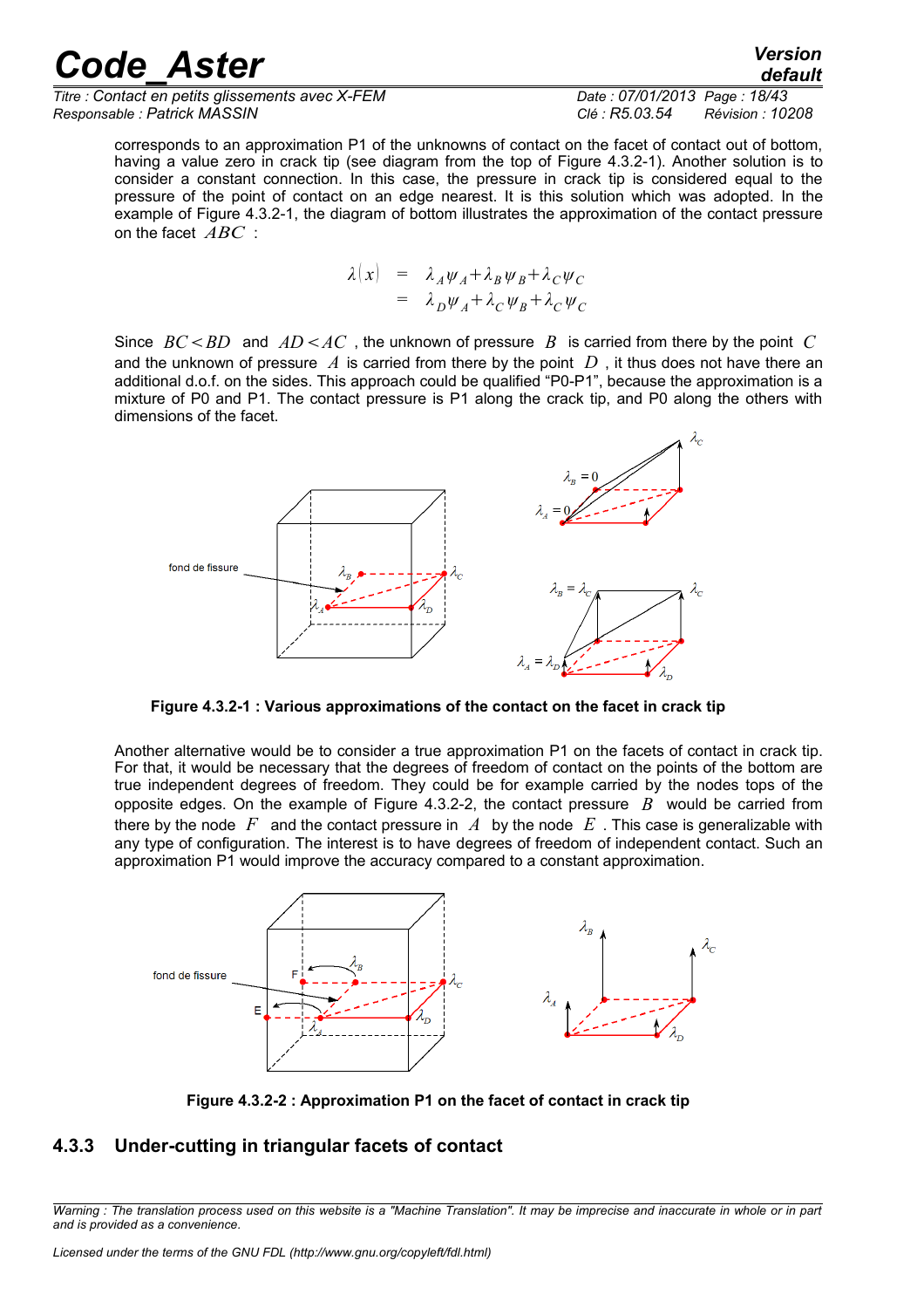| <b>Code Aster</b> | Version |
|-------------------|---------|
|                   | default |

*Titre : Contact en petits glissements avec X-FEM Date : 07/01/2013 Page : 19/43 Responsable : Patrick MASSIN Clé : R5.03.54 Révision : 10208*

For each element, for the list of the points of contact  $\overline{P}_i$  , it is necessary to create a under-cutting in triangular facets. For that, one sorts the points of contact per element with the same process as that being used to direct the points of the bottom fissures (see the paragraph [§2.4] in [R7.02.12]). One determines *n* the average of norms at nodes (based on the gradients of the level sets). One determines *G* the barycenter of the points of contact on this element. One projects the points of contact in the plane of norm *n* and passer by par. *G* For each one of projected, one determines the angle *θ* compared to the 1st point of the list, then one sorts the points of the list according to *θ* crescent.

To illustrate under-cutting in triangular facets, let us take a hexahedron occupying the region  $\,[\,0,1\,]^3$  . That is to say the plane of Cartesian equation  $4x-11y-9z+d=0$ . Let us examine the intersections between this plane and the hexahedron, for various values of the parameter *d* .

For *d* =−1 , it 3 points of intersection enters there the plane and the hexahedron. The trace of the plane in the hexahedron is a triangle, which corresponds to the facet of contact. For  $d=4$ , it 4 points of intersection enters there the plane and the hexahedron. The trace of the plane in the hexahedron is a quadrangle, is cut out in two triangular facets of contact. For  $d=6$ , it 5 points of intersection enters there the plane and the hexahedron. The trace of the plane in the hexahedron is a pentagon, is cut out in three triangular facets of contact. For  $d=8$ , it 6 points of intersection enters there the plane and the hexahedron. The trace of the plane in the hexahedron is a hexagon, is cut out in four triangular facets of contact. [Figure 4.3.3-1](#page-19-1) presents the various diagrams for the values of *d* previously evoked. Moreover, when the crack tip is contained in an element, it may be that adds a point of intersection moreover. For example for  $d = 8$  , if the crack tip cuts segments P1P2 and P2P3 then that adds a P2a point located on P1P2 and another P2b point located on P2 P3 and removes the point P2 (2 added points and 1 removed point, i.e. a total of 1 added point). The maximum number of points of intersection east then 7.

This example illustrates the various cases which can occur. In a general way, one can gather the various cases according to the number of points of intersection met. [Tableau 4.3.3-1](#page-18-0) gathers the under-cuttings carried out according to number of points of intersection found between the element (that the element is a tetrahedron, a pentahedron or a hexahedron) and surfaces it crack.

|            | 3 points of<br>intersection | 4 points of<br>intersection | 5 points of<br>intersection | 6 points of<br>intersection                  | 7 points of<br>intersection                  |
|------------|-----------------------------|-----------------------------|-----------------------------|----------------------------------------------|----------------------------------------------|
|            |                             |                             |                             | P <sub>1</sub> P <sub>2</sub> P <sub>3</sub> | P <sub>1</sub> P <sub>2</sub> P <sub>3</sub> |
| Facets     |                             |                             | P1 P2 P3                    |                                              | P <sub>1</sub> P <sub>3</sub> P <sub>5</sub> |
|            | P1 P2 P3                    | P1 P2 P3                    | P1 P3 P4                    | P1 P3 P5                                     | P3 P4 P5                                     |
| triangular |                             | P1 P3 P4                    | P1 P4 P5                    | P1 P5 P6                                     | P1 P5 P7                                     |
|            |                             |                             |                             | P3 P4 P5                                     | P5 P6 P7                                     |

<span id="page-18-0"></span>**Tableau 4.3.3-1 : Cutting in triangular facets**

*Warning : The translation process used on this website is a "Machine Translation". It may be imprecise and inaccurate in whole or in part and is provided as a convenience.*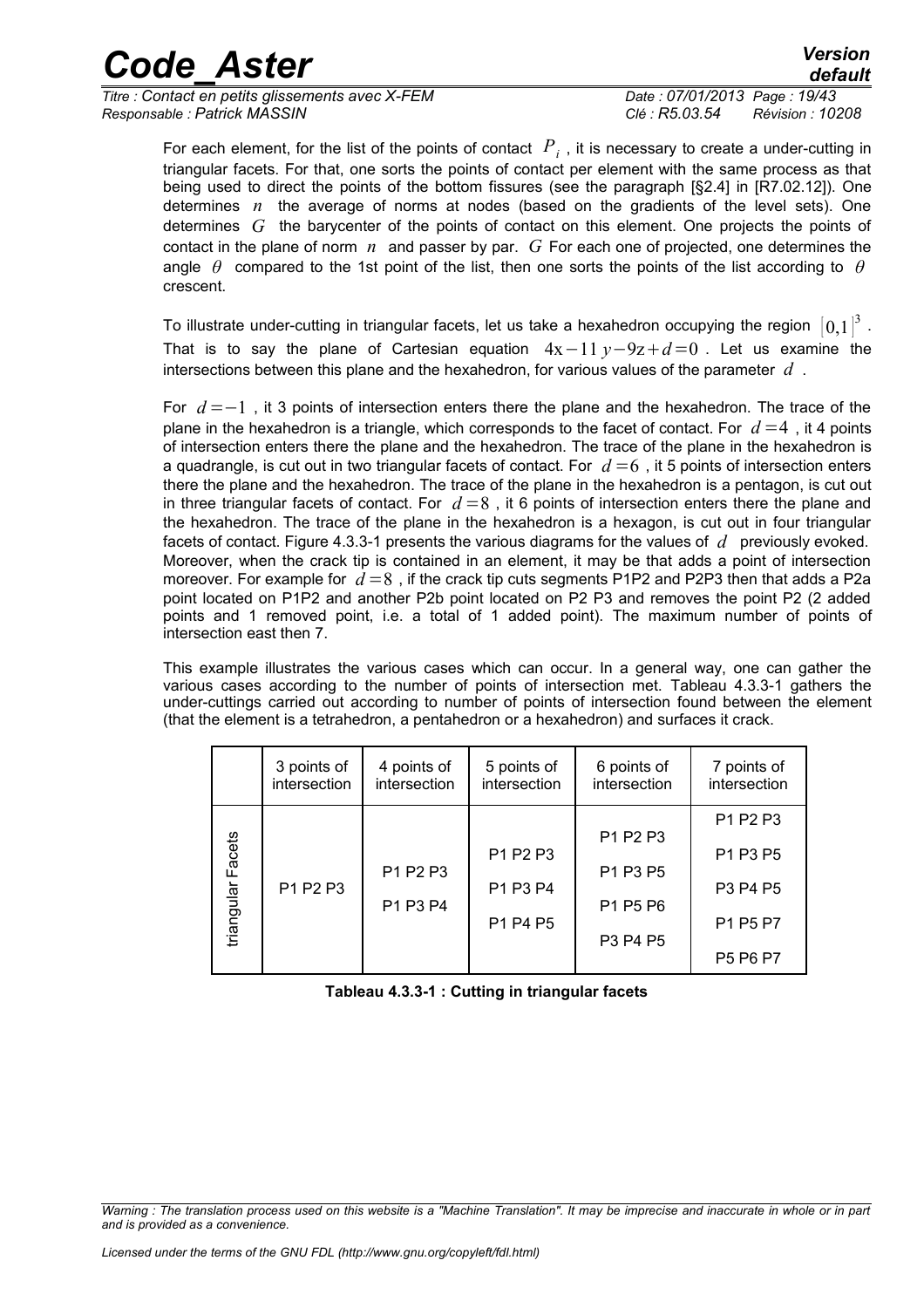$\overline{T}$ itre : Contact en petits glissements avec X-FEM *Responsable : Patrick MASSIN Clé : R5.03.54 Révision : 10208*





<span id="page-19-1"></span><span id="page-19-0"></span>**Figure 4.3.3-1 : Intersections and cuttings for D = -1,4,6 and 8 (from top to bottom)**

## **4.4 Zero setting of the inactive degrees of freedom**

<span id="page-19-2"></span>This procedure is used to put at zero the value of the degrees of freedom of which do not intervene in the equations. Several solutions can be considered.

#### **Note:**

*The discussion which follows is strongly influenced by the possibilities (and the restrictions) of Code\_Aster; the solutions considered could not then be exhaustive.*

### **4.4.1 Not to introduce**

First of all, couldn't one simply avoid introducing these degrees of freedom which for nothing and which are not used will have to be cancelled thereafter? One could for example initially imagine an element without degree of freedom of contact, and once the intersections between the edges of the determined element and crack, to add the degrees of freedom of contact necessary. That would like to say some

*Warning : The translation process used on this website is a "Machine Translation". It may be imprecise and inaccurate in whole or in part and is provided as a convenience.*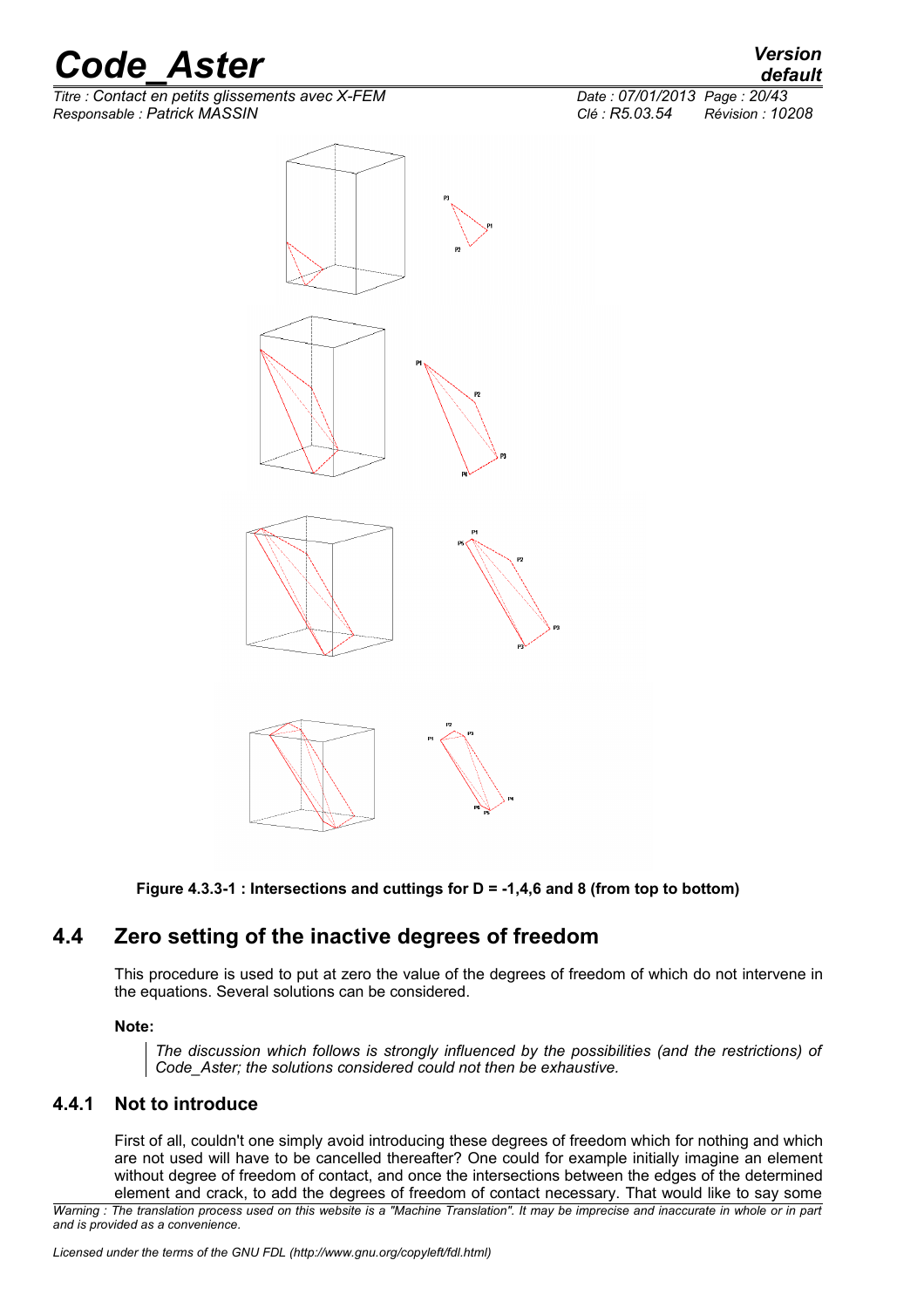*Titre : Contact en petits glissements avec X-FEM Date : 07/01/2013 Page : 21/43 Responsable : Patrick MASSIN Clé : R5.03.54 Révision : 10208*

*default*

nodes to transform the finite element into finite element having of the degrees of freedom of contact in precise (for example with the nodes *N1 B C* , *N4* of the fig. [4.3.3-1](#page-19-0) ). One easily foresees the number of possibilities of that represents, and the number of different finite elements that would imply (21 for a tetrahedron with 3 or 4 150 and points of intersection, more than for a hexahedron with 3,4,5 or 6 points of intersection). This solution is thus isolated. One is thus well obliged to have an element of contact with degrees of freedom of contact on all the top nodes and medium.

### **4.4.2 Elimination**

to eliminate the degrees of freedom from contact which are not used for nothing, the simplest idea is that which consists in withdrawing total system of equations and the lines corresponding columns (on paper, that amounts "striping" the lines and the useless columns). The system obtained is thus size lower than the total system, and of the same size than that which one would have obtained with the method of the preceding paragraph. However, the fact of withdrawing total system of the lines and columns is not possible at the present time in *Code\_Aster*.

### **4.4.3 Substitution**

If one cannot eliminate from the degrees of freedom, value 0 should be affected to them. For that one can decide to modify the tangent matrix and the second member, by putting an unspecified actual value  $k_{0}$  (for example 1) on the diagonal from the matrix and 0 in the second member, with the position corresponding to the degree of freedom to be cancelled. There is thus of an the same system cuts, but numerically badly-conditioned because of the unspecified value selected on the diagonal. Indeed, on the level of the computation of the elementary matrix, one does not know the stiffness matrix overall, therefore the optimal value of the parameter  $\;k_0\;$  (in term of conditioning) is not known.

### **4.4.4 Dualisation**

to mitigate this kind of problem, key word DDL IMPO of operator AFFE CHAR MECA makes it possible to impose on a degree of freedom of a node a preset value. To solve the linear system under stresses thus obtained, the technique of double the Lagrange multipliers is used biberon[542,](#page-41-9) which allows a better conditioning than with the simplistic technique of the preceding paragraph, because the choice of the parameters  $\;k_0^{}\;$  is carried out knowing the assembled matrix. The principal disadvantage is that two additional equations are added with the imposed system for each d.o.f.

### **4.4.5 Generalized substitution**

the method by substitution is generalized with the imposition of d.o.f. to an unspecified value (other that 0) in *Code\_Aster* (operator AFFE\_CHAR\_CINE). However, this operator does not function at the present time with the nonlinear operator of static (STAT\_NON\_LINE) used to solve the system (the non-linearity of with the dealt problem is due to contact-friction).

### **4.4.6 Selected solution**

elimination is useful for meshes bilinear and the crack tips. It by means of is done the method by substitution: however this choice must be the object of a follow-up, even of a study thorough of the robustness, because there are possible impacts on the stability of convergence. For the rest, namely the relations of equality, the solution which was adopted is that of the double Lagrange multipliers. Let us note that with the use of Mumps as solver, only one multiplying is taken into account. However, one is return-account that the argument on the bad conditioning which led us not to choose the method by substitution does not hold. Admittedly, the matrix can be badly-conditioned, but that does not have a consequence on the quality of the results because the matrix is diagonal per block (for example, the diagonal matrix  $diag(1, 10.16)$  is badly conditioned but does not pose a problem). One thus thinks of using in the future the method by substitution (either while putting at the hand of the 1 on the diagonal, or by means of AFFE\_CHAR\_CINE when it is functional , which is equivalent) instead of the dualisation.

*Warning : The translation process used on this website is a "Machine Translation". It may be imprecise and inaccurate in whole or in part and is provided as a convenience.*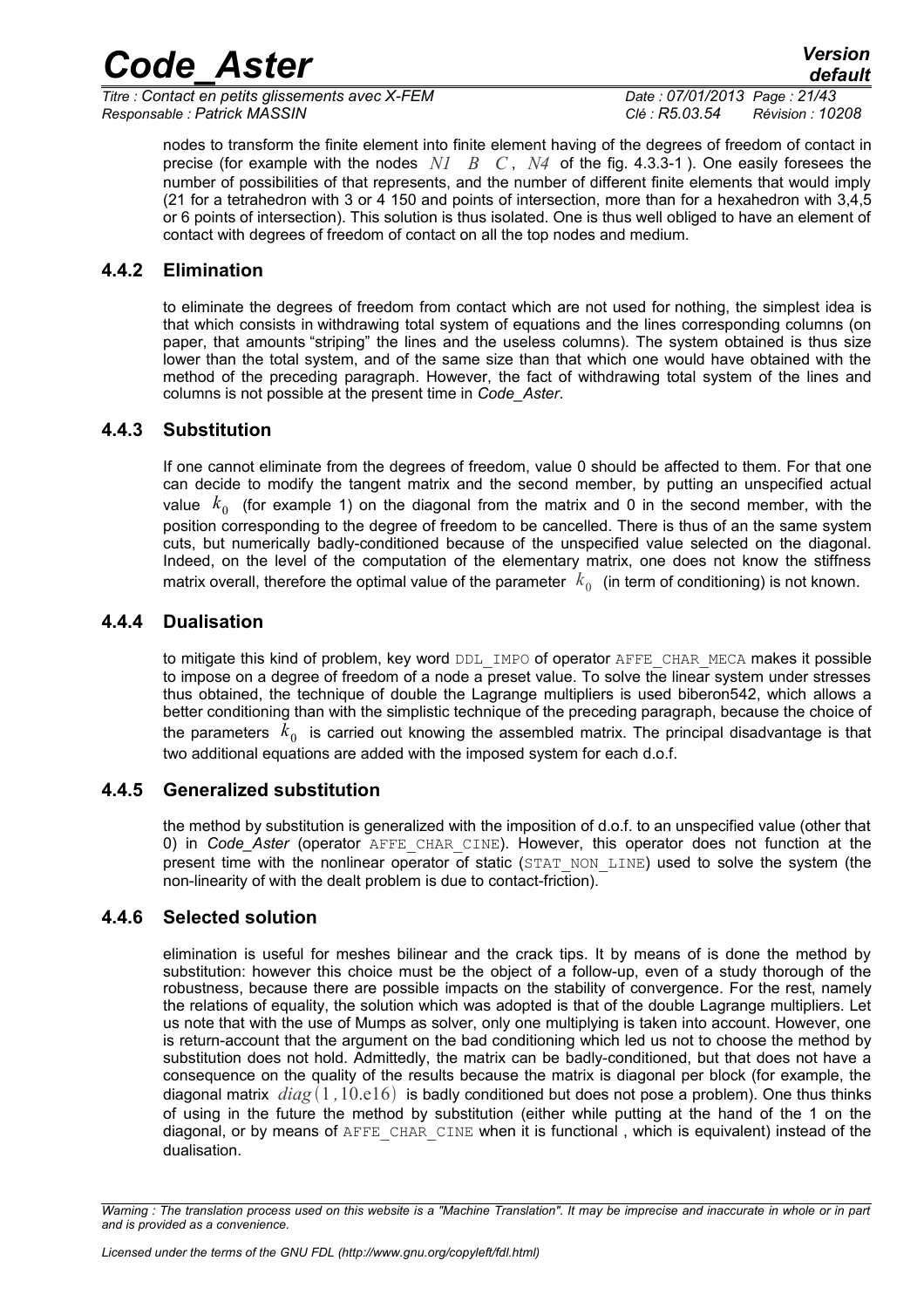*Titre : Contact en petits glissements avec X-FEM Date : 07/01/2013 Page : 22/43 Responsable : Patrick MASSIN Clé : R5.03.54 Révision : 10208*

#### **Note:**

*The cancellation of the Heaviside degrees of freedom and ace-tip nouveau riches in excess is made by means of the method of substitution. Indeed for problems where the mesh is refined in the zone of crack, the number of equations added to cancel them in the case of the choice of the dualisation would generate considerable additional computing times.*

## **4.5 Computation of the norm to the facet at the points of integration**

<span id="page-21-1"></span>As long as the fields of the level sets are interpolated by linear shape functions, one can admit a single  *norm on the facet of contact, from the cross product on the sides of this facet. When one goes up in* order, the crack is nonplane and it is necessary to consider a new norm in each point of integration. This one is resulting from the gradient of the level set norm, which results from the approximation to the nodes of the facet of the gradients to the nodes. The gradients with the nodes are themselves resulting from an average to the nodes of the elementary gradients of the elements connected to the node.

## **4.6 Conditioning for the penalized method**

a good conditioning of the balance equation of the penalized formulation imposes a "beach advised" for the definition of the coefficients of penalization, which is left at the discretion of the user. We have:

 $K_{\text{m\'eca}}$ ~*E h* et  $A_u$ ~ $\kappa_n h^2$  , which imposes  $\kappa_n$  reasonable in front  $\frac{E}{h}$  $\frac{2}{h}$ .  $K_{\rm{m\acute{e}ea}}{\sim}E$   $h$  et  $\ B_u{\sim}\sigma\,\mu\,\kappa_\tau\,h^2$  , which imposes  $\ \kappa_\tau\,$  reasonable in front  $\frac{E}{\mu\,\sigma^2}$  $\frac{2}{\mu \sigma h}$ .

In the tests, one takes  $\kappa_n$  ~  $10^5 \frac{E}{h}$  and  $\kappa_{\tau}$  ~  $10^5 \frac{E}{\mu \sigma h}$ .

## **5 Strategy of resolution**

<span id="page-21-0"></span>the strategy of resolution is the same one as that used by the continuous method in the frame finite elements classic [biberon[142\]](#page-41-0). The only difference is that with X-FEM, no pairing is not necessary.

## **5.1 Algorithm of Model**

### **5.1.1 resolution of contact-friction**

With X-FEM, the points in opposite are known *a priori* and this intrinsic "pairing" does not evolve during computation (assumption of small displacements). Thus, it is not necessary to carry out a phase of pairing as in the classical frame. The geometrical loop is also removed since there is no reactualization. For each time step, there remain 3 overlapping loops. The loop on the thresholds of friction makes it possible to solve the problem of friction by a fixed search for point on the thresholds of friction of Tresca. The loop on the statutes of contact (related with the method of the active stresses) makes it possible to determine the space of the effective points of contact. At the major level, the loop on the iterations of Newton makes it possible to solve remaining non-linearity, that due to projection on the ball unit.

For one time step:

Initialization of the thresholds of friction  $\lambda_s$ .

•Buckle on the thresholds of frottementInitialisation

of the statutes of contact *χ*

•Buckles on the statutes of contact

*Warning : The translation process used on this website is a "Machine Translation". It may be imprecise and inaccurate in whole or in part and is provided as a convenience.*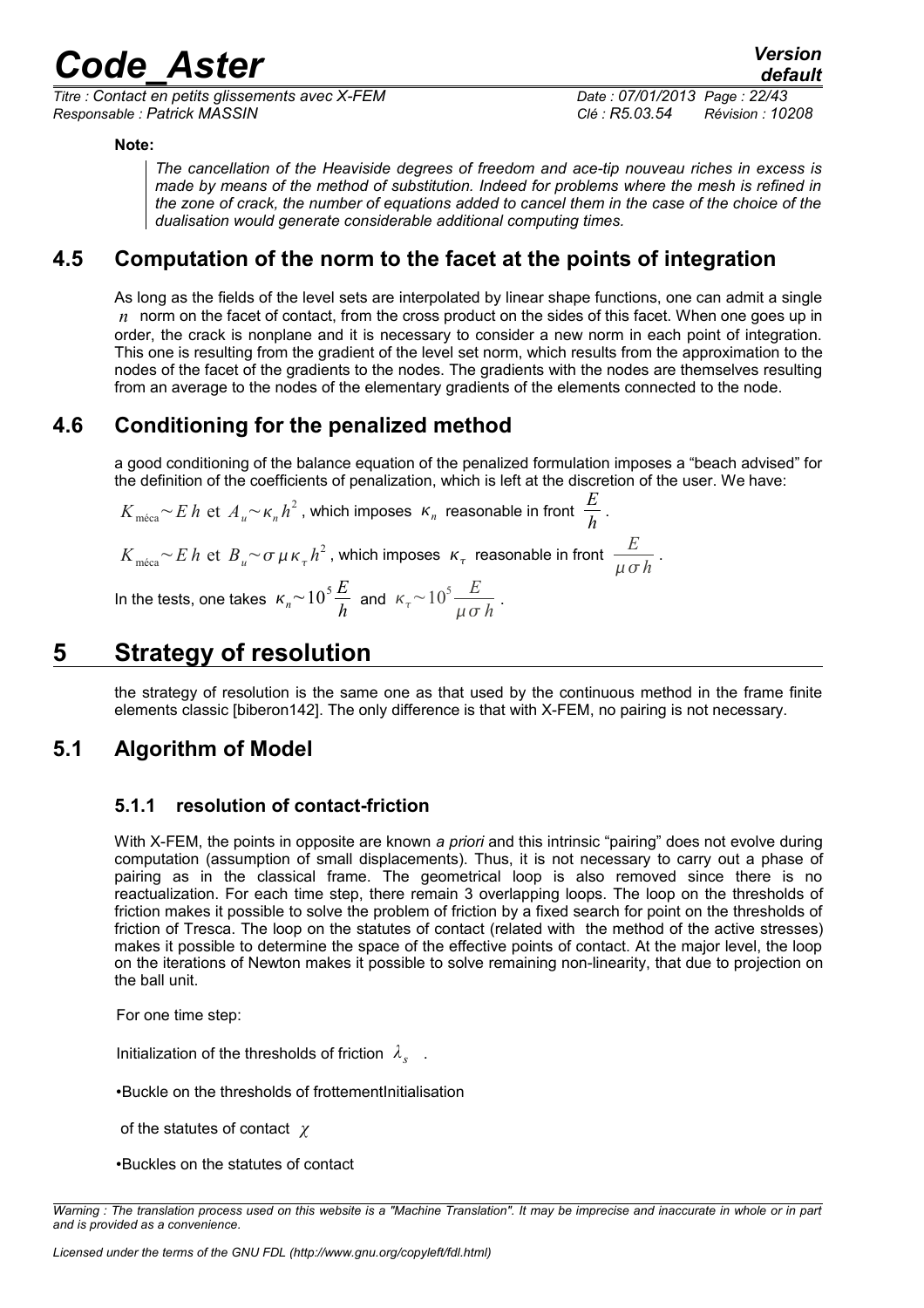*Titre : Contact en petits glissements avec X-FEM Date : 07/01/2013 Page : 23/43 Responsable : Patrick MASSIN Clé : R5.03.54 Révision : 10208*

*default*

•Iterations of Newton

Computation of the tangent matrix and the second Fine

•member of the iterations of Newton

Actualization of the statutes of Fine *χ*

•contact of the loop of the active stresses

Actualization of the thresholds of Fine *λ<sup>s</sup>*

•friction of the loop on the thresholds of friction

#### **5.1.2 cohesive Model.**

In the implementation of the cohesive models, as well mixed as regularized, we do not introduce fields of statutes as we had been able to do it as for the contact: the various modes are managed by the routine of behavior itself, directly in the method of Newton. The only operation to be realized besides the iterations of Newton is thus the actualization of the local variable.

For one time step:

•Iterations of Newton

Computation of the tangent matrix and the second Fine

•member of the iterations of Newton

Actualization of the local variable  $\alpha$ 

One could legitimately wonder why the local variable is not brought up to date during iterations of Newton. In fact, as it is about a parameter measuring the irreversibility, and determined by a maximum in the course of time, he should be updated only with each time step converged. Indeed, in the contrary case, if this parameter exceeds its value of equilibrium during an iteration of Newton, the algorithm of Newton will be then unable to decrease it to find the value of equilibrium.

### **5.2 Stopping criteria of the loop on the statutes of lack of contact**

contact For the supposed points  $\chi=0$ , one check the condition of noninterpenetration  $\chi^2 \approx 0$ . The test is the following: if there is interpenetration  $\left(d_n>0\right)$  then the point is supposed contacting  $\left(\chi=1\right)$  at the time of the iteration of active stresses following. Numerically, the test is written  $d_n$ >10<sup>-16</sup>.

For the supposed points contacting  $\left(\chi=1\right)$ , one checks that the value of the reaction of contact following the norm is negative  $(\lambda_n \leq 0)$ . The test is the following: if there is separation  $(\lambda_n > 0)$  then the point is supposed lack of contact  $\chi=0$  at the time of the iteration of active stresses following. Numerically, the test is written  $\,\,\lambda_{\mathit{n}}\!\!>\!-10^{-3}$  .

**Note:**

*The statute of contact being defined independently for each point of integration of each facet of contact, the tests of stop are carried out of each one of these points.*

*Warning : The translation process used on this website is a "Machine Translation". It may be imprecise and inaccurate in whole or in part and is provided as a convenience.*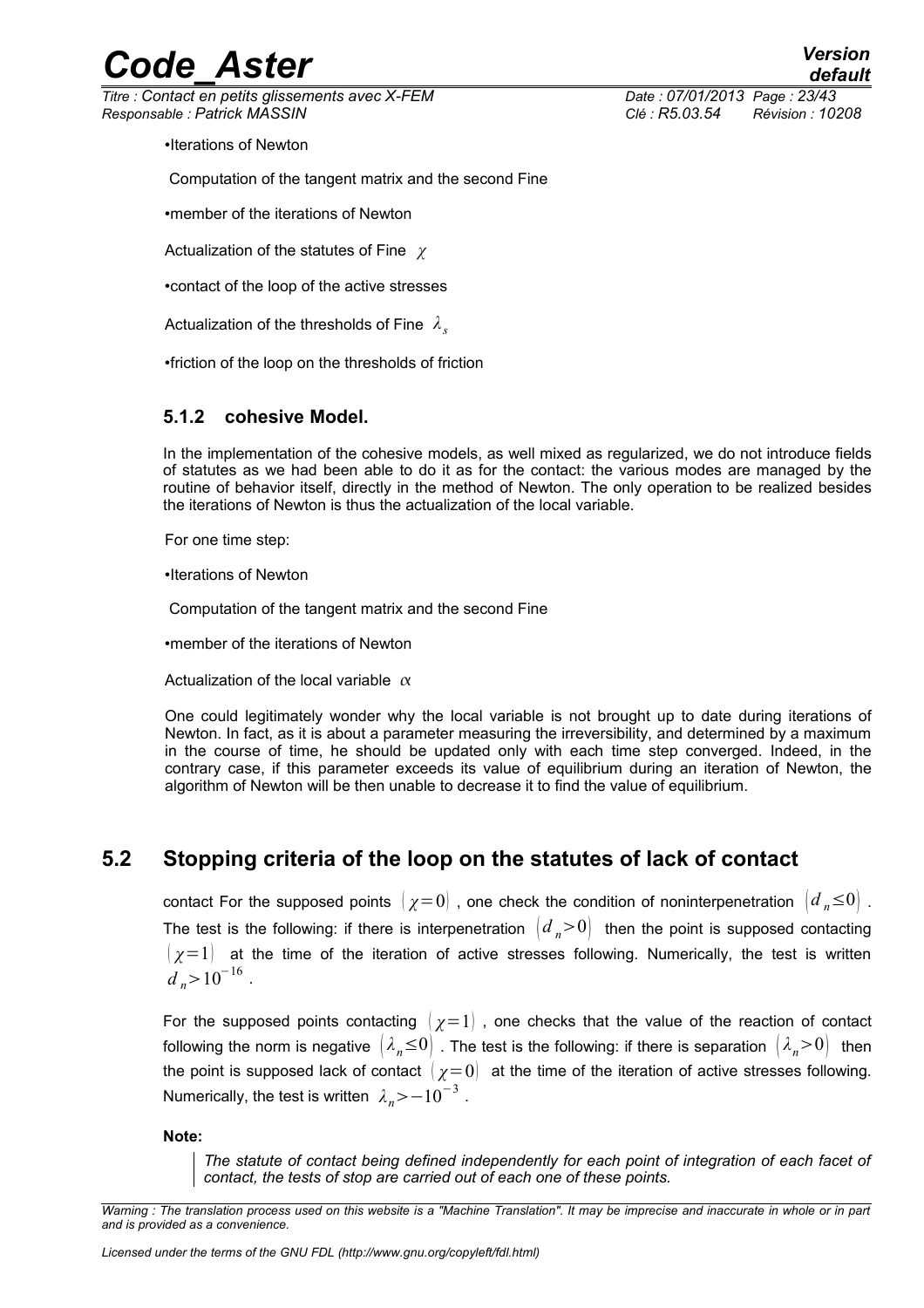*Titre : Contact en petits glissements avec X-FEM Date : 07/01/2013 Page : 24/43 Responsable : Patrick MASSIN Clé : R5.03.54 Révision : 10208*

#### **Note:**

*Clearance in these points of integration is calculated thanks to the interpolation of the field of displacement on the element relative (3D) whereas the reaction of contact is calculated thanks to the interpolation of the ddls of contact on the facet of contact (2D). One could also calculate clearance by interpolation of displacement at the tops of the facet of contact (this last being given with the shape functions of the element relative).*

#### **Note:**

*The numerical values of the 2 tests of stops are delicate to determine. In certain configurations, oscillations of statute of contact appear and prevent the convergence of the algorithm. This phenomenon should be identified, and if the values in the 2 cases (contacting and lack of contact) are close, one could consider that the convergence of the loop of active stresses is reached.*

### **5.3 Stopping criteria of the loop on the thresholds of friction**

One consider that the loop on the thresholds of friction converged if the solution does not change too much from one iteration to another. More precisely, that is to say  $v$  the mixed vector solution (displacement, multipliers of contact, semi-multipliers of friction), one converged with the iteration *i* if:

$$
\frac{\max |v^{i}-v^{i-1}|}{\max |v^{i-1}|} < 10^{-3}
$$

<span id="page-23-0"></span>where  $\max(u)$  the max means on all the components of the vector  $u$ .

## **5.4 Writing of the formulation during an iteration of Newton**

during Let us rewrite the weak formulation at three fields described in the paragraph [\[3§](#page-10-0)3] an iteration of Newton. It is necessary to take account of the loop on the thresholds of friction, of that on the active stresses. Thus, on this level, the thresholds of friction become noted constants *λ<sup>s</sup>* , the statutes of contact  $\chi(g_n)$  become constants  $\chi$ . Moreover, the problem remaining being nonlinear (because of projection on the ball unit), it is linearized by the method of Newton-Raphson.

In the unidimensional case, the method of Newton is an iterative process making it possible to approach the zeros of a continuous and differentiable function. One is reduced to the resolution of  $F(x)=0\,$  . One builds a succession of points  $\,\,x^k\,\,$  by doing one develop of Taylor of  $\,\,F\,\,$  in the vicinity of  $x^k$  , which gives to the first order:

$$
F(x^{k+1}) \approx F(x^k) + F'(x^k) (x^{k+1} - x^k)
$$

By noting  $\delta x^k = x^{k+1} - x^k$  the increment between two successive iterations, the equation linearized with the iteration  $k+1$  is then the following one:

$$
F\left(x^{k}\right)\delta x^{k} = - F\left(x^{k}\right)
$$

In the case of the finite element method,  $|F^{'}(x^k)|$  are connected with the tangent matrix, which can be calculated with each iteration so necessary,  $\delta x^k$  is the vector of the increments of the nodal unknowns, and  $\ F\left(x^k\right)\;$  is the second member. It is noted that  $\ F'\left(x^k\right)\;$  and  $\ F\left(x^k\right)\;$  only quantities of the iteration utilize  $k$ , which are thus known quantities.

Projection on the ball unit is written:

$$
P_{B(0,1)}(x) = \begin{cases} x & \text{si } x \in B(0,1) \\ \frac{x}{\|x\|} & \text{sinon} \end{cases}
$$

The differential of this application, in any point not located on edge of  $B(0,1)$ , is defined by:

*Warning : The translation process used on this website is a "Machine Translation". It may be imprecise and inaccurate in whole or in part and is provided as a convenience.*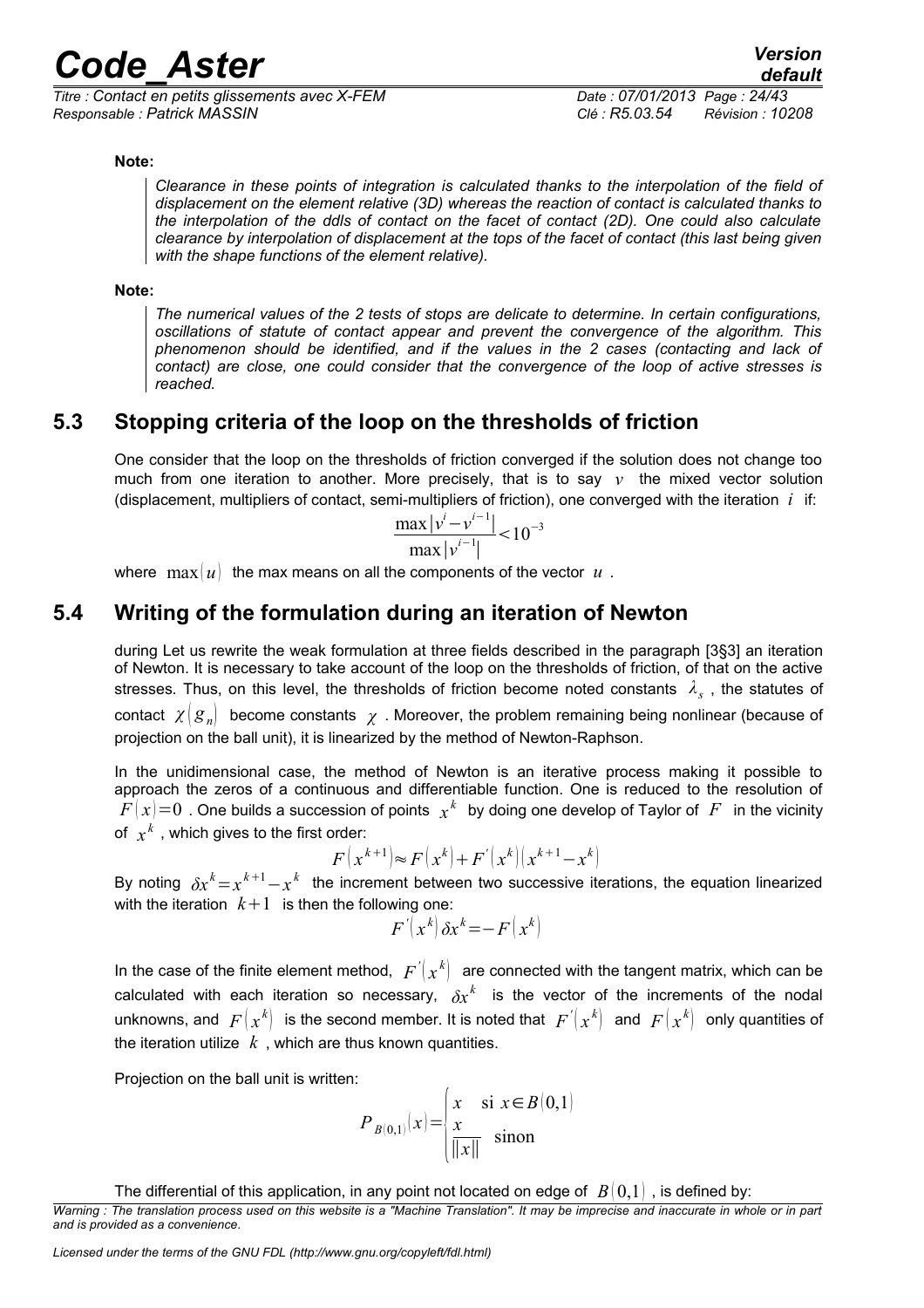*Titre : Contact en petits glissements avec X-FEM Date : 07/01/2013 Page : 25/43 Responsable : Patrick MASSIN Clé : R5.03.54 Révision : 10208*

with

$$
K(x) = \begin{cases} I_d & \text{si } x \in B(0,1) \quad \text{(adhérence)}\\ \frac{1}{\|x\|} \left(I_d - \frac{x \cdot x^T}{\|x\|^2}\right) & \text{sinon} \end{cases}
$$
 (glissement)

 $\partial_x P_{B(0,1)}(x) \, \delta x \!=\! K(x) \, \delta x$ 

Thus, the differential of  $P_{B(0,1)}(g_\tau)$  will be:

$$
K\left(\mathbf{g}_{\tau}\right)\delta\mathbf{g}_{\tau} = K\left(A + \frac{\rho_{\tau}}{4t} \Delta\left[\left[u\right]\right]_{\tau}\right)\left(\delta A + \frac{\rho_{\tau}}{4t}\left[\left[\delta u\right]\right]_{\tau}\right)
$$

where  $g_{\tau}$  is the semi-multiplier of friction resulting from the preceding iteration of Newton and  $\delta g_{\tau}$ the increment of unknowns. The knowledge of the semi-multiplier of friction resulting from the preceding iteration of Newton makes it possible to know easily if the point is in the state adherent or slipping.

In the same way, in the case of regularized cohesive model CZM EXP REG, for example, the differential of  $\; \bm{t}_c(\lbrack\! \lbrack \bm{u} \rbrack\! \rbrack) \;$  will be  $\; \frac{\partial \, \bm{t}_c}{\partial \, \lbrack\! \lbrack \bm{\tau} \rbrack}$ ∂〚*u*〛  $\cdot \llbracket \delta \mathbf{u} \rrbracket$  with:

However 
$$
\frac{\partial \mathbf{t}_c}{\partial \|\mathbf{u}\|} = H\big(\|\mathbf{u}\|_{\mathrm{eq}} - \alpha\big) \frac{\partial \mathbf{\sigma}_{\mathit{lin}}}{\partial \|\mathbf{u}\|} + \big(1 - H\big(\|\mathbf{u}\|_{\mathrm{eq}} - \alpha\big)\big) \frac{\partial \mathbf{\sigma}_{\mathit{dis}}}{\partial \|\mathbf{u}\|} + \frac{\partial \mathbf{\sigma}_{\mathit{pen}}}{\partial \|\mathbf{u}\|}
$$

We re-use the statements of these three partial derivatives which are given in [R7.02.11], with  $\delta = -\llbracket u \rrbracket$ . In the statement of  $\sigma_{dis}$ , it is necessary to write  $\alpha = \llbracket u \rrbracket_{\alpha}$ , which becomes thus a variable to be taken into account in derivative. In practice, in the code, one distinguishes four cases for clearness from reading:

 $\boldsymbol{\cdot} \quad \llbracket u \rrbracket_{eq} \geq \alpha \; \text{ et } \; \llbracket u_{_n} \rrbracket {<} 0 \; \text{ (dissipative lack of contact). We have then:}$ 

$$
\frac{\partial \boldsymbol{t}_c}{\partial \|\boldsymbol{u}\|} = -\sigma_c \exp\left(-\frac{\sigma_c}{G_c} \|\boldsymbol{u}\|_{\dot{e}q}\right) \left(\frac{\mathrm{Id}}{\|\boldsymbol{u}\|_{\dot{e}q}} - \frac{\|\boldsymbol{u}\|}{\|\boldsymbol{u}\|_{\dot{e}q}} \otimes \frac{\|\boldsymbol{u}\|}{\|\boldsymbol{u}\|_{\dot{e}q}} \left(\frac{\sigma_c}{G_c} + \frac{1}{\|\boldsymbol{u}\|_{\dot{e}q}}\right)\right)
$$

• 〚*u*〛*èq* et 〚*u<sup>n</sup>* 〛≥0 (elastic contacting). With <sup>1</sup> *,*<sup>2</sup> a base of the tangent plane, we have:

$$
\frac{\partial \boldsymbol{t}_c}{\partial \|\boldsymbol{u}\|} = \frac{\partial \boldsymbol{\sigma}_{lin}(\|\boldsymbol{u}_\tau\|)}{\partial \|\boldsymbol{u}\|} + \frac{\partial \boldsymbol{\sigma}_{pen}(\|\boldsymbol{u}_n\|)}{\partial \|\boldsymbol{u}\|} = -C \, \boldsymbol{n} \otimes \boldsymbol{n} - \frac{\sigma_c}{\alpha} \exp\left(\frac{-\sigma_c}{G_c} \alpha\right) \left(\boldsymbol{\tau}_1 \otimes \boldsymbol{\tau}_1 + \boldsymbol{\tau}_2 \otimes \boldsymbol{\tau}_2\right)
$$

 $\bm\sigma=\llbracket u\rrbracket_{eq}\geq\alpha\,\,\text{ et }\,\,\llbracket u_{_n}\rrbracket\geq0\,\,\text{(dissipative containing). By a similar reasoning by replacing $\bm\sigma_{lin}$ by $\bm\sigma_{dis}$ , we$ obtain:

$$
\frac{\partial \boldsymbol{t}_c}{\partial \|\boldsymbol{u}\|} = -C \ \boldsymbol{n} \otimes \boldsymbol{n} - \exp\left(\frac{-\sigma_c}{G_c} \|\boldsymbol{u}\|_{\dot{e}q}\right) \left[\frac{\sigma_c}{\|\boldsymbol{u}\|_{\dot{e}q}} (\boldsymbol{\tau}_1 \otimes \boldsymbol{\tau}_1 + \boldsymbol{\tau}_2 \otimes \boldsymbol{\tau}_2) - \left(\frac{\sigma_c^2}{G_c} + \frac{\sigma_c}{\|\boldsymbol{u}\|_{\dot{e}q}}\right) \frac{\|\boldsymbol{u}\|_{\boldsymbol{\tau}} \otimes \|\boldsymbol{u}\|_{\boldsymbol{\tau}}}{\|\boldsymbol{u}\|_{\dot{e}q}^2}\right]
$$

•  $\left[\!\!\left[ u \right] \!\!\right]_{\stackrel{\scriptstyle \partial}{e} \!\! }<\!\alpha \,\,$  et  $\left[\!\!\left[ u_{_n}\right]\!\!\right]\!<\!0\,$  (elastic lack of contact) .formule

$$
\frac{\partial \boldsymbol{t}_c}{\partial \llbracket \boldsymbol{u} \rrbracket} = -\frac{\sigma_c}{\alpha} \exp\left(\frac{-\sigma_c}{G_c} \alpha\right) \mathbf{Id}
$$

*Warning : The translation process used on this website is a "Machine Translation". It may be imprecise and inaccurate in whole or in part and is provided as a convenience.*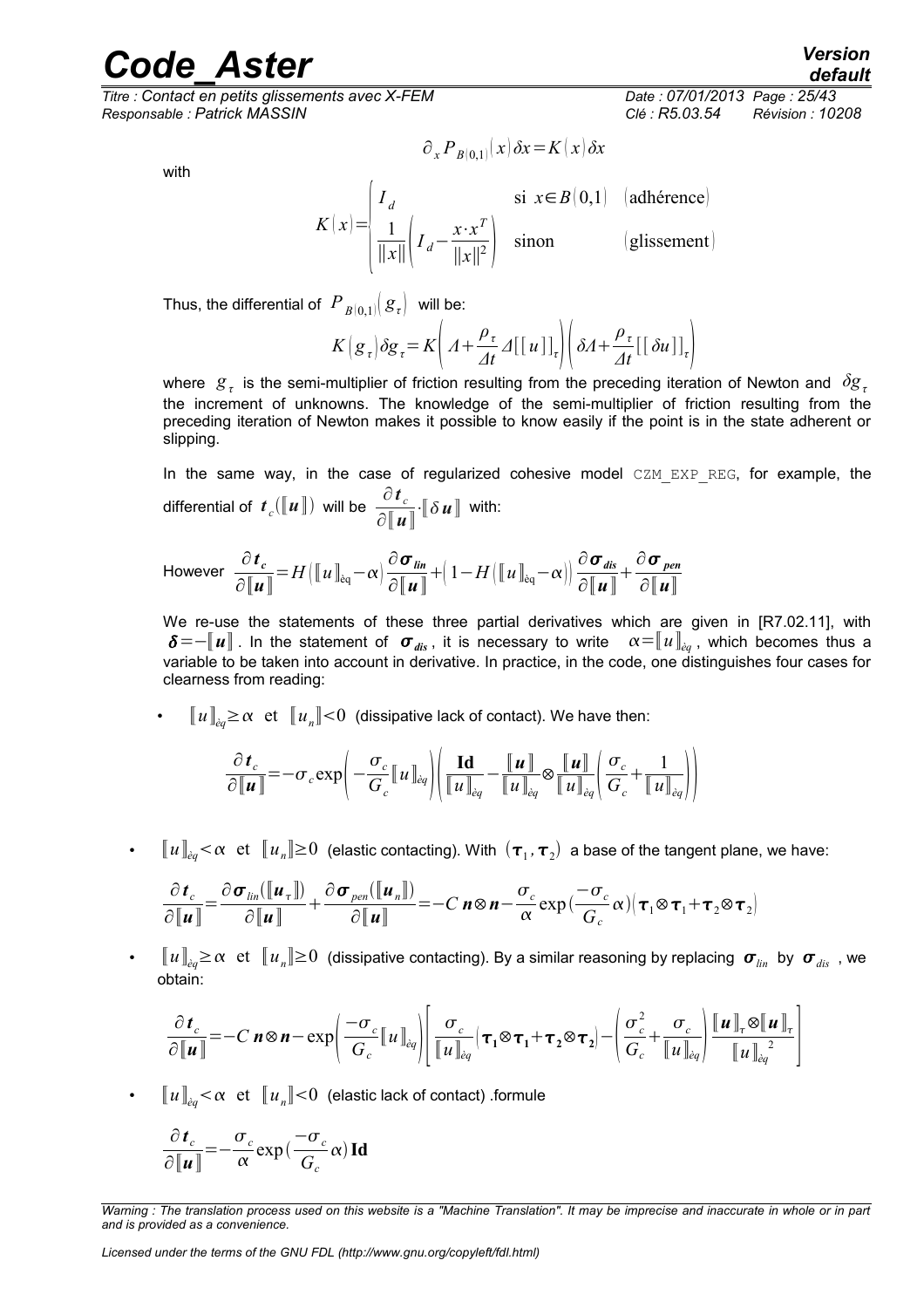*Titre : Contact en petits glissements avec X-FEM Date : 07/01/2013 Page : 26/43 Responsable : Patrick MASSIN Clé : R5.03.54 Révision : 10208*

*default*

## **5.5 Linearization of the problem**

#### **5.5.1 integral Writing with the method of Augmented Lagrangian**

the linear system of the three equations to the iteration of Newton  $k+1$  is written in the following way (by weighing down the writing, the references to the iteration of Newton are omitted, because in an obvious way, the unknowns are noted with  $\delta$  a front, and the fields tests from now on are noted with a star):

To find 
$$
(\delta u, \delta \lambda, \delta A) \in V_0 \times H \times H
$$
 such as:  
\n
$$
\forall (u^*, \lambda^*, \Lambda^*) \in V_0 \times H \times H
$$
\nBalance equation  
\n
$$
\int_{\Omega} \sigma(\delta u) : \varepsilon (u^*) d\Omega
$$
\n
$$
- \int_{\Gamma_c} \chi \delta \lambda [[u^*]] \cdot nd\Gamma_c + \int_{\Gamma_c} \chi \rho_n [[\delta u]] \cdot n [[u^*]] \cdot nd\Gamma_c
$$
\n
$$
- \int_{\Gamma_c} \chi \mu \lambda_s K[g_\tau] \delta g_\tau [[u^*]]_t d\Gamma_c
$$
\n
$$
= - \int_{\Omega} \sigma(u) : \varepsilon (u^*) d\Omega + \int_{\Omega} f \cdot u^* d\Omega + \int_{\Gamma_t} t \cdot u^* d\Gamma_t
$$
\n
$$
+ \int_{\Gamma_c} \chi (\lambda - \rho_n [[u]] \cdot n) [[u^*]] \cdot nd\Gamma_c
$$
\nModel of contact  
\n
$$
- \int_{\Gamma_c} \frac{(1 - \chi)}{\rho_n} \delta \lambda \lambda^* d\Gamma_c - \int_{\Gamma_c} \chi [[\delta u]] \cdot n \lambda^* d\Gamma_c
$$
\n
$$
= \int_{\Gamma_c} \frac{(1 - \chi)}{\rho_n} \lambda \lambda^* d\Gamma_c + \int_{\Gamma_c} \chi [[u]] \cdot n \lambda^* d\Gamma_c
$$
\nFriction law  
\n
$$
\int_{\Gamma_c} \frac{\chi \mu \lambda_s dt}{\rho_\tau} [\delta A - K[g_\tau] \delta g_\tau] \Lambda^* d\Gamma_c + \int_{\Gamma_c} (1 - \chi) \delta A \Lambda^* d\Gamma_c
$$
\n
$$
= - \int_{\Gamma_c} \frac{\chi \mu \lambda_s dt}{\rho_\tau} [A - P_{B[0,1]}[g_\tau]] \Lambda^* d\Gamma_c - \int_{\Gamma_c} (1 - \chi) \Lambda \Lambda^* d\Gamma_c
$$

#### **5.5.2 integral Writing with the penalized method**

the linear system of the three equations to the iteration of Newton  $k+1$  is written in the following way (by weighing down the writing, the references to the iteration of Newton are omitted, because in an obvious way, the unknowns are noted with *δ* a front, and the fields tests from now on are noted with a star):

To find 
$$
(\delta u, \delta \lambda, \delta A) \in V_0 \times H \times H
$$
 such as:  
\n
$$
\forall (u^*, \lambda^*, \Lambda^*) \in V_0 \times H \times H
$$
\nBalance equation  
\n
$$
\int_{\Omega} \sigma(\delta u) : \varepsilon(u^*) d\Omega
$$
\n
$$
- \int_{\Gamma_c} \chi \delta \lambda [[u^*]] \cdot nd\Gamma_c
$$
\n
$$
- \int_{\Gamma_c} \chi \mu \lambda_s \kappa_{\tau} K [\kappa_{\tau} \nu_{\tau}] \delta \nu_{\tau} [[u^*]]_{\tau} d\Gamma_c
$$
\n
$$
= - \int_{\Omega} \sigma(u) : \varepsilon(u^*) d\Omega + \int_{\Omega} f \cdot u^* d\Omega + \int_{\Gamma_c} t \cdot u^* d\Gamma_c
$$
\n
$$
+ \int_{\Gamma_c} \chi \lambda [[u^*]] \cdot nd\Gamma_c
$$
\n
$$
+ \int_{\Gamma_c} \chi \mu \lambda_s P_{B(0,1)} [\kappa_{\tau} \nu_{\tau}] \cdot [[u^*]]_{\tau} d\Gamma_c
$$

*Warning : The translation process used on this website is a "Machine Translation". It may be imprecise and inaccurate in whole or in part and is provided as a convenience.*

*Licensed under the terms of the GNU FDL (http://www.gnu.org/copyleft/fdl.html)*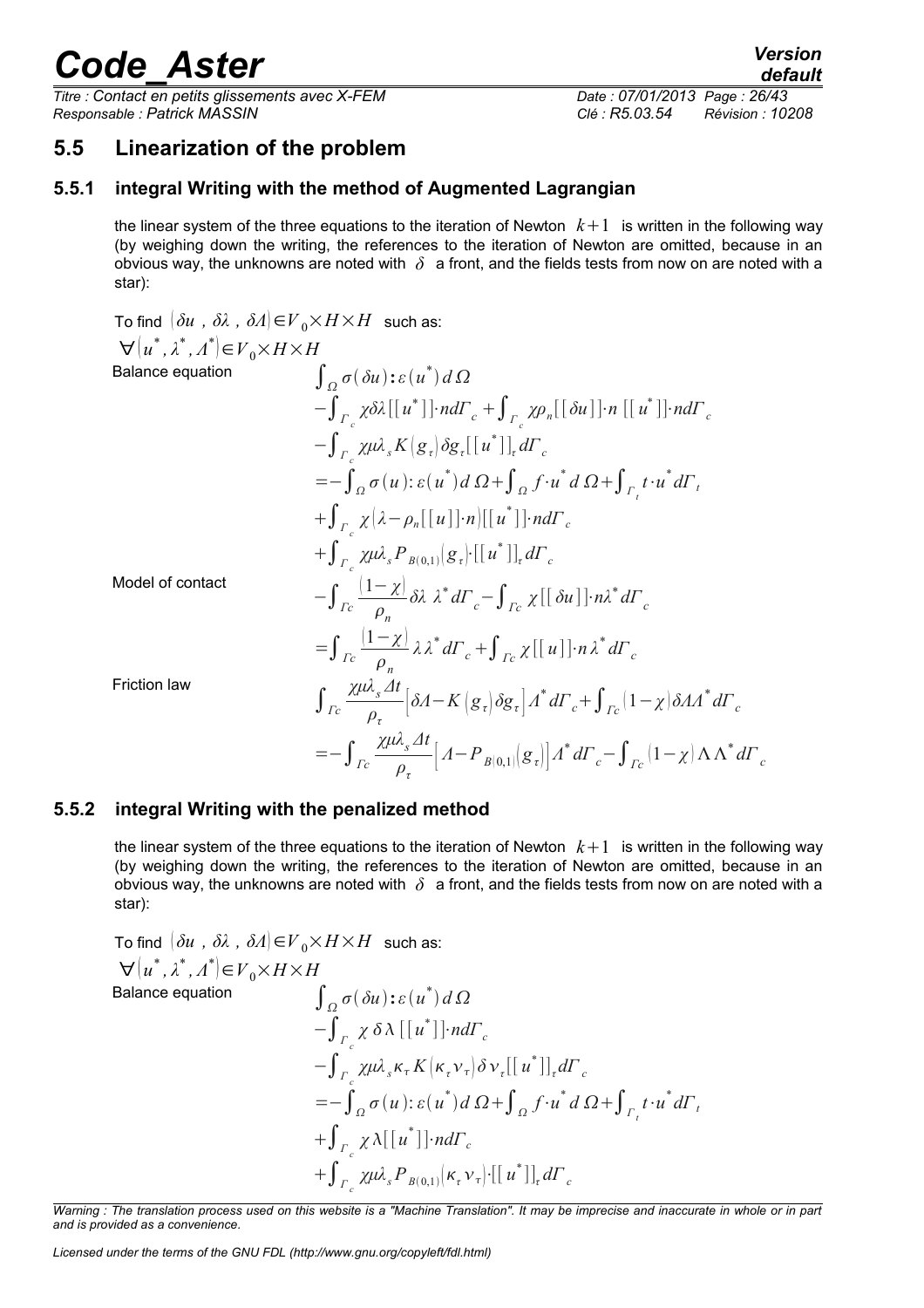**Friction law** 

 $\overline{T}$ *Titre : Contact en petits glissements avec X-FEM Responsable : Patrick MASSIN Clé : R5.03.54 Révision : 10208*

*default*

Model of contact

$$
-\int_{\Gamma c} \frac{(1-\chi)}{\kappa_n} \delta \lambda \ \lambda^* d\Gamma_c - \int_{\Gamma c} \chi \left( \frac{\delta \lambda}{\kappa_n} + [[\delta u]] \cdot n \right) \lambda^* d\Gamma_c
$$
  

$$
= \int_{\Gamma c} \frac{(1-\chi)}{\kappa_n} \lambda \lambda^* d\Gamma_c + \int_{\Gamma c} \chi \left( \frac{\lambda}{\kappa_n} + [[u]] \cdot n \right) \lambda^* d\Gamma_c
$$
  

$$
\int_{\Gamma c} \frac{\chi \mu \lambda_s}{\kappa_\tau} [\delta A - K(\kappa_\tau v_\tau) \kappa_\tau \delta v_\tau] \Lambda^* d\Gamma_c + \int_{\Gamma c} (1-\chi) \delta A \Lambda^* d\Gamma_c
$$
  

$$
= - \int_{\Gamma c} \frac{\chi \mu \lambda_s}{\kappa_\tau} [A - P_{B(0,1)}(\kappa_\tau v_\tau)] \Lambda^* d\Gamma_c - \int_{\Gamma c} (1-\chi) \Lambda \Lambda^* d\Gamma_c
$$

One chose here to solve the problems of contact and implicit friction of way (the semi-multipliers of contact and friction are expressed according to the jump of displacement of the current iteration of Newton). This choice makes the stiffness matrix asymmetric, the block *B<sup>r</sup>* (see [§5.6.[15.6.1\]](#page-27-1)) being non-zero because of term in red in the writing of the friction law whereas the block  $\left\|B\right\|_r^T$  is null.

### **5.5.3 Integral writing for a formulation with regularized cohesive model**

the linear system of the three equations to the iteration of Newton  $k+1$  is written in the following way (by weighing down the writing, the references to the iteration of Newton are omitted, because in an obvious way, the unknowns are noted with *δ* in front of, and the fields tests from now on are noted with a star):

To find 
$$
(\delta u, \delta \lambda, \delta A) \in V_0 \times H \times H
$$
 such as:  
\n
$$
\forall (u^*, \lambda^*, \Lambda^*) \in V_0 \times H \times H
$$
\nBalance equation  
\n
$$
\int_{\Omega} \sigma(\delta u) : \varepsilon (u^*) d\Omega
$$
\n
$$
- \int_{\Gamma_c} \left[ \frac{\partial t_{c,n}}{\partial [[u]]_n} [[\delta u]]_n + \frac{\partial t_{c,n}}{\partial [[u]]_r} [[\delta u]]_r \right] [[u^*]]_n d\Gamma_c
$$
\n
$$
- \int_{\Gamma_c} \left[ \frac{\partial t_{c,\tau}}{\partial [[u]]_n} [[\delta u]]_n + \frac{\partial t_{c,\tau}}{\partial [[u]]_r} [[\delta u]]_r \right] [[u^*]]_r d\Gamma_c
$$
\n
$$
= - \int_{\Omega} \sigma(u) : \varepsilon (u^*) d\Omega + \int_{\Omega} f \cdot u^* d\Omega + \int_{\Gamma_t} t \cdot u^* d\Gamma_t
$$
\nInterfaces: normal part  
\n
$$
\int_{\Gamma_c} \lambda^* (\lambda + \delta \lambda - t_{c,n} \cdot n) d\Gamma_c = 0
$$
\nInterfaces: tangential part  
\n
$$
\int_{\Gamma_c} \lambda^* (\lambda + \delta \Lambda - t_{c,\tau}) d\Gamma_c = 0
$$

### **5.5.4 integral Writing for a formulation with mixed cohesive model**

the linear system of the three equations to the iteration of Newton  $k+1$  is written in the following way (by weighing down the writing, the references to the iteration of Newton are omitted, because in an obvious way, the unknowns are noted with *δ* in front of, and the fields tests from now on are noted with a star):

To find  $\left|\delta u\right|$ ,  $\delta\lambda\left|\in V_0\times H\right|$  such as:  $\forall (u^*, \lambda^*) \in V_0 \times H$ 

*Warning : The translation process used on this website is a "Machine Translation". It may be imprecise and inaccurate in whole or in part and is provided as a convenience.*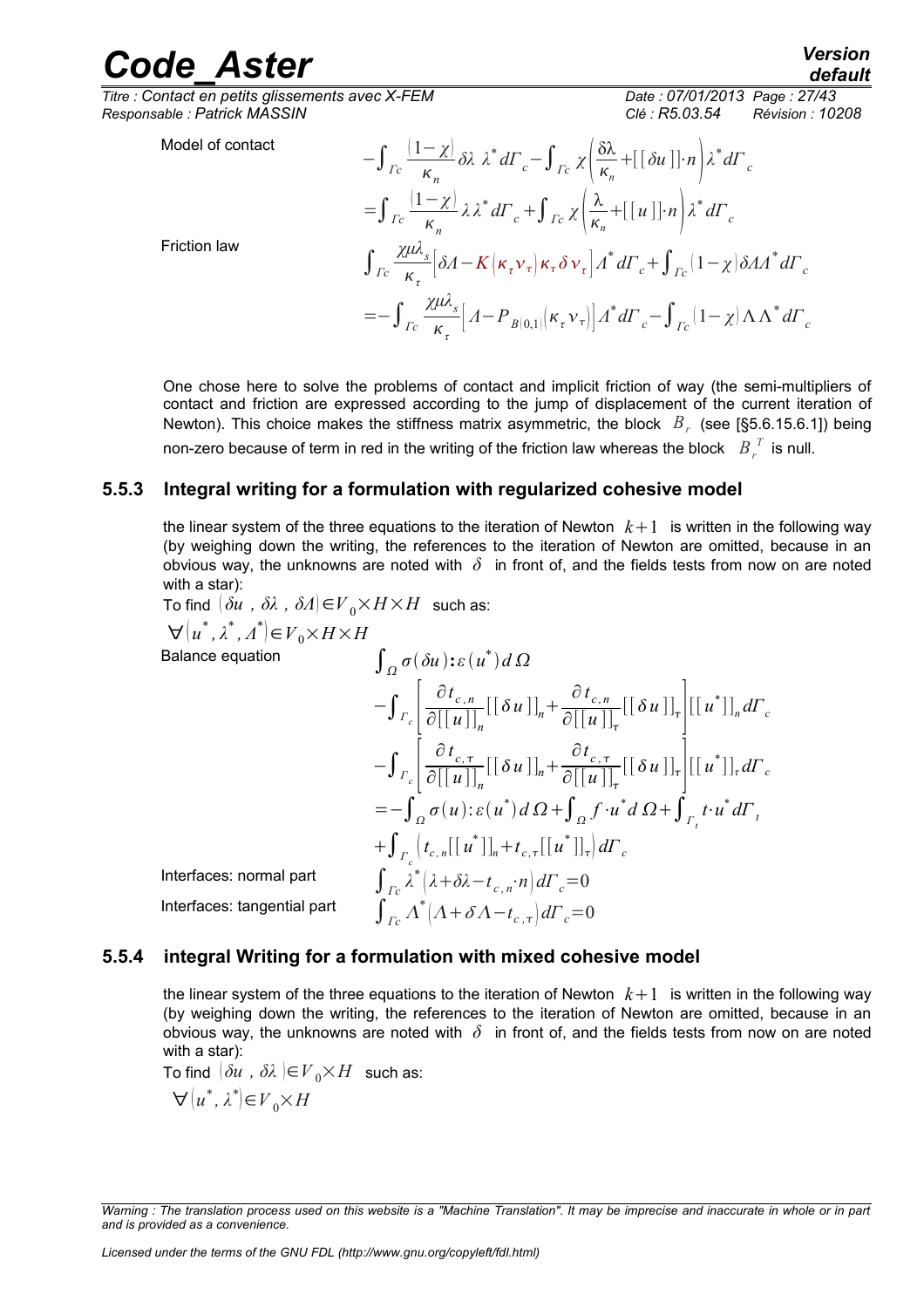*default*

*Titre : Contact en petits glissements avec X-FEM Date : 07/01/2013 Page : 28/43 Responsable : Patrick MASSIN Clé : R5.03.54 Révision : 10208*

Balance equation

$$
\int_{\Omega} \sigma (\delta u) : \epsilon (u^*) d \Omega - \int_{\Gamma} \left( Id - r \frac{\partial \delta}{\partial p} \right) \cdot \delta \lambda \cdot [u^*] d \Gamma
$$
  
+ 
$$
\int_{\Gamma} r \left( Id - r \frac{\partial \delta}{\partial p} \right) \cdot [\delta u] \cdot [u^*] d \Gamma
$$
  
= 
$$
- \int_{\Omega} \sigma (u) : \epsilon (u^*) d \Omega + \int_{\Omega} f \cdot u^* d \Omega + \int_{\Gamma_t} t \cdot u^* d \Gamma
$$
  
+ 
$$
\int_{\Gamma_c} [\lambda - r] [u] + \delta (p) ] \cdot [u^*] d \Gamma
$$
  
- 
$$
\int_{\Gamma_c} \left( 1 - r \frac{\partial \delta}{\partial p} \right) \cdot [u] \cdot \lambda^* d \Gamma - \int_{\Gamma} \frac{\partial \delta}{\partial p} \cdot \delta \lambda \cdot \lambda^* d \Gamma
$$
  
= 
$$
\int_{\Gamma} ([u] + \delta) \cdot \lambda^* d \Gamma
$$

Model of interface

## <span id="page-27-0"></span>**5.6 elementary Terms of contact rubbing**

### **5.6.1 matric Writing of the problem linearized**

<span id="page-27-1"></span>By taking again the notations of biberon[142,](#page-41-0) and by considering the unified writing adopted for the models of contact friction and cohesive regularized, the system linearized such as it is solved with the iteration  $k+1$  of Newton can be put in matric form:

Balance equation {*u*

$$
\begin{array}{l} \left[u^*\right]\!\!\left[K_{\,m\acute{e}ca}\right]\!\!\left(\delta u\right) \\ +\left[u^*\right]\!\!\left[A\right]^T\!\!\left(\delta\lambda\right)+\left[u^*\right]\!\!\left[A_u\right]\!\!\left(\delta u\right) \\ +\left[u^*\right]\!\!\left[B_r\right]^T\!\!\left(\delta A\right)+\left[u^*\right]\!\!\left[B_u\right]\!\!\left(\delta u\right) \\ +\left[u^*\right]\!\!\left[D_u\right]\!\!\left(\delta u\right) \\ =\left[u^*\right]\!\!\left(L_{\,m\acute{e}ca}^1\right) \\ +\left[u^*\right]\left(L_{\,cont}^1\right) \\ +\left[u^*\right]\!\!\left(L_{\,front}^1\right) \\ +\left[u^*\right]\!\!\left(L_{\,coh}^1\right) \end{array}
$$

Model of contact { *λ*

$$
\begin{aligned} &\left[\lambda^*\right]\left[C\right]\left(\delta\lambda\right)+\left[\lambda^*\right]\left[A\right]\left(\delta u\right) \\ &=\left[\lambda^*\right]\left(L_{cont}^2\right)+\left[\lambda^*\right]\left(L_{coh}^2\right) \end{aligned}
$$

Friction law { *Λ*

$$
\begin{aligned} &\left[\left.A^*\right]\left[F_r\right]\left(\delta A\right) + \left[A^*\right]\left[B_r\right]\left(\delta u\right) \right] \\ &= \left[A^*\right]\left(L_{front}^3\right) + \left[A^*\right]\left(L_{coh}^3\right) \end{aligned}
$$

where the vectors column are noted  $(x)$  and the vectors line  $(x|=(x)^T$  . This system can be put in the following matric form:

$$
\begin{bmatrix} K_{m\acute{e}ca} + A_u + B_u + D_u & A^T & B^T_r \\ A & C & 0 \\ B_r & 0 & F_r \end{bmatrix} \begin{bmatrix} \delta u \\ \delta \lambda \\ \delta A \end{bmatrix} = \begin{bmatrix} L_{m\acute{e}ca}^1 + L_{cont}^1 + L_{front}^1 + L_{coh}^1 \\ L_{cont}^2 + L_{coh}^2 \\ L_{front}^3 + L_{coh}^3 \end{bmatrix}
$$

The unknown is the increment compared to the preceding iteration of Newton. One voluntarily omitted the reference to the number of the iteration of Newton.

*Warning : The translation process used on this website is a "Machine Translation". It may be imprecise and inaccurate in whole or in part and is provided as a convenience.*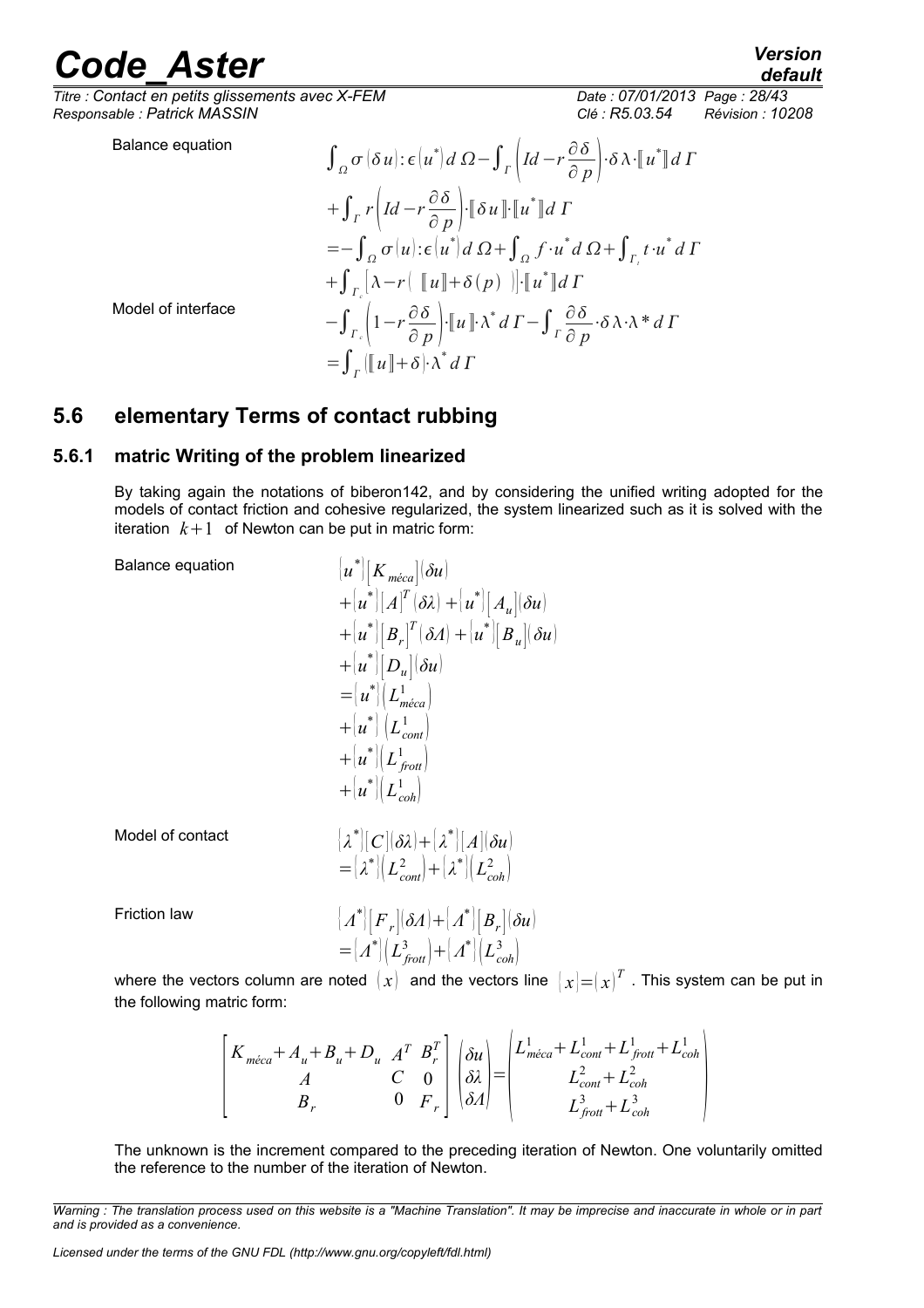*Titre : Contact en petits glissements avec X-FEM Date : 07/01/2013 Page : 29/43 Responsable : Patrick MASSIN Clé : R5.03.54 Révision : 10208*

*default*

Of course, the terms of cohesion  $D_u$  ,  $L^1_{coh}$  ,  $L^2_{coh}$  and  $L^3_{coh}$  appears only in the formulation for regularized cohesive model. If such is the case, all the other terms are null, except for the terms  $K_{m\acute{e}ca}$  and  $L_{m\acute{e}ca}^1$  of course, but also except for  $C$  ,  $F$  ,  $L_{cont}^2$  and  $L_{frot}^3$  which are used for postprocessing, and which are deduced from the statements detailed to follow while considering  $x=0$  and  $\rho_n=1$ .

*K méca* is the mechanical stiffness matrix defined in the paragraph [§3.2] of [R7.02.12].

 $\overline{A}_u$  is the increased stiffness matrix due to the contact.

 $\overline{B}_u^{}$  is the increased stiffness matrix due to friction.

 $D_{\overline{u}}$  is the stiffness matrix due to the forces of cohesion.

*A* is the matrix binding the terms of displacement to those of contact (matrix of the model of contact).

 $\overline{B}_{r}$  is the matrix binding the terms of displacement to those of friction (matrix of the friction laws). This matrix is noted  $\overline{B}$  in biberon[142,](#page-41-0) but not to confuse it with the matrix of derivatives of the shape functions, we will note it  $B_r$  .

*C* is the matrix allowing to determine contact pressures in the lack of contact case.

 $\overline{F}_{\overline{r}}$  is the matrix making it possible to determine the multipliers of friction in the case of NON-rubbing contact.

 $L^1_{m\acute{e}ca}$  is the second member representing the internal forces and the increments of loadings.

 $L^1_{\mathit{cont}}$  and  $\ L^2_{\mathit{cont}}$  are the second members due to the contact.

 $L_{\textit{front}}^1$  and  $L_{\textit{front}}^3$  are the second members due to friction.

 $L^1_{\ coh}$  ,  $\ L^2_{\ coh}$  and  $\ L^3_{\ coh}$  are the second members due to the forces of cohesion.

**Note:**

*It is pointed out that the system solved by Code\_Aster is not of the type* [*K*][*U* ]=[*F*] *but of the type*  $[K][U]+[F]=0$ . There thus exists a minus sign between the second members *given in this document and those coded in the files fortrans.*

### **5.6.2 Form of the elementary matrixes of contact**

#### **5.6.2.1 Method of Augmented Lagrangian**

Taking into account as of discretizations the fields evoked in the paragraphs [§3.2] of [R7.02.12] and [§4.[14.1\]](#page-14-1) of this document, the continuous matric system above is replaced by a discrete system. More precisely, the matrix *A* has the following form:

$$
\begin{bmatrix} \delta a_j & \delta b_j & \delta c_j^1 & \delta c_j^2 & \delta c_j^3 & \delta c_j^4 \\ \hline \end{bmatrix} \begin{bmatrix} A \end{bmatrix}_{ij} = \begin{bmatrix} 0 & x & x & 0 & 0 & 0 & 0 \\ 0 & 0 & 0 & 0 & 0 \\ 0 & 0 & 0 & 0 & 0 \end{bmatrix} \begin{bmatrix} \lambda_i^* \\ \lambda_i^* \end{bmatrix}
$$

Indeed, this is due to the fact that the terms of contact are cancelled for the ddls whose shape function associated is continuous. Indeed,

$$
\begin{aligned}\n\left[\lambda^*\right]_i[A]_{ij}(\delta u)_j &= -\int_{\Gamma^1} \chi \psi_i \lambda_i^* \phi_j \left(\delta a_j + H \delta b_j + F^1 \delta c_j^1 + F^2 \delta c_j^2 + F^3 \delta c_j^3 + F^4 \delta c_j^4\right) \cdot n \, d\Gamma \\
&+ \int_{\Gamma^2} \chi \psi_i \lambda_i^* \phi_j \left(\delta a_j + H \delta b_j + F^1 \delta c_j^1 + F^2 \delta c_j^2 + F^3 \delta c_j^3 + F^4 \delta c_j^4\right) \cdot n \, d\Gamma \\
&= -\int_{\Gamma^1} \chi \psi_i \lambda_i^* \phi_j \left(\delta a_j - \delta b_j - \sqrt{r} \delta c_j^1\right) \cdot n \, d\Gamma + \int_{\Gamma^2} \chi \psi_i \lambda_i^* \phi_j \left(\delta a_j + \delta b_j + \sqrt{r} \delta c_j^1\right) \cdot n \, d\Gamma \\
&= \int_{\Gamma} \chi \psi_i \lambda_i^* \phi_j \left(2 \delta b_j + 2 \sqrt{r} \delta c_j^1\right) \cdot n \, d\Gamma\n\end{aligned}
$$

Here, one clearly sees appearing to the product of the shape functions  $\vert \psi_i \vert$  of the triangle with the shape functions  $\ket{\phi_j}$  of the voluminal element relative.

*Warning : The translation process used on this website is a "Machine Translation". It may be imprecise and inaccurate in whole or in part and is provided as a convenience.*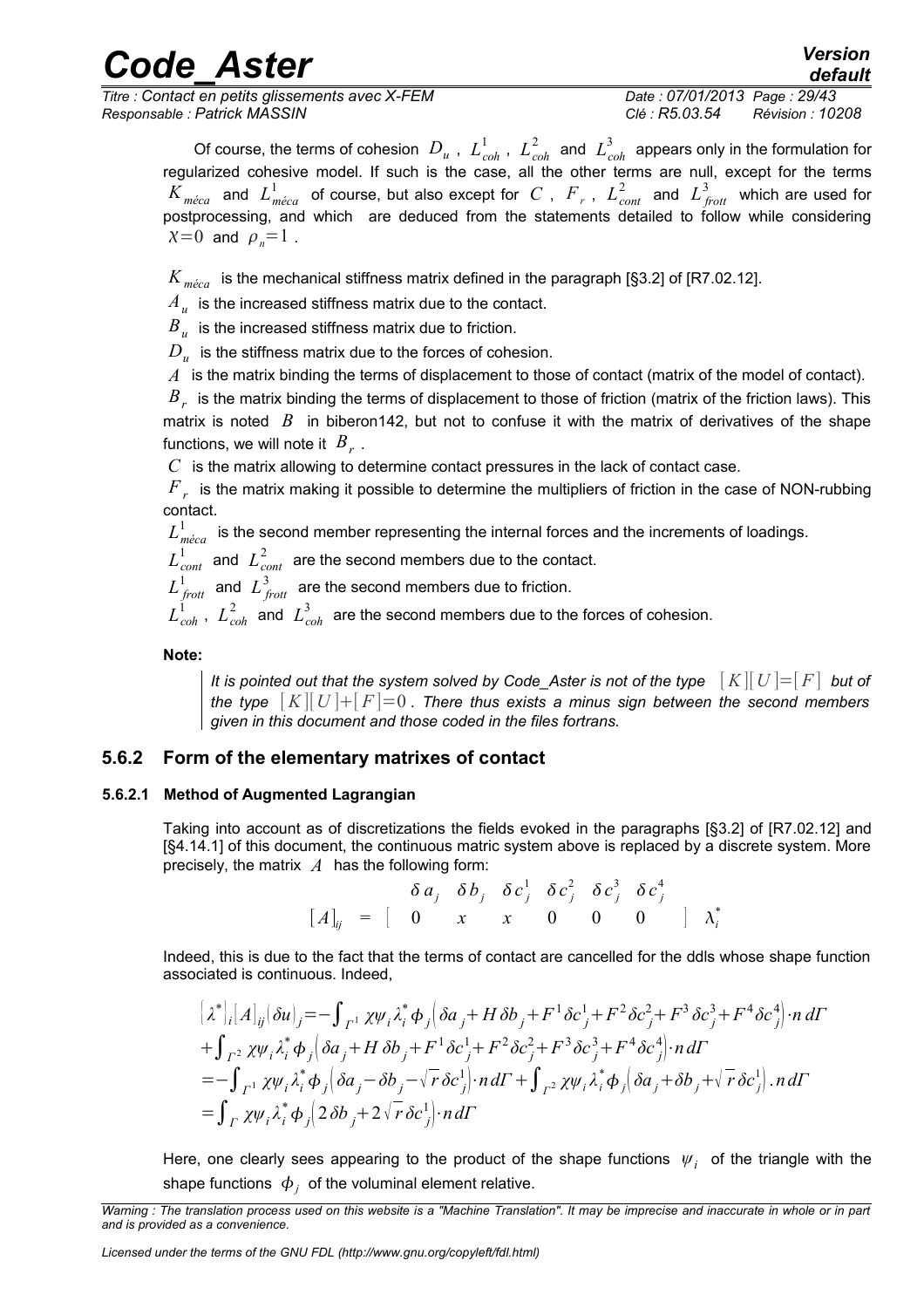*Titre : Contact en petits glissements avec X-FEM Date : 07/01/2013 Page : 30/43 Responsable : Patrick MASSIN Clé : R5.03.54 Révision : 10208*

*default*

#### **Note:**

One notes following this computation the statement of the jump of displacement according to<br>the degrees of freedom nouveau riches X-FEM: *the degrees of freedom nouveau riches X-FEM:*  $[[u]]_j = (a_j + Hb_j + F^1c_j^1 + F^2c_j^2 + F^3c_j^3 + F^4c_j^4]$  $-\left(a_j + H b_j + F^1 c_j^1 + F^2 c_j^2 + F^3 c_j^3 + F^4 c_j^4\right]_2$  $= (a_j - b_j - \sqrt{r} c_j^1) - (a_j + b_j + \sqrt{r} c_j^1)$  $=-\left(2 b_j + 2 \sqrt{r} c_j^1\right)$ 

In the same way, the increased stiffness matrix due to the contact has the following form:

*a <sup>j</sup> b<sup>j</sup> c <sup>j</sup>* 1 *c <sup>j</sup>* 2 *c <sup>j</sup>* 3 *c <sup>j</sup>* 4 [*A<sup>u</sup>* ]*ij* = [ 0 0 0 0 0 0 0 × × 0 0 0 0 × × 0 0 0 0 0 0 0 0 0 0 0 0 0 0 0 <sup>0</sup> <sup>0</sup> <sup>0</sup> <sup>0</sup> <sup>0</sup> <sup>0</sup> ] *ai* \* *bi* \* *ci* 1\* *ci* 2\* *ci* 3\* *ci* 4\*

$$
[u^*]_i [A_u]_{ij} (\delta u)_j = \int_{\Gamma} \chi \rho_n \phi_i \left\langle \left( 2b_i + 2\sqrt{r} c_i^{1*} \right) n \right\rangle \phi_j \left( 2\delta b_j + 2\sqrt{r} \delta c_j^{1} \right) n d\Gamma
$$

The form of the matrix *C* does not change compared to the classical case without X-FEM:

$$
[\lambda^*]_i[C]_{ij}(\delta\lambda)_j = -\int_F \frac{1}{\rho_n} (1 - \chi) \psi_i \lambda_i^* \psi_j \delta\lambda_j d\Gamma
$$

#### **5.6.2.2 Penalized method**

the matrix *C* has as a statement:

$$
[\lambda^*]_i[C]_{ij}(\delta \lambda)_j = -\int_F \frac{1}{\kappa_n} \psi_i \lambda_i^* \psi_j \delta \lambda_j d\Gamma
$$

The matrix  $A_u$  is null.

The matrix *A* has as a statement:

$$
\left\{\lambda^*\right\}_i\left[A\right]_{ij}\left(\delta u\right)_j=\int_{\Gamma}X\,\psi_i\,\lambda_i^*\,\phi_j\left(2\,\delta b_j+2\,\sqrt{r}\,\delta c_j^1\right)\,nd\Gamma
$$

#### **5.6.2.3 Formulation for regularized cohesive model**

a matrix C necessary to the postprocessing is used, whose statement that of Lagrangian is increased where one wrote  $X=0$  and  $\rho_n=1$ . We obtain as follows:

$$
\left[\lambda^*\right]_i\left[C\right]_{ij}\left(\delta\lambda\right)_j=\int_{\Gamma}\psi_i\,\lambda_i^*\,\psi_j\,\delta\lambda_j\,d\Gamma
$$

#### **5.6.3 Statement of the second members of contact**

*Warning : The translation process used on this website is a "Machine Translation". It may be imprecise and inaccurate in whole or in part and is provided as a convenience.*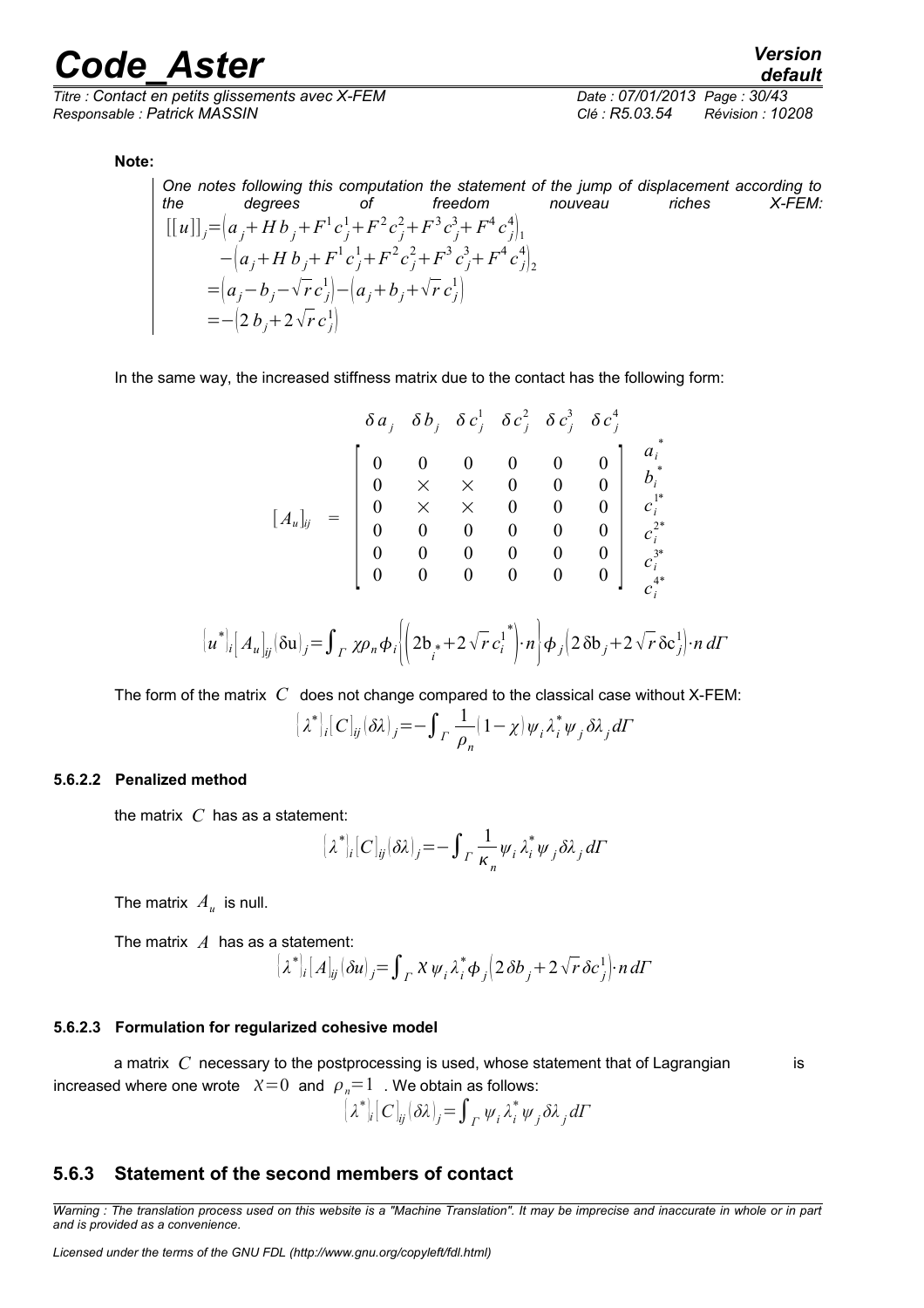*Titre : Contact en petits glissements avec X-FEM Date : 07/01/2013 Page : 31/43 Responsable : Patrick MASSIN Clé : R5.03.54 Révision : 10208*

#### **5.6.3.1 Method of Augmented Lagrangian**

the These statements utilize quantities with the preceding iteration of Newton (iteration *k*−1 ). Therefore one made appear the reference to the index explicitly *k*−1 :

$$
[u^*]_i [L_{cont}^1]_i = -\int_{\Gamma} \chi \, \phi_i \left\{ \left( 2b_i^* + 2\sqrt{r} \, c_i^{1*} \right) \cdot n \right\} \left( \lambda^{k-1} - \rho_n \, d_n^{k-1} \right) d\Gamma
$$

The statement of the vector  $\,{L\mathstrut}_{cont}^2\,$  does not change compared to the classical case without X-FEM:

$$
[\lambda^*]_i \Big( L_{cont}^2 \Big)_i = \int_{\Gamma} \psi_i \lambda_i^* \left( \frac{1 - \chi}{\rho_n} \lambda^{k-1} + \chi d_n^{k-1} \right) d\Gamma
$$

#### **5.6.3.2 Penalized method**

These statements utilize quantities with the preceding iteration of Newton (iteration *k*−1 ). Therefore one made appear the reference to the index explicitly *k*−1 :

$$
\left\{ u^* \right\}_i \left( L_{cont}^1 \right)_i = - \int_{\Gamma} \chi \, \phi_i \left\{ \left( 2b_i^* + 2\sqrt{r} \, c_i^{1^*} \right) \cdot n \right\} \lambda^{k-1} \, d\Gamma
$$
\n
$$
\left\{ \lambda^* \right\}_i \left( L_{cont}^2 \right)_i = \int_{\Gamma} \frac{1}{\kappa_n} \psi_i \, \lambda_i^* \, \lambda^{k-1} \, d\Gamma + \int_{\Gamma} \chi \, \psi_i \, \lambda_i^* \, d_n^{k-1} \, d\Gamma
$$

#### **5.6.3.3 Formulation for regularized cohesive model**

a vector  $\ L^2_{cont}$  necessary to the postprocessing is used, whose statement that of Lagrangian is increased where one wrote  $X=0$  and  $\rho_n=1$ . We obtain as follows:

$$
\left\{\lambda^*\right\vert_i\left(L_{cont}^2\right\vert_i=\int_{\Gamma}\psi_i\,\lambda_i^*\,\lambda^{k-1}\,d\Gamma
$$

### **5.6.4 Form of the matrixes of friction**

#### **5.6.4.1 Method of Augmented Lagrangian**

In order to expressing the quantities in the tangent plane, one uses the statement of the paragraph [§2.[32.3\]](#page-5-2), which one writes in matric form:

$$
u_{\tau} = (\text{Id} - n \otimes n) u = |P| u
$$

In this statement, the matrix *P* appoints the operator of projection as regards norm *n* . The matrix of this symmetric operator has as a statement:

$$
[P] = \begin{vmatrix} 1 - n_x^2 & -n_x n_y & -n_x n_z \\ -n_x n_y & 1 - n_y^2 & -n_y n_z \\ -n_x n_z & -n_y n_z & 1 - n_z^2 \end{vmatrix}
$$

where  $n_x$   $n_y$ ,  $n_z$  are the coordinates of the norm  $n$  as defined in [§4.[54.5\]](#page-21-1). With the choice of a constant norm per facet, this matrix, depending only on the norm, has the same value in each Gauss point and can be calculated only once for each facet.

The increased stiffness matrix due to friction is written in the following way:

$$
[u^*]_i[B_u]_j(\delta u)_j = -\int_{\varGamma} \chi \mu \lambda_s \frac{\rho_\tau}{\varDelta t} \phi_i \Big[2 \mathbf{b}_i^* + 2 \sqrt{r} \, \mathbf{c}_i^{1^*} \Big] [\varGamma]^T \Big[ K_n \Big] \phi_j \Big( 2 \, \delta \mathbf{b}_j + 2 \sqrt{r} \, \delta \mathbf{c}_j^1 \Big] [\varGamma] \, d\varGamma
$$

*Warning : The translation process used on this website is a "Machine Translation". It may be imprecise and inaccurate in whole or in part and is provided as a convenience.*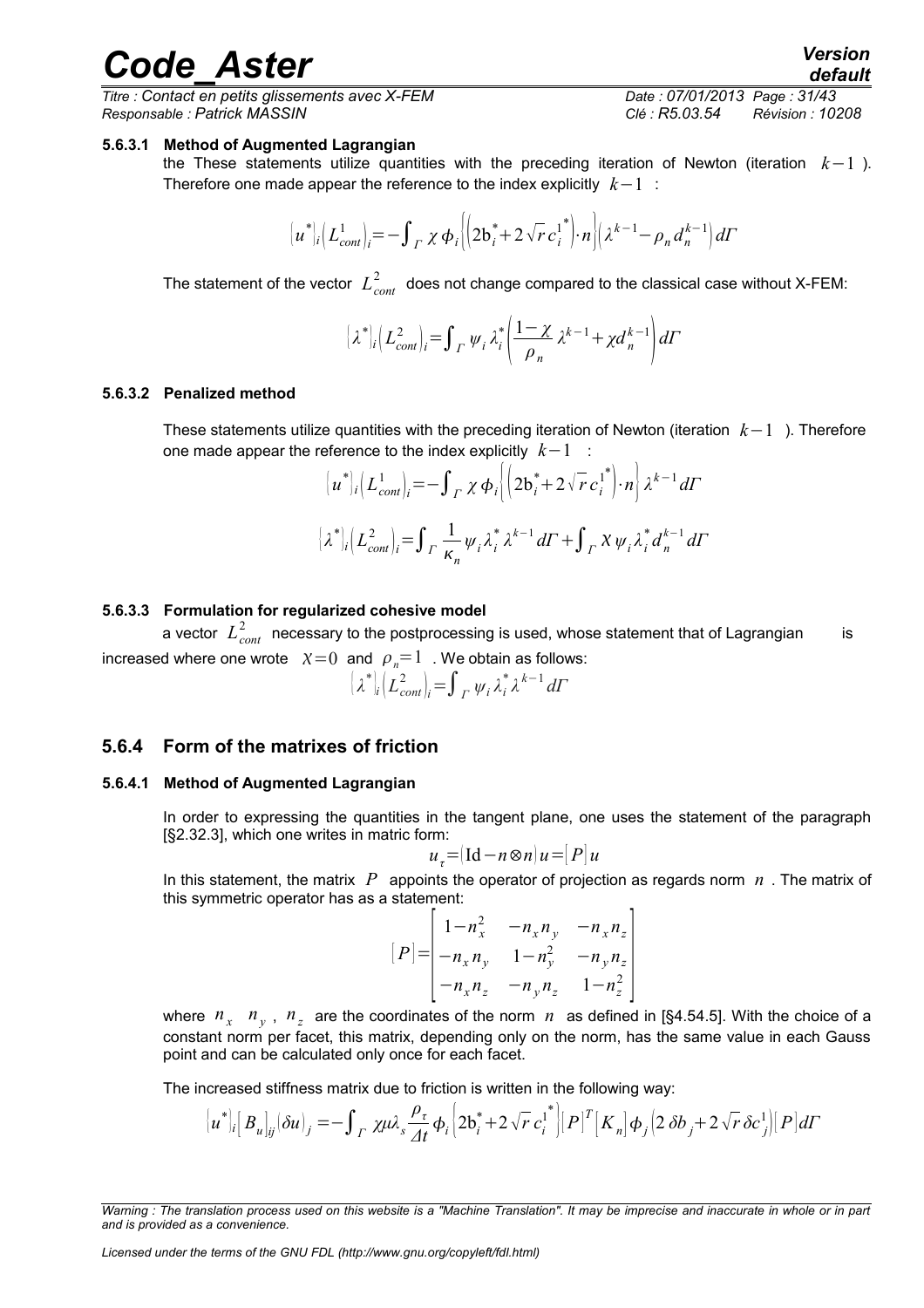$T$ itre : Contact en petits glissements avec X-FEM *Responsable : Patrick MASSIN Clé : R5.03.54 Révision : 10208*

*default*

where the matrix  $\left. K_{_{n}}\right.$  represents the tangent matrix of projection on the ball unit of the semi-multiplier of friction increased with the preceding iteration of Newton:  $K_n = K(g_n)$ . It is a known matrix.

The matrix 
$$
B_r
$$
 has as a statement:

$$
\left[\vec{A}^*\right]_i[B_r]_{ij}(\delta u)_j = \int_{\Gamma} \chi \mu \lambda_s \psi_i \left[A_i^{1*} \tau_i^1 + A_i^{2*} \tau_i^2\right] \left[K_n\right] \left[P\right] \phi_j \left(2\mathbf{b}_j + 2\sqrt{r} \, c_j^1\right) d\Gamma
$$

The matrix  $\left< F \right>_r\;$  has as a statement:

$$
\begin{aligned}\n\left[\Lambda^*\right]_i \left[F_r\right]_{ij} (\delta \Lambda)_j &= \int_{\Gamma} \frac{\chi \mu \lambda_s \varDelta t}{\rho_\tau} \psi_i \left[\Lambda_i^{1*} \tau_i^1 + \Lambda_i^{2*} \tau_i^2\right] \left[I_d - K_n\right] \psi_j \left(\Lambda_j^1 \tau_j^1 + \Lambda_j^2 \tau_j^2\right) d\Gamma \\
&\quad + \int_{\Gamma} \left(1 - \chi\right) \psi_i \left[\Lambda_i^{1*} \Lambda_i^{2*}\right] \cdot \left[\tau_i^1 \tau_j^1 \tau_j^1 \tau_j^2 \right] \cdot \psi_j \left(\Lambda_j^1 \right) d\Gamma\n\end{aligned}
$$

#### **5.6.4.2 Penalized method**

the matrix  $\left< F_r \right>$  has as a statement:

$$
\left[\right. A^*\big|_i \left[F_r\big|_{ij} (\delta A)_j = \int \left[(1-\chi) + \chi \frac{\mu \lambda_s}{\kappa_\tau} \right] \psi_i \left[\right. A_i^{1*} \left.\right. A_i^{2*}\right] \cdot \left[\begin{matrix} \tau_i^1 \tau_j^1 & \tau_i^1 \tau_j^2 \\ \tau_i^2 \tau_j^1 & \tau_i^2 \tau_j^2 \end{matrix} \right] \cdot \psi_j \left(\begin{matrix} A_j^1 \\ A_j^2 \end{matrix} \right) d\Gamma
$$

The matrix  $\left|B_u\right|$  has as a statement:

$$
[u^*]_i[B_u]_j(\delta u)_j = -\int_{\Gamma} \chi \, \mu \lambda_s \frac{\kappa_{\tau}}{\Delta t} \phi_i \left[2b_i^* + 2\sqrt{r} \, c_i^{1^*}\right] [P]^T [K_n] \phi_j \left(2\delta b_j + 2\sqrt{r} \, \delta c_j^1\right) [P] d\Gamma
$$

where the matrix  $\left. K_{\,n} \right.$  represents the tangent matrix of projection on the ball unit of the semi-multiplier of friction increased with the preceding iteration of Newton:  $K_{n} = K(\kappa_{\tau}v_{\tau})$  . It is a known matrix.

### The matrix  $\left|B\right\rangle_{r}$  has as a statement:

$$
\left[\left(A^*\right]_i\left[B_r\right]_{ij}\left(\delta u\right)_j=\int\right]_T\chi\mu\lambda_s\psi_i\left[A_i^{1*}\tau_i^1+A_i^{2*}\tau_i^2\right]\left[K_n\right]\left[P\right]\phi_j\left(2b_j+2\sqrt{r}\,c_j^1\right)d\Gamma
$$

In penalized method, the stiffness matrix is not symmetric. One does not have  $\overline{B}_r^T$   $=$   $\overline{B}_r$  but a matrix null instead of  $B_r^T$ .

#### **5.6.4.3 Formulation for regularized cohesive model**

an E stamps  $\left. F_{\textit{r}}\right.$  necessary to postprocessing is used E , whose statement that of Lagrangian is increased where formula  $X=0$ . We obtain as follows:

$$
\left\{\boldsymbol{\Lambda}^*\right\}_i\left[F_r\right]_{ij}(\delta \boldsymbol{\Lambda})_j = \int_{\Gamma} \psi_i \left(\boldsymbol{\Lambda}_i^{1*} \quad \boldsymbol{\Lambda}_i^{2*}\right) \cdot \begin{bmatrix} \tau_i^1 \tau_j^1 & \tau_i^1 \tau_j^2 \\ \tau_i^2 \tau_j^1 & \tau_i^2 \tau_j^2 \end{bmatrix} \cdot \psi_j \begin{bmatrix} \boldsymbol{\Lambda}_j^1 \\ \boldsymbol{\Lambda}_j^2 \end{bmatrix} d\Gamma
$$

### **5.6.5 Statement of the second members of friction**

#### **5.6.5.1 Method of Augmented Lagrangian**

the second members of friction have the following statements:

*Warning : The translation process used on this website is a "Machine Translation". It may be imprecise and inaccurate in whole or in part and is provided as a convenience.*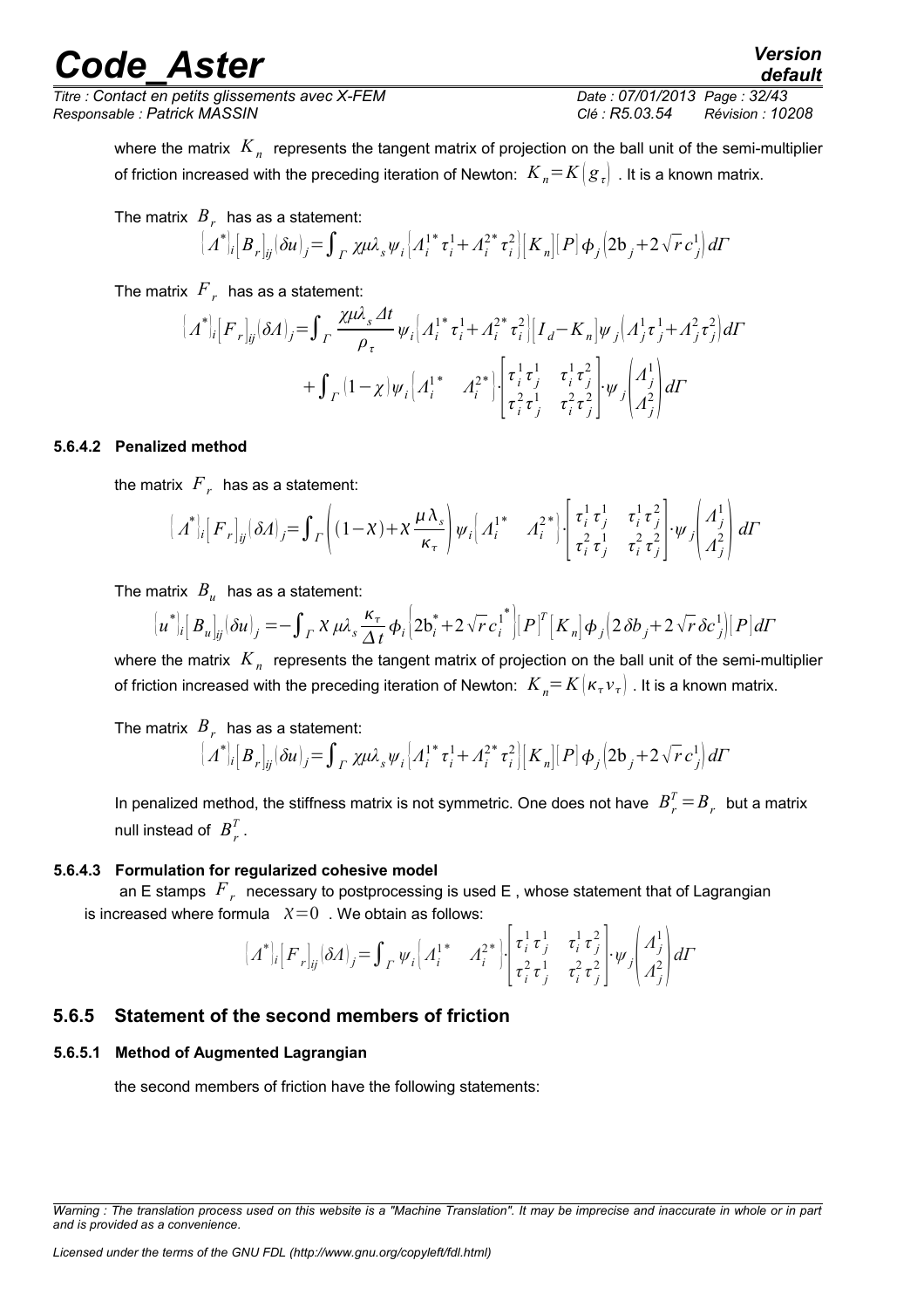*Titre : Contact en petits glissements avec X-FEM Date : 07/01/2013 Page : 33/43 Responsable : Patrick MASSIN Clé : R5.03.54 Révision : 10208*

$$
\begin{aligned}\n\left\{\boldsymbol{u}^*\right]_i \left(\boldsymbol{L}_{front}^1\right)_i &= -\int_{\Gamma} \chi \mu \lambda_s \boldsymbol{\phi}_i \left[2\mathbf{b}_i^* + 2\sqrt{r} \, c_i^{1*}\right] \left[\boldsymbol{P}\right]^T \boldsymbol{P}_{B(0,1)} \left(\mathbf{g}_\tau^{k-1}\right) d\boldsymbol{\Gamma} \\
\left[\boldsymbol{A}^*\right]_i \left(\boldsymbol{L}_{front}^3\right)_i &= -\int_{\Gamma} \frac{\chi \mu \lambda_s \Delta t}{\rho_\tau} \psi_i \left[\boldsymbol{A}_i^{1*} \boldsymbol{\tau}_i^1 + \boldsymbol{A}_i^{2*} \boldsymbol{\tau}_i^2\right] \left(\boldsymbol{A}^{k-1} - \boldsymbol{P}_{B(0,1)} \left(\mathbf{g}_\tau^{k-1}\right)\right) d\boldsymbol{\Gamma} \\
&\quad - \int_{\Gamma} \left(1 - \chi \right) \psi_i \left[\boldsymbol{A}_i^{1*} \boldsymbol{\tau}_i^1 + \boldsymbol{A}_i^{2*} \boldsymbol{\tau}_i^2\right] \boldsymbol{A}^{k-1} d\boldsymbol{\Gamma}\n\end{aligned}
$$

where *k*−1 the index of the preceding iteration of Newton represents.

#### **5.6.5.2 Penalized method**

the second members of friction have the following statements:

$$
\left[\Lambda^*\right]_i \left(L^3_{\text{front}}\right)_i = -\int_{\Gamma} \psi_i \left[\Lambda_i^{1*} \tau_i^1 + \Lambda_i^{2*} \tau_i^2\right] \left((1-\chi)\Lambda^{k-1} + \chi \frac{\mu \cdot \lambda_k}{\kappa_{\tau}} \left(\Lambda^{k-1} - P_{B(0,1)}(\kappa_{\tau} \nu_{\tau}^{k-1})\right)\right) d\Gamma
$$

$$
\left[u^*\right]_i \left(L^1_{\text{front}}\right)_i = -\int_{\Gamma} \chi \mu \lambda_s \phi_i \left[2b_i^* + 2\sqrt{r} c_i^{1*}\right] \left[P_T\right] P_{B(0,1)}(\kappa_{\tau} \nu_{\tau}^{k-1}) d\Gamma
$$

where *k*−1 the index of the preceding iteration of Newton represents.

#### **5.6.5.3 Formulation for cohesive model**

a vector  $\ L^3_{\,frot}$  necessary to the postprocessing is used, whose statement that of Lagrangian is increased where formula  $X=0$ . We obtain as follows:

$$
\left[\left(A^*\right]_i\left(L_{\text{front}}^3\right)_i = \int_{\Gamma} \psi_i \left[A_i^{1*} \tau_i^1 + A_i^{2*} \tau_i^2\right] A^{k-1} d\Gamma
$$

#### **5.6.6 Form of the matrixes of cohesion**

Are two directions of the fixed base  $|I|$  and  $|J|$ , of unit vectors  $|e_I|$  and  $|e_J|$ . Let us introduce the tangent matrix of the cohesive model into the fixed base  $\left[ K_{gl}\right]$  coefficients  $\left[ K_{gl}\right] _{IJ}=e_{I}\cdot \frac{\partial \delta }{\partial \left[ g\right] _{IJ}}$  $\frac{\partial \boldsymbol{\theta}}{\partial [\![\boldsymbol{u}]\!]} \cdot \boldsymbol{e}_J$ . With the statement of  $\frac{\partial \boldsymbol{t}_c}{\partial \boldsymbol{r}_c}$  $\frac{1}{\hat{C} \cdot \|\boldsymbol{u}\|}$  given to [§5.[424\]](#page-23-0), we have the tangent matrix of the cohesive model  $[K_{loc}]$  in the local base (see Doc. [R7.02.11]). We obtain formula  $[K_{gl}]$  formula  $[K_{_{\mathcal{S}^l}}]{=}[\mathcal{Q}]^{\mathit{T}}[K_{_{loc}}][\mathcal{Q}]$  , where  $[\mathcal{Q}]$  is an orthonormal transition matrix defined by:

$$
[Q] = \begin{vmatrix} n_x & n_y & n_z \\ \tau_x^1 & \tau_y^1 & \tau_z^1 \\ \tau_x^2 & \tau_y^2 & \tau_z^2 \end{vmatrix}
$$

Are  $i$  and  $j$  two nodes nouveau riches. That is to say  $\Gamma$  the intersection of the supports of  $i$  and  $j$  . The matrix  $\left[\,D_{u}\right]$  then given by:

$$
{u^*}_{i}[D_u]_{ij}[\delta u]_{j} = -\int_{\Gamma} 2b_i^* \phi_i[K_{gl}] 2b_j \phi_j d\Gamma
$$

### **5.6.7 Statement of the second members of cohesion**

the second members of cohesion have the following statements:

$$
{u_i}^* \left( L_{coh}^1 \right) = - \int_{\Gamma} 2 b_i^* \phi_i t_c^{k-1} d \Gamma
$$

*Warning : The translation process used on this website is a "Machine Translation". It may be imprecise and inaccurate in whole or in part and is provided as a convenience.*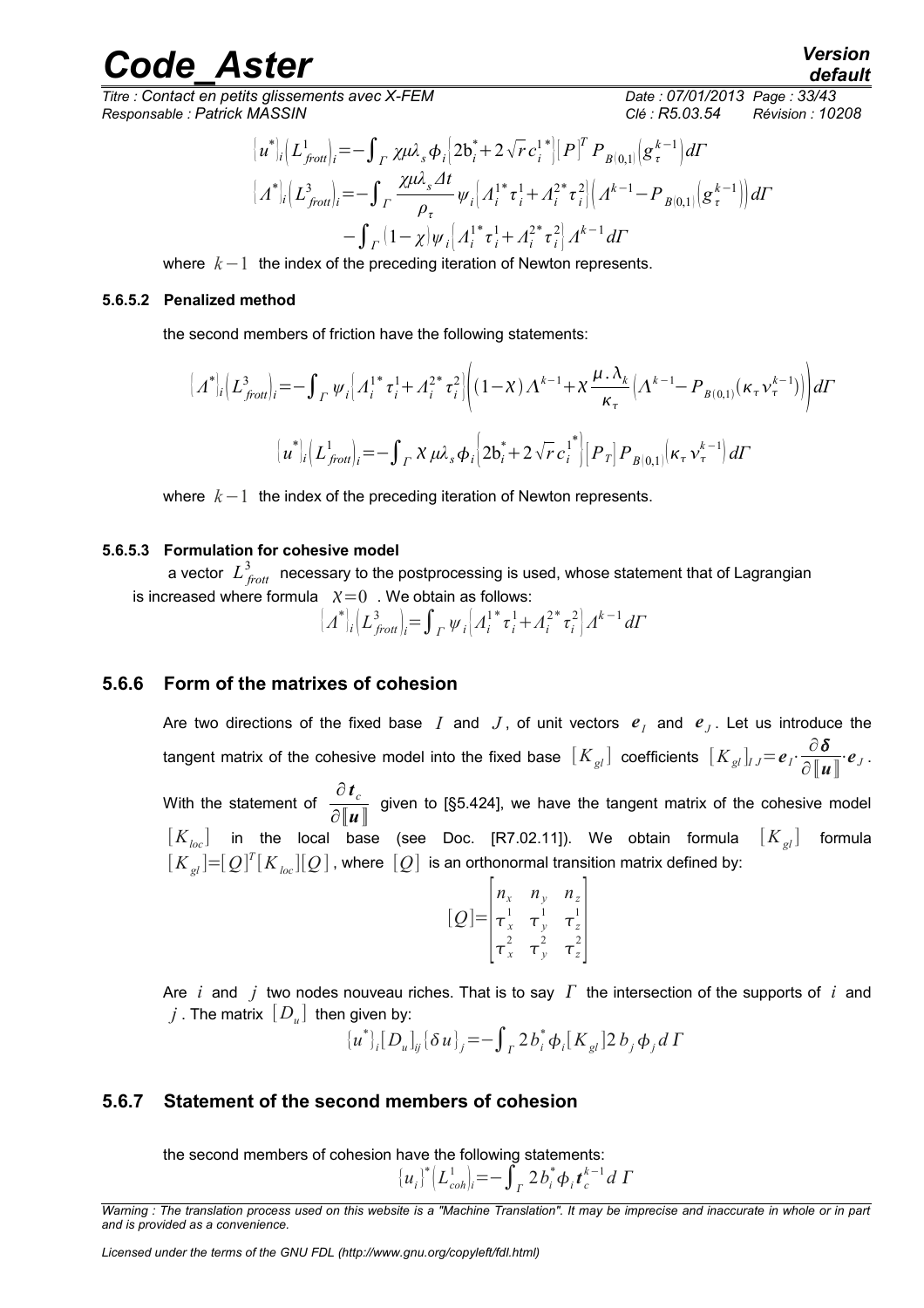## rande Aster *Version*

*Titre : Contact en petits glissements avec X-FEM Date : 07/01/2013 Page : 34/43 Responsable : Patrick MASSIN Clé : R5.03.54 Révision : 10208*

*default*

$$
\begin{aligned} \left[ \lambda^* \right]_i \left( L_{coh}^2 \right]_i &= - \int_{\Gamma} \psi_i \lambda_i^* \left( t_{c,n}^{k-1} \cdot \mathbf{n} \right) d\Gamma \\ \left[ \Lambda^* \right]_i \left( L_{coh}^3 \right]_i &= - \int_{\Gamma} \psi_i \left[ \Lambda_i^{1*} \tau_i^1 + \Lambda_i^{2*} \tau_i^2 \right] t_{c,\tau}^{k-1} d\Gamma \end{aligned}
$$

where *k*−1 represents the index of the preceding iteration of Newton. To express  $\textbf{\textit{t}}_c$  in the global database, one can use  $\left[\textbf{\textit{Q}}\right]$  .

### **5.6.8 Matric writing of the problem with mixed cohesive model**

the matric system such as it is solved with the iteration  $k+1$  Newton can be put in following matric form:

| $\sim$ <sub>méca</sub> + $A$ <sub>u</sub> |  |                 | $A^T \mid \lceil \delta u \rceil \mid L_{meca} + A$ |  |
|-------------------------------------------|--|-----------------|-----------------------------------------------------|--|
|                                           |  | $\delta\lambda$ |                                                     |  |

#### **5.6.8.1 Form of the elementary matrixes of cohesion:**

Are two directions of the fixed base  $|I|$  and  $|J|$ , of unit vectors  $|e_I|$  and  $|e_J|$ . We introduce as previously the tangent matrix of the cohesive model in the fixed base  $\left[K_{gl}\right]$  coefficients  $\left[K_{gl}\right]_{IJ}\!=\!\bm{e}_I\!\cdot\!\frac{\partial\,\bm{\delta}}{\partial\bm{x}}$  $\frac{\partial}{\partial p} \cdot e_j$ . We lay out, by the cohesive constitutive law, of the tangent matrix  $[K_{loc}]$  the local base (see Doc. [R7.02.11]). We obtain formula  $[K_{_{gl}}]$  formula  $[K_{_{gl}}]{=}[{\cal Q}]^T[K_{_{loc}}][{\cal Q}]$ , where  $[{\cal Q}]$  is an orthonormal transition matrix defined by:

$$
[Q] = \begin{vmatrix} n_x & n_y & n_z \\ \tau_x^1 & \tau_y^1 & \tau_z^1 \\ \tau_x^2 & \tau_y^2 & \tau_z^2 \end{vmatrix}
$$

Having introduced these notations, we have:

$$
{u^*}_{i}[A_u]_{ij} {\delta u}_{j} = \int_{\Gamma} 2 \phi_i b_i^* r [[\,Id\,] - r [K_{gl}]] 2 \phi_j b_j d\,\Gamma
$$

In addition, we choose to discretize  $\,\boldsymbol{\lambda}\,$  in local base. The coefficient  $\,\, [1\,,J]\,$  matrix  $\,\, [\lambda_n^*] [\,A_u\,]_{ij} \{\delta\,u\}_{j}$ is then  $\int_{\varGamma} 2\,\phi_{i}\lambda_{i}^{*}\bm{n}\cdot\left[Id\!-\!r\frac{\partial\,\delta}{\partial\,n}\right]$  $\frac{\partial}{\partial p}$   $\left| e_j 2 \phi_j b_j d\,\Gamma$  . For the coefficients  $(2\, ,J)$  and  $(3\, ,J)$  , the formula is the same one while replacing  $n$  by  $\tau_1$  and  $\tau_2$  , respectively. By exploiting the notations introduced into the preceding paragraph, we deduce some:

$$
\{\lambda^*\}_{i}[A_u]_{ij}\{\delta u\}_{j}=\int_{\Gamma}\varphi_i\lambda^*\big(\big[\,Id\,\big]-r\big[K_{loc}\big]\big)\cdot\big[Q\,\big]2\,\varphi_j\,b_j\,d\,\Gamma
$$

As for the matrix  $[C]$ , it is written simply:

$$
\{\lambda^*\}_i[C]_{ij} \{\delta \lambda\}_j = -\int_F \phi_i \lambda_i^* [K_{loc}] \phi_j \lambda_j d\Gamma
$$

#### **5.6.8.2 Statement of the elementary vectors of cohesion:**

*Warning : The translation process used on this website is a "Machine Translation". It may be imprecise and inaccurate in whole or in part and is provided as a convenience.*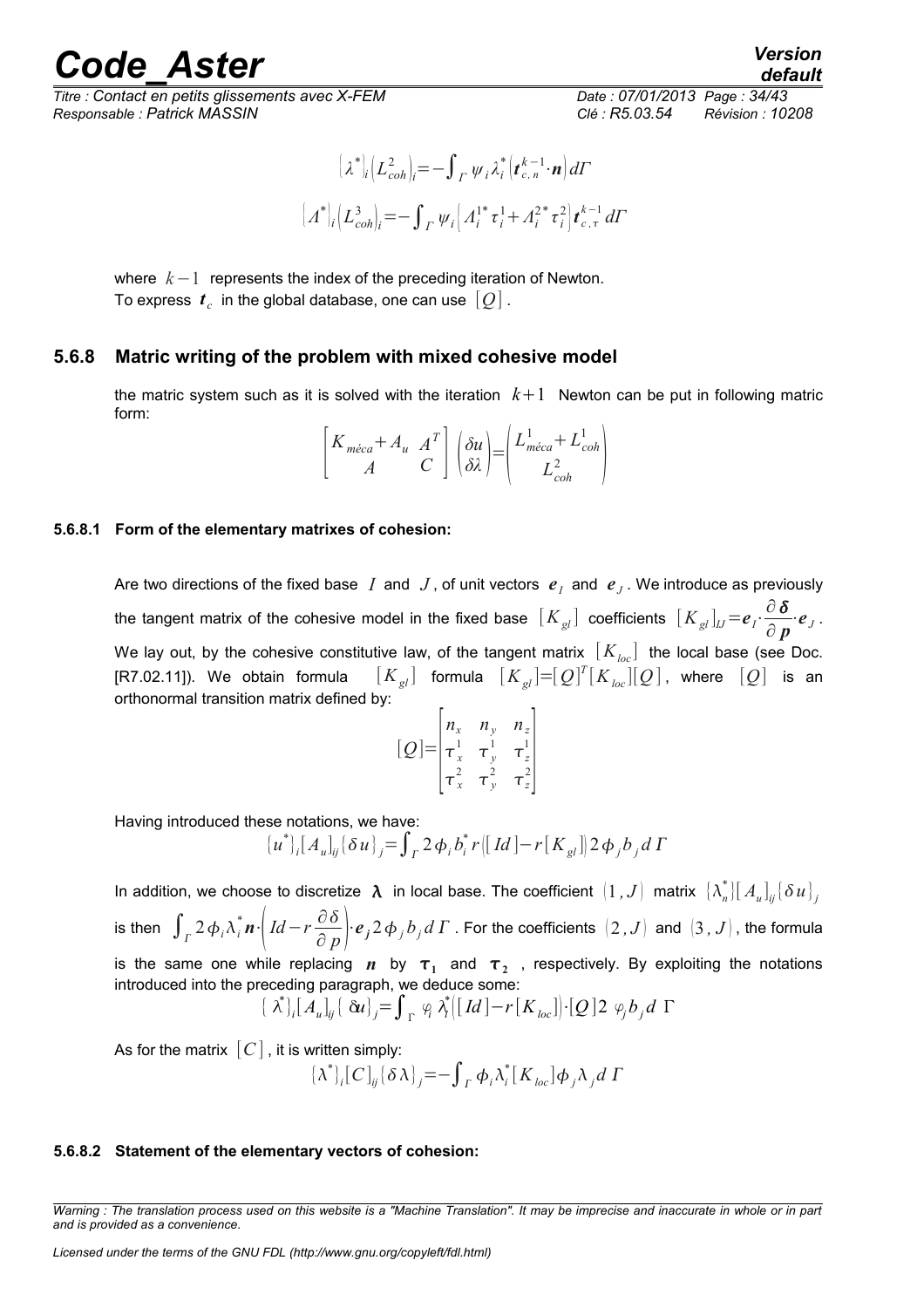*Titre : Contact en petits glissements avec X-FEM Date : 07/01/2013 Page : 35/43 Responsable : Patrick MASSIN Clé : R5.03.54 Révision : 10208*

*default*

The coefficient  $I$  vector  ${[u]}_i^*{\bigl( L_{coh}^1\bigr|}_i$  has as a statement  $\int_I 2\,b_i^*\,\phi_i[-\bm{\lambda}\cdot\bm{e}_I+r(\llbracket u\rrbracket+\delta){\cdot}\bm{e}_I]d\,\varGamma$  . With the notations indroduites in the preceding ones part, we deduce:

$$
\{u_i\}^* \left(L_{coh}^1\right) = \int_{\Gamma} 2 b_i^* \phi_I \left(-[Q]^T \cdot \{\lambda\} + r \left(\left[\left[u\right]\right] + [Q]^T \cdot \{\delta\}\right)\right) d\Gamma
$$

where  $\{\delta\}$  and  $\{\lambda\}$  are given in local base, and  $\{\llbracket u \rrbracket\}$  in fixed base.

The coefficient 1 vector  $\{\lambda\}^*_i\left(L^2_{coh}\right)_i$  is written  $\int_\varGamma \lambda^*_i(\llbracket u\rrbracket \cdot n+\delta\cdot n)d\varGamma$  . For the coefficients 2 and  $3$  , the formula is the same one by replacing  $n$  by  $\tau_1$  and  $\tau_2$  , respectively. We deduce some:

$$
\{\lambda_i^*\left(L_{coh}^2\right) = \int_{\Gamma} \lambda_i^*\left[\left[Q\right] \left\{\left[\!\left[u\right]\!\right] \right\} + \left\{\delta\right\}\right] d\Gamma
$$

where  $\{\delta\}$  is given in local base, and  $\{\Vert u\Vert\}$  in fixed base.

## **6 LBB condition**

<span id="page-34-0"></span>the selected approximations on the one hand for displacement and on the other hand for contact pressures do not seem by satisfying the condition *inf-sup* in all the cases. The non-observance of the LBB condition generates oscillations of contact pressures, phenomenon comparable to that met of incompressibility biberon1[342.](#page-41-11) Physically, in the case of the Lagrangian contact, that amount wanting to impose the contact in too many points of the interface (overstrained), making the system hyperstatic. To slacken it, it is necessary to restrict the space of the Lagrange multipliers, as that is done in biberon1[442](#page-41-10) for the conditions of Dirichlet with X-FEM. The algorithm proposed by Moës biberon1[442](#page-41-10) to reduce the oscillations is extended to 3D case. Its goal is to impose relations of equality between Lagrange multipliers. This algorithm was the object of an improvement to make it more physical and more effective.

In the case of the penalized contact one finds the same oscillations. For a mesh triangle for example, one can show that it does not exist combination of the degrees of freedom of the Heaviside which allow a rotation of the mean surface of crack without generating oscillations of the jump of displacement. For a stiffness of raised interface, as it is the case in penalization, this generates oscillations of pressure. To cure it, it is necessary to recover the explicit pressure in the degree of freedom  $\lambda$ , to apply the condition of LBB to him and to make it go up in the equilibrium, which explains the formulation given to the § 12. The actualization of the statutes of contact is done as in the Lagrangian case, where  $\lambda$  and not *d <sup>n</sup>* is tested to pass from a state contacting to a state not contacting, this in order to avoid the oscillations on the statutes of contact.

## **6.1 Description of the algorithm of Moës (algorithme1)**

the algorithm introduced by Moës biberon1[442](#page-41-10) is presented there with an aim of imposing conditions of Dirichlet on an interface in the frame of X-FEM. It shows that the technique of the Lagrange multipliers to impose conditions of Dirichlet must be used carefully, because the condition *inf-sup* is not always observed. Paper is restricted with the case 2D, but the algorithm presented is easily generalizable with 3D case. The first phase is a phase of selection of the nodes, in which the selected nodes are those which are "important" for the approximation of the Lagrange multipliers. The other nodes are superabundant and bring to oscillations of the Lagrange multipliers. Once the selected "important" nodes, of the relations of equalities are imposed between the Lagrange multipliers, in order to restrict the space of the multipliers. Thus, the Lagrange multipliers of the edges emanating of the same selected node are equal.

In a more formal way, are *E* and the *N* sets containing all the edges and all the nodes of the mesh. The two ends of an edge  $\;e{\in}E\;$  are noted  $\; \bigl\vert{v}_1(e),{v}_2(e)\bigl\vert{\in}N^2\;$  . First of all, one starts with a phase of initialization (iteration  $k\!=\!0\,$  of the algorithm). One determines first of all  $\,S^{0}_{e}\,$  , all the edges which are cut by the interface. The interface being represented by the level set norm  $\textit{lsn}$ , an edge  $e \in E$  is cut by the interface if and only if  $\;lsn\big(\nu_1(e)\big)\cdot lsn\big(\nu_2(e)\big)\!\le\!0\,$  . Let us note that if the interface coincides with the node  $\left. v_{1}(e)\right.$  or the node  $\left. v_{2}(e)\right.$  , the edge  $\left. e\right.$  east belongs to  $\left. S_{e}^{0}\right.$  :

*Warning : The translation process used on this website is a "Machine Translation". It may be imprecise and inaccurate in whole or in part and is provided as a convenience.*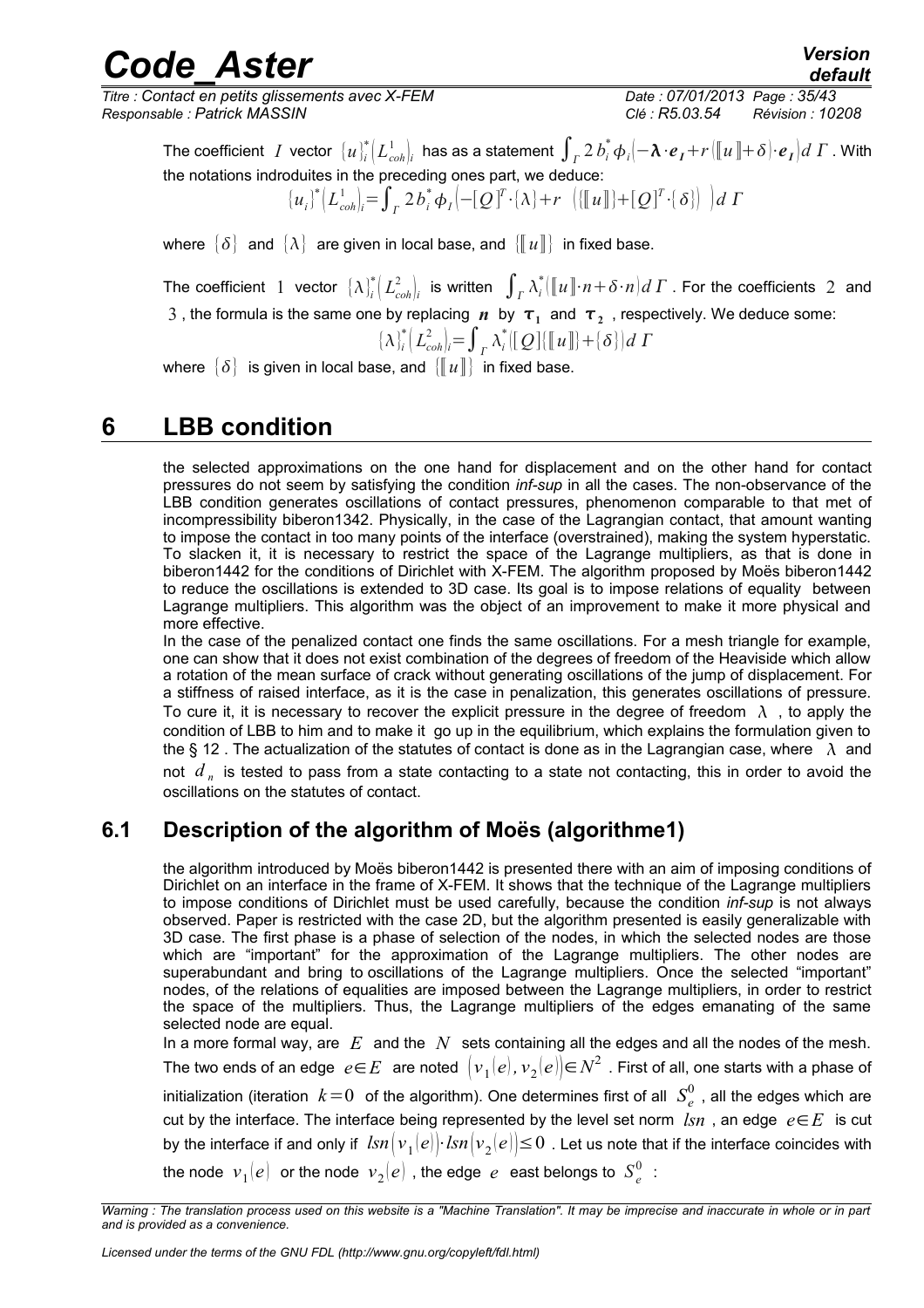*Titre : Contact en petits glissements avec X-FEM Date : 07/01/2013 Page : 36/43 Responsable : Patrick MASSIN Clé : R5.03.54 Révision : 10208*

$$
S_e^0 = \left[ e \in E , \ \ \text{Isn} \left( v_1(e) \right) \cdot \text{Isn} \left( v_2(e) \right) \le 0 \right]
$$

That is to say  $\left. N_{\textit{e}}\right.$  all the nodes connected by the elements of  $\left. S_{\textit{e}}^{0}\right.$  :

$$
N_e = \left[ n \in N, \exists e \in S_e^0 \mid n = v_1(e) \text{ ou } n = v_2(e) \right]
$$

That is to say  $S_n^0$  all the nodes selected with the iteration  $k=0$  (initialization). These nodes are those which coincide with the interface (this group can be empty):

$$
S_n^0 = \left\{ n \in N_e, \ \text{Isn}(n) = 0 \right\}
$$

After this phase of initialization, the algorithm reiterates  $k=1$ , nmax iter . With each iteration, the following stages are carried out:

•Update of the group of all the edges: one removes those which are connected to a node selected with the preceding iteration

$$
S_e^k = S_e^{k-1} \setminus \left[ e \in S_e^{k-1}, \ v_1(e) \in S_n^{k-1} \text{ ou } v_2(e) \in S_n^{k-1} \right]
$$

•Computation of the score of the nodes: for each node in  $\left. N_{\textit{e}}\right.$  , one calculates a score made up of 2 digits: the first figure corresponds to the numbers of edges in  $S_e^k$  connected, and the second corresponds to the absolute value of the level set norm in this node. This score *sc\_no* is thus a matrix with two columns whose lines represent the node.

$$
\forall n \in N_e
$$
 
$$
\begin{cases} sc\_no^k(n,1) = \text{nombre d'arêtes connectées au need } n \\ sc\_no^k(n,2) = |lsn(n)| \end{cases}
$$

•Computation of the score of the edges: for each edge in  $S_e^k$  , one calculates a score made up of 2 digits: the first figure corresponds to the absolute value of the difference of the 1st figure of the score of the 2 nodes ends, and the second corresponds to a relationship between the values of the 2nd figure of the 2 nodes ends (i.e. a value ratio of *lsn* . This score *sc\_ar* is thus a matrix with two columns whose lines represent the edge.

$$
\forall e \in S_e^k, \forall j \in [1,2], s_j = sc\_no^k(v_j(e),1), l_j = sc\_no^k(v_j(e),2)
$$
  

$$
\begin{cases} sc\_ar^k(e,1) = |s_1 - s_2| \\ \frac{l_1}{l_1 + l_2} & \text{si } s_1 < s_2 \\ sc\_ar^k(e,2) = \begin{cases} \frac{l_1}{l_1 + l_2} & \text{si } s_1 > s_2 \\ \frac{\min(l_1, l_2)}{l_1 + l_2} & \text{si } s_1 = s_2 \end{cases} \end{cases}
$$

•Search "better edge"  $b_{e}$ : it is the edge whose 1st figure of its score is largest. In the event of equality between 2 edges, it is that whose 2nd figure of its score is largest.

*default*

*Warning : The translation process used on this website is a "Machine Translation". It may be imprecise and inaccurate in whole or in part and is provided as a convenience.*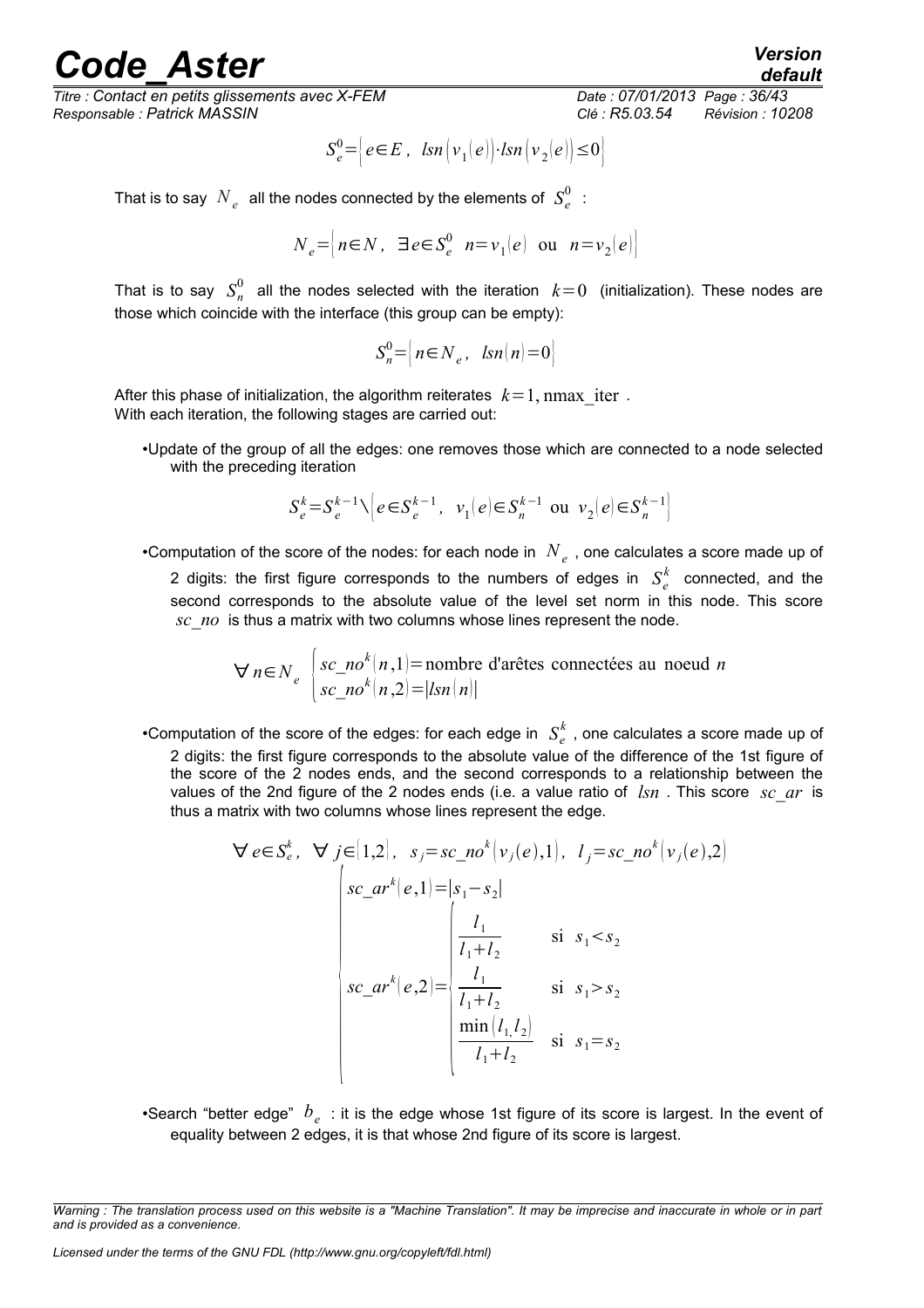*Titre : Contact en petits glissements avec X-FEM Date : 07/01/2013 Page : 37/43 Responsable : Patrick MASSIN Clé : R5.03.54 Révision : 10208*

•Searching for "better node"  $b_{n}$  : it is ending node of  $b_{e}$  which the 1st figure of its score is largest. In the event of equality, it is the node whose 2nd figure of the score is smallest (the node nearest to the interface). The node  $\ b_n^{}$  is the only node selected with this iteration:

$$
S_n^k = \left| b_n \right|
$$

The algorithm so during stops an iteration, the group  $\ S^k_e\>$  becomes the empty whole. The final whole of the selected nodes will be then:

$$
W = \bigcup_{k} S_{n}^{k}
$$

After this phase of selection of the nodes, the algorithm builds the space of the Lagrange multipliers, whose size is equal to that of  $W$ . Thus, the space of the multipliers is:

$$
S_{\lambda} = [\lambda^{i}, i \in [1, card(W)]
$$

With this algortihme any node of  $\left. N_{\textit{e}} \right/ W$  is connected by an edge of  $\textit{S}^{0}_{\textit{e}}\;$  to a node of  $\textit{W}$  . One then imposes a relation of equality between these two nodes. In the event of conflict (connections with several nodes of *W* by as many edges), one discriminates the nodes of *W* by criterion 2 of the nodes (weaker level-set norm).

## **6.2 Description of the modified algorithm (algo2)**

Based on similar ideas, a new algorithm was proposed. Thus, in the new version, one leaves all the edges on which the level set norm is cancelled at least in a point. These edges connect points on both sides of the interface (or possibly of the points on the interface). The algorithm seeks the minimal subset of edges making it possible to connect all the points ends of the edges. Then, groups of connected edges are extracted from it. The imposed relations are then the following ones:

the multipliers on the nodes tops of each group are imposed equal,

In a more formal way, are *E* and the *N* sets containing all the edges and all the nodes of the mesh. The two ends of an edge  $\;e\!\in\!E\;$  are noted  $\; \bigl\vert{v_1(e)\,,v_2(e)}\bigl\vert\!\in\!N^2$  . One determines first of all  $\;S_e$  , all the edges which are strictly cut by the interface. The interface being represented by the level set norm  $lsn$  , an edge  $\;e\!\in\!E\;$  is strictly cut by the interface if and only if  $\;lsn\bigl(\,v_1(e)\bigr)\!\cdot\!lsn\bigl(\,v_2(e)\bigr)\!<\!0$  . Let us note that if the interface coincides with the node  $\vert v_1(e)\vert$  or the node  $\vert v_2(e)\vert$  , the edge  $\vert e\vert$  is not in  $\vert S_e\vert$ :

$$
S_e = \left\{ e \in E, \quad \text{lsn} \left( v_1(e) \right) \cdot \text{lsn} \left( v_2(e) \right) < 0 \right\}
$$

That is to say  $\ N_{e}^{-}$  all the nodes connected by the elements of  $\ S_{e}$  . One separates  $\ N_{e}^{-}$  in two parts: nodes "below" and "above" the crack, according to the sign of *lsn* :

$$
N_e = \begin{cases} n \in N, & \exists e \in S_e \ n = v_1(e) \text{ ou } n = v_2(e) \\ N_e^+ = \begin{cases} n \in N_e, & \text{sin}(n) > 0 \end{cases} \text{ et } N_e^- = \begin{cases} n \in N_e, & \text{tan}(n) < 0 \end{cases}
$$

The algorithm searches  $\,S_{ve}\,$  , the minimal subset of  $\,S_{e}\,$  which makes it possible to connect the nodes in  $N_e^+$  to the nodes in  $N_e^-$  . Each node in  $N_e^+$  must be connected to at least a node in  $N_e^-$  , and each node in  $N_e^-$  must be connected to at least a node in  $\;N_e^+$  . The edges in  $\;S_{ve}\;$  are called "vital edges", because if one of these edges disappears, at least a node in  $\left. N_{\textit{e}}\right. \right.$  will be orphan. This set of

*Licensed under the terms of the GNU FDL (http://www.gnu.org/copyleft/fdl.html)*

*Warning : The translation process used on this website is a "Machine Translation". It may be imprecise and inaccurate in whole or in part and is provided as a convenience.*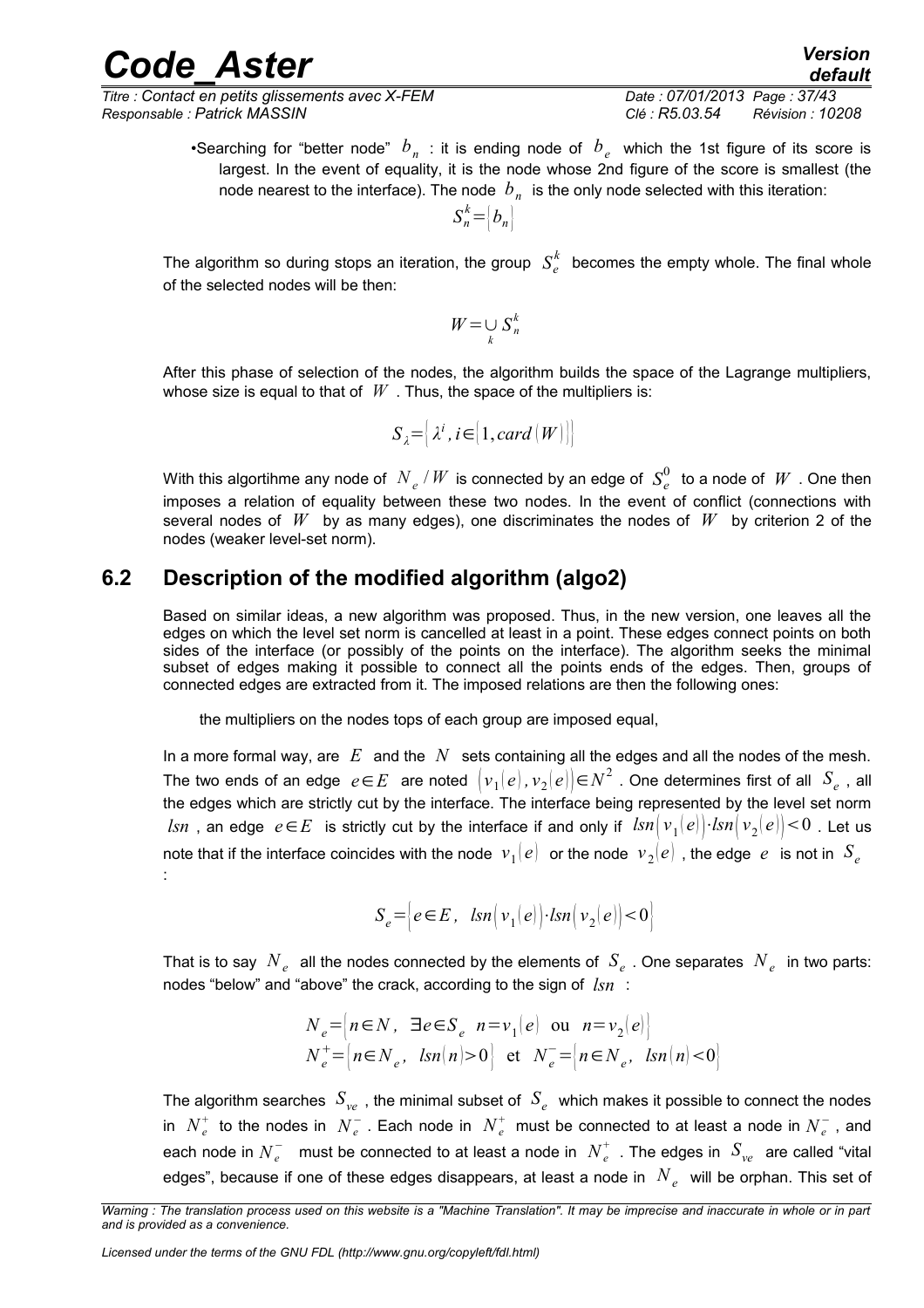| <b>Code Aster</b>                                | <b>Version</b><br>default    |
|--------------------------------------------------|------------------------------|
| Titre : Contact en petits glissements avec X-FEM | Date: 07/01/2013 Page: 38/43 |

*default Titre : Contact en petits glissements avec X-FEM Date : 07/01/2013 Page : 38/43 Responsable : Patrick MASSIN Clé : R5.03.54 Révision : 10208*

vital edges is not necessarily single. In the presence of choice, the vital edge shortest is privileged. As it thereafter will be seen, that amounts minimizing the region of P0 approximation. For the search of the group *Sve* , we chose an algorithm based on the notions of scores of nodes and edge, notion that one finds in the algorithme1. The algorithm will remove with all NON-vital edges, until there remain nothing any more but vital edges. More precisely, one associates a score with each node, which corresponds to the number of edges connected to this node. With each edge, one associates a score, which corresponds at least of the scores of the two nodes ends. That is to say *e* the edge having the score more raised (with identical score, the longest edge is privileged). If the score of *e* is equal to 1, then all the edges which remain are vital edges. *Sve* is determined and the algorithm stops. If the score of *e* is strictly higher than 1, the edge *e* is a symbolically removed NON-vital edge, and it list of the edges *S<sup>e</sup>* . The algorithm starts again, with a new computation of the score of the nodes, and so on until there remain nothing any more but vital edges.

It is important to note that *Sve* is composed of certain disconnected edges, and certain edges connected between them. These groups of connected vital edges are extracted from *Sve* . Let us note that in such a group, all the edges are connected by a single node (see [Figure 6.2-1\)](#page-37-0). That is to say  $G^{i}_{cve}$  the group of vital edges connected by the node  $i$  . Then  $\ G^{i}_{cve}$  is defined by:

$$
G_{\text{cve}}^i = \left[ e \in S_{\text{ve}}, \quad i = v_1(e) \quad \text{ou} \quad i = v_2(e) \right]
$$

Now, one imposes relations between the Lagrange multipliers. All the multipliers carried by the nodes tops of the same group are imposed equal.

We 2D illustrate these algorithms on the case of [Figure 6.2-1.](#page-37-0) The nodes groups bound by relations between equality and version 1 are marks by the blue circles. The nodes groups bound by relations between equality and version 2 are marked by the full edges connected between them.



<span id="page-37-0"></span>

## **6.3 Relations imposed between the semi-multipliers from friction**

When friction is taken into account, one observes the same phenomenon of oscillations on the semimultipliers of friction as in the preceding case on the multipliers of contact. So that the reaction of contact does not oscillate any more, it is necessary to remove the oscillations of the normal reaction (contact pressure) and of tangential reaction (thus of the semi-multipliers of friction). For that, it is thus necessary also to activate the algorithm of restriction of spaces of the multipliers for the semimultipliers of friction.

The relations are to be imposed on the tangential reactions, and utilize the unknowns of friction *Λ*<sup>1</sup>

and  $\vert A_2 \vert$  as well as the vectors of the base covariante  $\vert \tau_1 \vert$  and  $\vert \tau_2 \vert$ .

*Warning : The translation process used on this website is a "Machine Translation". It may be imprecise and inaccurate in whole or in part and is provided as a convenience.*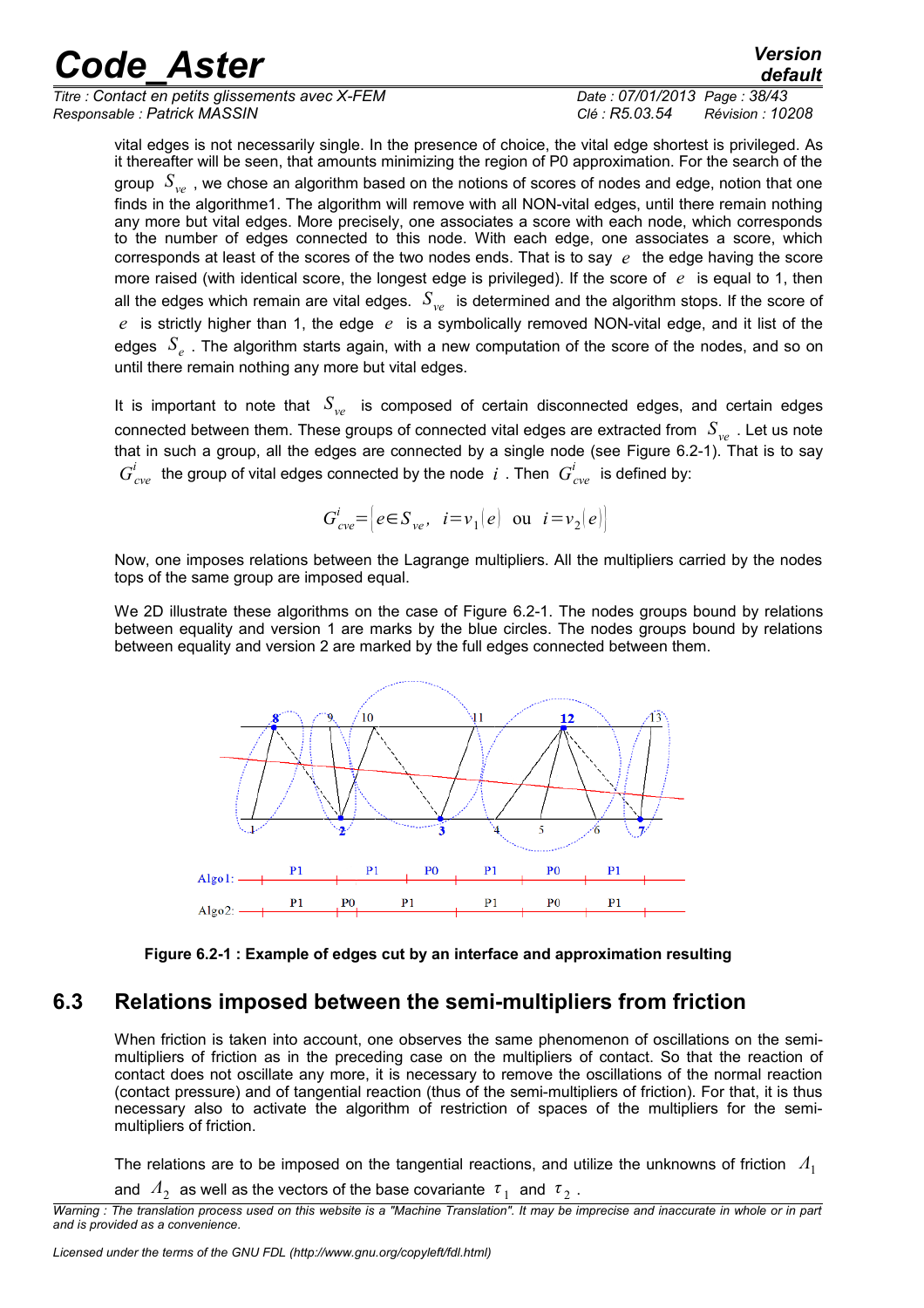*Titre : Contact en petits glissements avec X-FEM Date : 07/01/2013 Page : 39/43 Responsable : Patrick MASSIN Clé : R5.03.54 Révision : 10208*

<span id="page-38-1"></span>

In the case of imposition of a relation of equality between the nodes  $A$  and  $B$ , the relation is written:

$$
A_1^A \tau_1^A + A_2^A \tau_2^A = A_1^B \tau_1^B + A_2^B \tau_2^B
$$

The two unknowns to be determined (  $\varLambda_1^A$  and  $\varLambda_2^A$  for example) being scalar, it is necessary to transform the preceding vectorial relation into two scalar relations. This is done by projection on the basis  $\big\vert\tau_1^{\scriptscriptstyle A}$  $\frac{A}{1}$ ,  $\tau^A_2$  $\mathcal{A}_{2}^{A} \big)$  . The two relations to be imposed are thus finally:

$$
\begin{cases}\nA_1^A(\tau_1^A \cdot \tau_1^A) + A_2^A(\tau_2^A \cdot \tau_1^A) = A_1^B(\tau_1^B \cdot \tau_1^A) + A_2^B(\tau_2^B \cdot \tau_1^A) \\
A_1^A(\tau_1^A \cdot \tau_2^A) + A_2^A(\tau_2^A \cdot \tau_2^A) = A_1^B(\tau_1^B \cdot \tau_2^A) + A_2^B(\tau_2^B \cdot \tau_2^A)\n\end{cases}
$$
 6q 6.3-1

This choices is called into question by the introduction of the great slidings [R5.03.53]: indeed the base of contact changes with each geometrical iteration. The preceding relations introduced into tough by means of home base thus do not have any more a meaning. To solve the conflict, one rather introduces the two relations of equalities on the components:

$$
\begin{cases}\nA_1^A = A_1^B \\
A_2^A = A_2^B\n\end{cases}
$$
 6q 6.3-2

By considering that the bases  $\,\big\vert\,\tau_1^A\,$ *A ,τ* 2  $\begin{pmatrix} A \ 2 \end{pmatrix}$  and  $\begin{pmatrix} \tau_1^E \ \tau_2^E \end{pmatrix}$ *B ,τ* 2  $\binom{B}{2}$  are almost identical because of proximity of the points *A* and *B* , equations [6.3-1](#page-38-1) and [6.3-2](#page-38-0) are almost equivalent.

### **6.4 Remarks on the relations imposed by algorithm 1 or 2**

#### **6.4.1 On the multipliers of contact**

Is the linear relation between the Lagrange multipliers of contact  $\,\lambda_1^{}$  ,  $\,\lambda_2^{}$  and  $\,\lambda_3^{}$  :

<span id="page-38-0"></span>
$$
\lambda_2 = \alpha \lambda_1 + (1 - \alpha) \lambda_3
$$

The relation relates to the value of the pressure and not the vector contact pressure. In the event of structure a relation curves on the vectors pressure of the type:

$$
\lambda_2 n_2 = \alpha \lambda_1 n_1 + (1 - \alpha) \lambda_3 n_3
$$

is not inevitably possible because the vector  $n_{2}^{\parallel}$  is not an unknown.

#### **6.4.2 On the semi-multipliers of friction**

the unknown for friction is vectorial. One could imagine to bind the vectors tangent reactions between them:

$$
r_{\tau_2} = ar_{\tau_1} + (1 - \alpha) r_{\tau_3}
$$

however

$$
r_{\tau_i} = \mu \lambda_i A_i
$$

what gives

$$
\Lambda_2 = \frac{\alpha \lambda_1 A_1 + (1 - \alpha) \lambda_3 A_3}{\alpha \lambda_1 + (1 - \alpha) \lambda_3} = \beta A_1 + (1 - \beta) A_3
$$

*Licensed under the terms of the GNU FDL (http://www.gnu.org/copyleft/fdl.html)*

*Warning : The translation process used on this website is a "Machine Translation". It may be imprecise and inaccurate in whole or in part and is provided as a convenience.*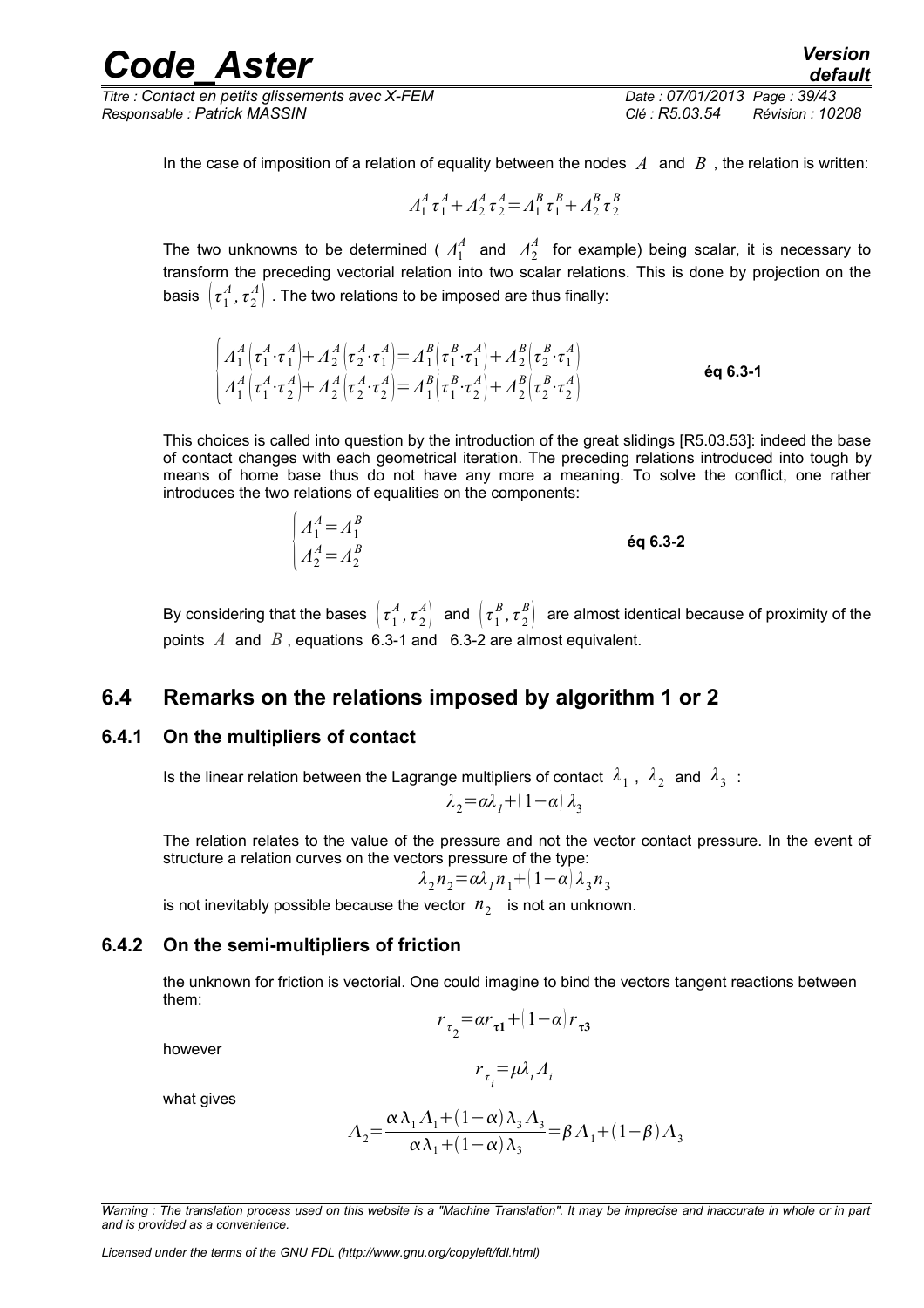*Titre : Contact en petits glissements avec X-FEM Date : 07/01/2013 Page : 40/43 Responsable : Patrick MASSIN Clé : R5.03.54 Révision : 10208*

*default*

with 
$$
\beta = \frac{\alpha \lambda_1}{\alpha \lambda_1 + (1 - \alpha) \lambda_3} \approx 0
$$

 $\alpha$  if the mesh is rather fine

This choice of relation is impossible because in 3D, if items 1 and 3 are in slipping contact, then item 2 will not be it! Indeed, the norm of  $\Lambda$ <sub>2</sub> will be strictly lower than 1 if the directions of sliding are not colinéaires (see [Figure 6.4.2-1](#page-39-0) ).



<span id="page-39-0"></span>**Figure 6.4.2-1 : Case of a point adhering between two slipping points**

the suggested solution is to impose a linear relation between the norms of the vectors tangent reactions, which is equivalent to impose a relation between the norms of the semi-multipliers of friction:

 $||r_{\tau2}||=α||r_{\tau1}||+(1−α)||r_{\tau3}||$  ⇔  $||A_2||=β||A_1||+(1−β)||A_3$ ∥ **éq. 6.4.2-1**

This relation is nonlinear because of norm. The method of Newton makes it possible to be reduced to the successive imposition of the linear relations. With the iteration of Newton *I* , the relation is:

$$
\delta \!{\varLambda_2^i} \cdot \frac{\varLambda_2^{i-1}}{\||\varLambda_2^{i-1}\|} \!-\beta \delta \varLambda_1^i \cdot \frac{\varLambda_1^{i-1}}{\|\varLambda_1^{i-1}\|} \!-\! (1-\beta) \, \delta \!{\varLambda_3^i} \cdot \frac{\varLambda_3^{i-1}}{\|\varLambda_3^{i-1}\|} \! = \! \beta \, \|\varLambda_1^{i-1}\| \!+\! (1-\beta) \|\varLambda_3^{i-1}\| \!-\! \|\varLambda_2^{i-1}\|
$$

This kind of linear relation is currently not available in *Code\_Aster* , where only the linear relations whose coefficients are constant throughout all computation are authorized.

Currently, the relation between the semi-multipliers of friction established is the following one:

$$
A_2 = \alpha A_1 + (1 - \alpha) A_3
$$

When the sliding or the dependancy is one-way, one finds the equation [eq well.  $4.6 - 1$ ] while having substituted *α* for *β* .

### **6.4.3 Nonsimpliciaux elements (quadrangles, hexahedrons…)**

In the case of meshes *quad* in 2D, *penta* or *hexa* in 3D, one notes certain configurations where nodes of the mesh do not belong to a cut edge. On the two examples of figure [6.4.3-1](#page-40-0) , the red nodes are connected to no other node. In order to satisfy the LBB, the idea is to connect these nodes to the related nodes but while trying not to introduce into this case of the linear relations.

*Warning : The translation process used on this website is a "Machine Translation". It may be imprecise and inaccurate in whole or in part and is provided as a convenience.*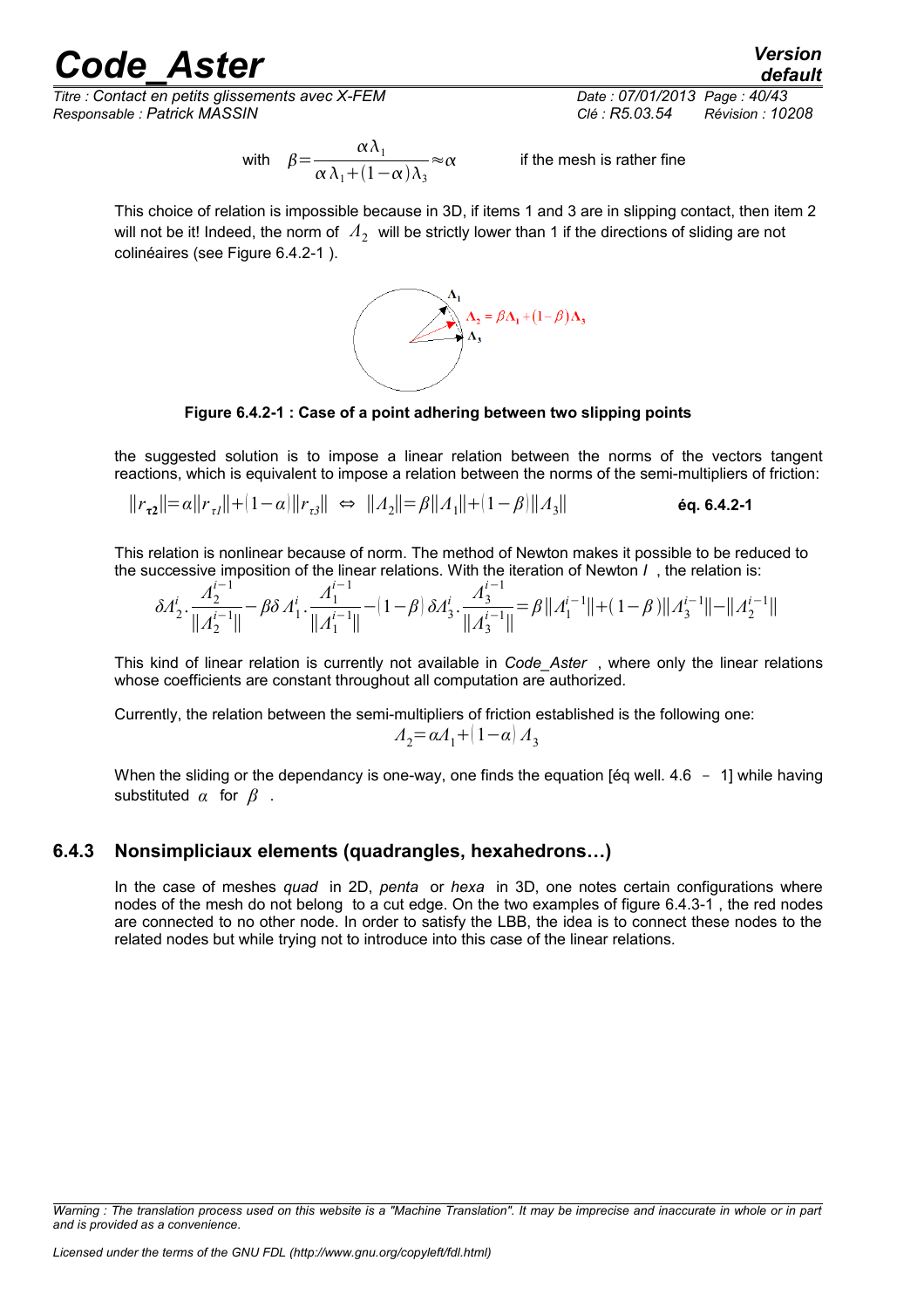

<span id="page-40-0"></span>**Figure 6.4.3-1 : The red nodes do not belong to a cut edge.**

To avoid adding linear relations, the idea is to eliminate from the interpolation the nodes which do not belong to a cut edge. To satisfy the partition with the unit of the contributions of contact, one by means of distributes the shape functions of the nodes eliminated on the other nodes the following uniform distribution:

$$
\tilde{\boldsymbol{\phi}}_{i \in N_{\text{active}}} = \boldsymbol{\phi}_i + \sum_{j \in N_{\text{elim}}} \boldsymbol{\phi}_j / N_{\text{active}} \tag{6q. 6.4.3-1}
$$

Where  $N_{\text{acrit}}$  is all the nodes of the element directly cut or pertaining to a cut edge.  $N_{\text{elim}}$  is all the nodes to be eliminated. For the quadrangle of figure [6.4.3-1](#page-40-0) , the modified shape functions are written then  $\tilde{\phi}_{i=1,2,4} = \phi_i + \phi_3/3$  . For the hexahedron they are written  $\tilde{\phi}_{i=1,2,4,5,6,7,8} = \phi_i + \phi_3/7$  . It is noticed that other choices of distribution are possible: one for example could have chosen to

distribute a node eliminated on his related active nodes. For the quadrangle of figure [6.4.3-1](#page-40-0) , the shape functions modified would be written then  $\,\tilde{\phi}_1\!=\!\phi_1\,$  and  $\,\tilde{\phi}\,\,$   $_{i=2,4}\!=\!\phi_i\!+\!\phi_3/2\,$  .

The elimination of the degrees of freedom of contact in excess is discussed [§4.[44.4](#page-19-2) ]), substitution is chosen (by putting 1 on the diagonal and 0 in the second member).

One can generalize this approach for the crack tips. Indeed on the two examples of figure [6.4.3-2,](#page-40-1) the edge {1-4} is cut whereas {2-3} is not it: nodes 2 and 3 are thus to eliminate. By means of the approach described previously, the modified shape functions are written  $\tilde{\phi}_{i=1,4} = \phi_i + (\phi_2 + \phi_3)/2$ . That amounts making P0 integration described in the paragraph [§4.3.[24.3.2\]](#page-16-0) on the elements crossed containing the point.



<span id="page-40-1"></span>**Figure 6.4.3-2 : The red nodes do not belong to a cut edge.**

*Warning : The translation process used on this website is a "Machine Translation". It may be imprecise and inaccurate in whole or in part and is provided as a convenience.*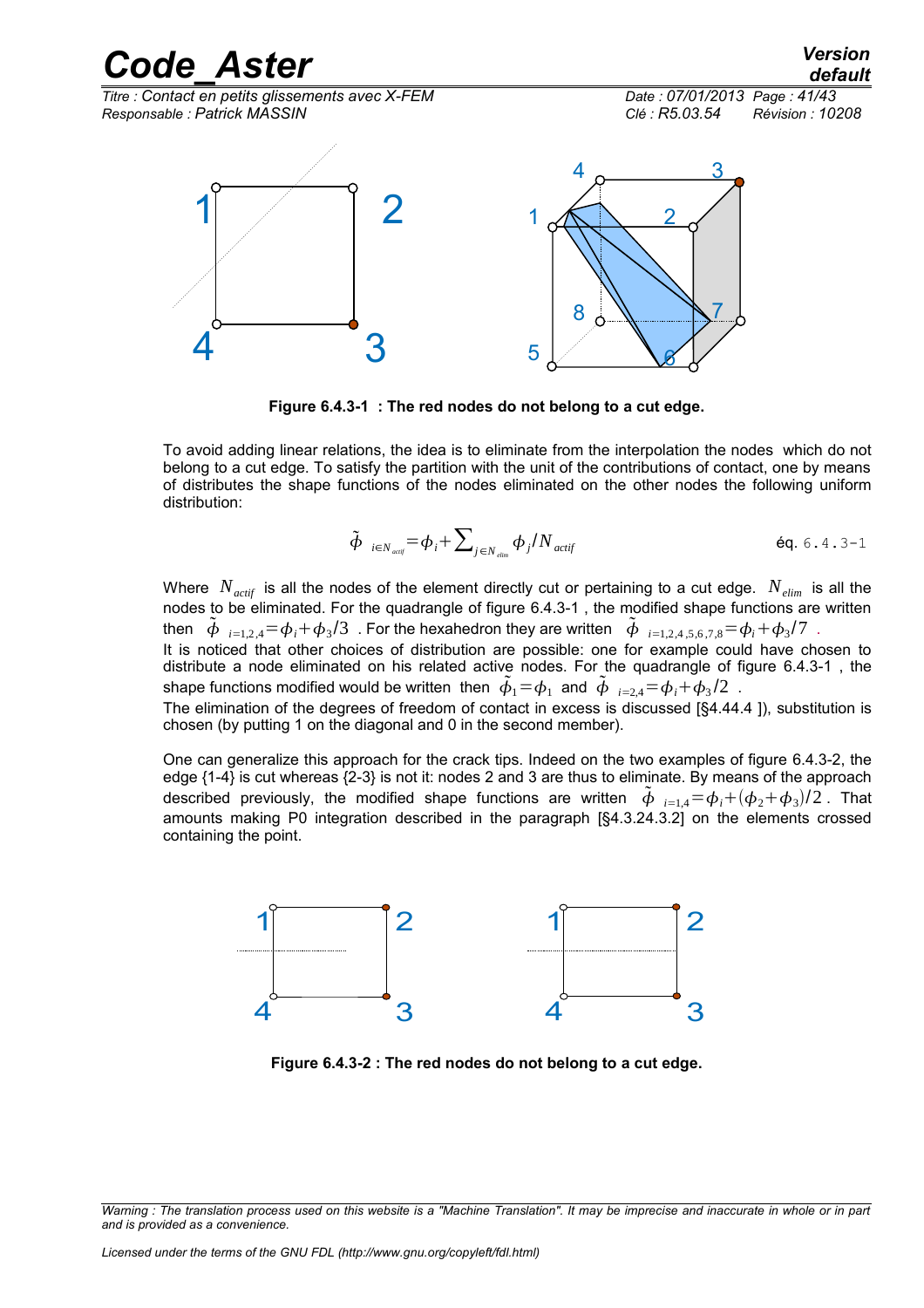*Titre : Contact en petits glissements avec X-FEM Date : 07/01/2013 Page : 42/43 Responsable : Patrick MASSIN Clé : R5.03.54 Révision : 10208*

#### Bibliography

- <span id="page-41-0"></span>1 "Elements of contacts derived from a continuous hybrid formulation", Documentation of reference of *Code\_Aster* n° [R5.03.52]
- <span id="page-41-7"></span>2 BEN DHIA H., VAUTIER I., "a formulation to treat the contact friction in 3D in *the Code\_Aster* ", research report HI-75/99/007/A, June 1999, EDF
- <span id="page-41-6"></span>3 ALART P., CURNIER A. , " A mixed formulation for frictional contact problems preaches to Newton like solution methods", Methods Computer in Applied Mechanics and Engineering, vol. 92, pp. 353-375, 1991
- 4 JI H., DOLBOW J.E., "One strategies for enforcing interfacial constraints and evaluating jumps conditions with the extended finite element method", International Newspaper for Numerical Methods in Engineering, vol. 61, pp. 2508-2535, 2004
- <span id="page-41-9"></span>5 PELLET J., "Dualisation of the boundary conditions", Documentation of reference of *Code\_Aster* n° [R3.03.01]
- 6 ERN A., GUERMOND J.L., Theory and practice of finite elements, Springer, 2004
- 7 BRENNER S.C., SCOTT L . R., The mathematical theory of finite element methods,  $2^{Nd}$  ED., Springer, 2002
- <span id="page-41-5"></span>8 LAURSEN T.A., SIMO J.C. "A continuum element-based formulation for the implicit solution of multi-bodystocking, broad strain frictional contact problem", International Newspaper for Numerical Methods in Engineering , vol. 36, pp. 3451-3485, 1993
- <span id="page-41-4"></span>9 WRIGGERS P., " Finite element algorithms for contact problem", arch. Of comp. Meth. In Eng., vol. 2, pp. 1-49, 1995
- <span id="page-41-3"></span>10 CURNIER A, HE, Q.C., KLARBRING A., "Continuum mechanics modelling of broad strain contact with friction", Contact mechanics, ED. Plenum Close, 1995
- <span id="page-41-2"></span>11 PIETRZAK G., "continuum mechanics modelling and augmented Lagrangian of formulation broad strain frictional contact problems", Thesis of doctorate, Federal Polytechnic School of Lausanne, 1997
- <span id="page-41-1"></span>12 ALART P., BARBOTEU MR., "Elements contact, method of Newton generalized and decomposition of field" nonlinear Problems Applied, School French atomic energy agency – EDF – INRIA 1999
- <span id="page-41-11"></span>13 VAULT D., BATHE K.J. , "The Inf-sup test", Computers & Structures, vol. 47, pp. 537-545, 1993
- <span id="page-41-10"></span>14 MOËS N., BÉCHET E., PEATY MR. , "Imposing essential boundary conditions in the X-FEM", International Newspaper for Numerical Methods in Engineering *,* 2006
- 15 DAUX C., MOES N., DOLBOW J., SUKUMAR N., BELYTSCHKO T., "Arbitrary branched and intersecting aces with the extended finite element method", International Newspaper for Numerical Methods in Engineering, 48 (2000), 1741-1760
- 16 SIAVELIS Mr., "numerical Modelization X-FEM of great slidings with friction the lon G of a network of discontinuities. " Thesis of doctorate, Central School of Nantes, 2011
- <span id="page-41-8"></span>17 MESCHKE G., DUMSTORFF cohesive P. Energy-based modelling of and cohesionless aces via X-FEM. Computational Methods in Applied Mechanics Engineering, 196,2338 – 2557,2007.

## **7 Description of the versions**

*Warning : The translation process used on this website is a "Machine Translation". It may be imprecise and inaccurate in whole or in part and is provided as a convenience.*